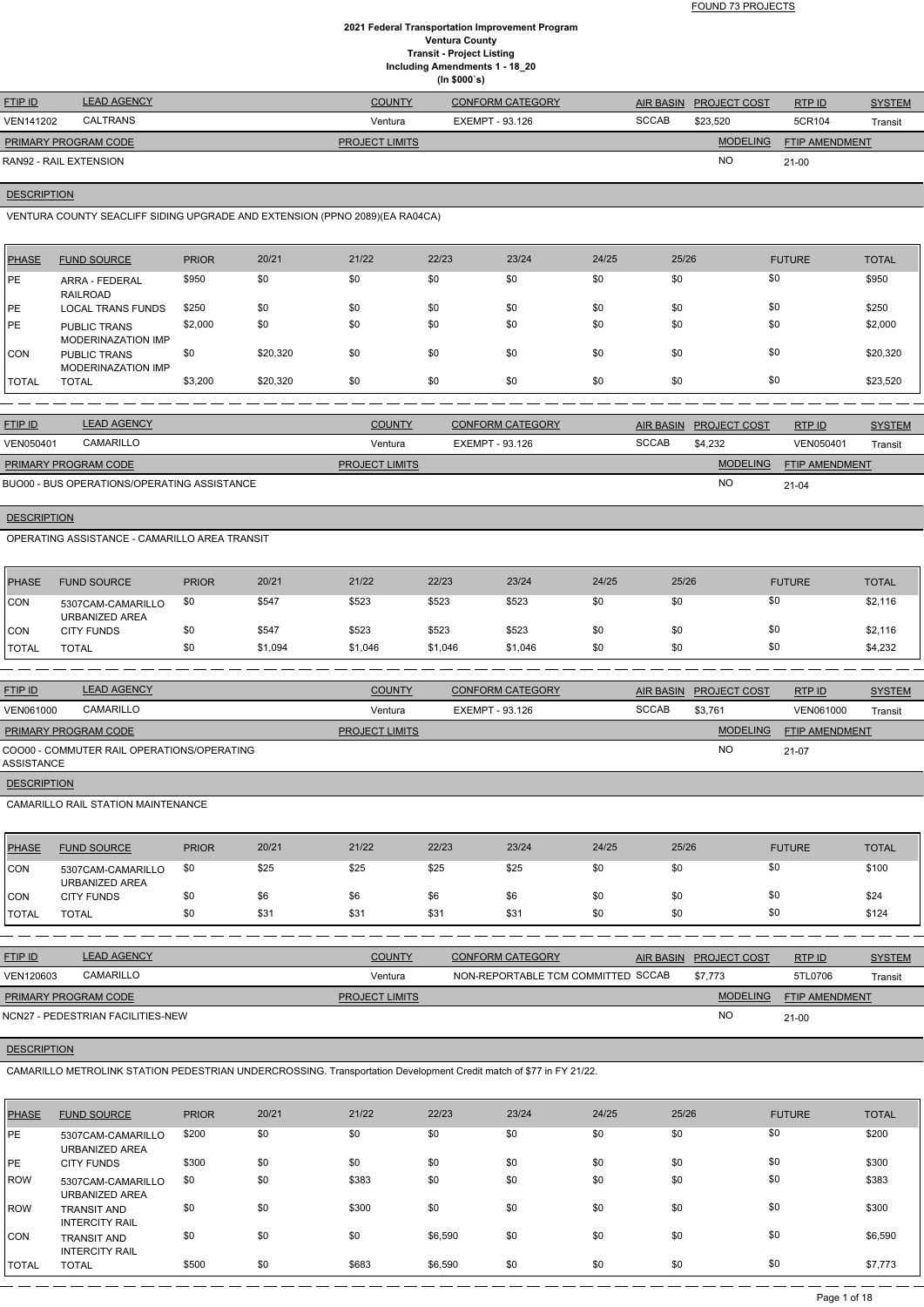**Including Amendments 1 - 18\_20**

|                         |                                                           |              |       |                       | (ln \$000's) |                         |       |              |                        |                       |               |
|-------------------------|-----------------------------------------------------------|--------------|-------|-----------------------|--------------|-------------------------|-------|--------------|------------------------|-----------------------|---------------|
| FTIP ID                 | <b>LEAD AGENCY</b>                                        |              |       | <b>COUNTY</b>         |              | <b>CONFORM CATEGORY</b> |       | AIR BASIN    | PROJECT COST           | RTP ID                | <b>SYSTEM</b> |
| <b>VEN130806</b>        | CAMARILLO                                                 |              |       | Ventura               |              | <b>EXEMPT - 93.126</b>  |       | <b>SCCAB</b> | \$380                  | 5TL0702               | Transit       |
|                         | PRIMARY PROGRAM CODE                                      |              |       | <b>PROJECT LIMITS</b> |              |                         |       |              | <b>MODELING</b>        | FTIP AMENDMENT        |               |
| PLN40 - PLANNING        |                                                           |              |       |                       |              |                         |       |              | <b>NO</b>              | $21-00$               |               |
| <b>DESCRIPTION</b>      |                                                           |              |       |                       |              |                         |       |              |                        |                       |               |
| <b>TRANSIT PLANNING</b> |                                                           |              |       |                       |              |                         |       |              |                        |                       |               |
| <b>PHASE</b>            | <b>FUND SOURCE</b>                                        | <b>PRIOR</b> | 20/21 | 21/22                 | 22/23        | 23/24                   | 24/25 | 25/26        |                        | <b>FUTURE</b>         | <b>TOTAL</b>  |
| <b>CON</b>              | 5307CAM-CAMARILLO<br><b>URBANIZED AREA</b>                | \$0          | \$152 | \$152                 | \$0          | \$0                     | \$0   | \$0          |                        | \$0                   | \$304         |
| <b>CON</b>              | <b>CITY FUNDS</b>                                         | \$0          | \$38  | \$38                  | \$0          | \$0                     | \$0   | \$0          |                        | \$0                   | \$76          |
| <b>TOTAL</b>            | <b>TOTAL</b>                                              | \$0          | \$190 | \$190                 | \$0          | \$0                     | \$0   | \$0          |                        | \$0                   | \$380         |
|                         |                                                           |              |       |                       |              |                         |       |              |                        |                       |               |
| FTIP ID                 | <b>LEAD AGENCY</b>                                        |              |       | <b>COUNTY</b>         |              | <b>CONFORM CATEGORY</b> |       |              | AIR BASIN PROJECT COST | RTP ID                | <b>SYSTEM</b> |
| VEN140801               | CAMARILLO                                                 |              |       | Ventura               |              | <b>EXEMPT - 93.126</b>  |       | <b>SCCAB</b> | \$2,239                | <b>REG0702</b>        | Transit       |
|                         | PRIMARY PROGRAM CODE                                      |              |       | <b>PROJECT LIMITS</b> |              |                         |       |              | <b>MODELING</b>        | FTIP AMENDMENT        |               |
| <b>ASSISTANCE</b>       | PAO00 - PARATRANSIT OPERATIONS/OPERATING                  |              |       |                       |              |                         |       |              | <b>NO</b>              | $21 - 00$             |               |
| <b>DESCRIPTION</b>      |                                                           |              |       |                       |              |                         |       |              |                        |                       |               |
|                         | ADA PARATRANSIT SERVICE IN CAMARILLO                      |              |       |                       |              |                         |       |              |                        |                       |               |
| <b>PHASE</b>            | <b>FUND SOURCE</b>                                        | <b>PRIOR</b> | 20/21 | 21/22                 | 22/23        | 23/24                   | 24/25 | 25/26        |                        | <b>FUTURE</b>         | <b>TOTAL</b>  |
| CON                     | 5307CAM-CAMARILLO<br><b>URBANIZED AREA</b>                | \$0          | \$435 | \$452                 | \$452        | \$452                   | \$0   | \$0          |                        | \$0                   | \$1,791       |
| <b>CON</b>              | <b>CITY FUNDS</b>                                         | \$0          | \$109 | \$113                 | \$113        | \$113                   | \$0   | \$0          |                        | \$0                   | \$448         |
| <b>TOTAL</b>            | <b>TOTAL</b>                                              | \$0          | \$544 | \$565                 | \$565        | \$565                   | \$0   | \$0          |                        | \$0                   | \$2,239       |
|                         |                                                           |              |       |                       |              |                         |       |              |                        |                       |               |
| <b>FTIP ID</b>          | <b>LEAD AGENCY</b>                                        |              |       | <b>COUNTY</b>         |              | <b>CONFORM CATEGORY</b> |       |              | AIR BASIN PROJECT COST | RTP ID                | <b>SYSTEM</b> |
| VEN190704               | CAMARILLO                                                 |              |       | Ventura               |              | <b>EXEMPT - 93.126</b>  |       | <b>SCCAB</b> | \$60                   | <b>REG0702</b>        | Transit       |
|                         | PRIMARY PROGRAM CODE                                      |              |       | <b>PROJECT LIMITS</b> |              |                         |       |              | <b>MODELING</b>        | <b>FTIP AMENDMENT</b> |               |
|                         | PAR16 - PARATRANSIT VEHICLES-REPLACEMENT-GAS/DIESEL       |              |       |                       |              |                         |       |              | <b>NO</b>              | $21-00$               |               |
| <b>DESCRIPTION</b>      |                                                           |              |       |                       |              |                         |       |              |                        |                       |               |
|                         | PURCHASE ONE REPLACEMENT PARATRANSIT VEHICLE - GAS/DIESEL |              |       |                       |              |                         |       |              |                        |                       |               |
| <b>PHASE</b>            | <b>FUND SOURCE</b>                                        | <b>PRIOR</b> | 20/21 | 21/22                 | 22/23        | 23/24                   | 24/25 | 25/26        |                        | <b>FUTURE</b>         | <b>TOTAL</b>  |
| CON                     | 5339CAM-CAMARILLO<br><b>URBANIZED AREA -</b>              | \$0          | \$48  | \$0                   | \$0          | \$0                     | \$0   | \$0          |                        | \$0                   | \$48          |
| <b>CON</b>              | <b>CITY FUNDS</b>                                         | \$0          | \$12  | \$0                   | \$0          | \$0                     | \$0   | \$0          |                        | \$0                   | \$12          |
| <b>TOTAL</b>            | <b>TOTAL</b>                                              | \$0          | \$60  | \$0                   | \$0          | \$0                     | \$0   | \$0          |                        | \$0                   | \$60          |
|                         |                                                           |              |       |                       |              |                         |       |              |                        |                       |               |
| <b>FTIP ID</b>          | <b>LEAD AGENCY</b>                                        |              |       | <b>COUNTY</b>         |              | <b>CONFORM CATEGORY</b> |       |              | AIR BASIN PROJECT COST | <b>RTPID</b>          | <b>SYSTEM</b> |
| VFN190705               | CAMARILLO                                                 |              |       | Ventura               |              | FXFMPT - 93.126         |       | <b>SCCAB</b> | \$90                   | 5TI 0703              | Transit       |

| <b>CAMARILLO</b><br><b>VEN190705</b>              | Ventura               | EXEMPT - 93.126 | <b>SCCAB</b> | \$90            | 5TL0703               | Transit |
|---------------------------------------------------|-----------------------|-----------------|--------------|-----------------|-----------------------|---------|
| <b>PRIMARY PROGRAM CODE</b>                       | <b>PROJECT LIMITS</b> |                 |              | <b>MODELING</b> | <b>FTIP AMENDMENT</b> |         |
| PAN93 - PARATRANSIT VEHICLES-EXPANSION-GAS/DIESEL |                       |                 |              | <b>NC</b>       | $21 - 00$             |         |

| PHASE                | <b>FUND SOURCE</b>                    | <b>PRIOR</b> | 20/21 | 21/22 | 22/23 | 23/24 | 24/25 | 25/26 | <b>FUTURE</b> | <b>TOTAL</b> |
|----------------------|---------------------------------------|--------------|-------|-------|-------|-------|-------|-------|---------------|--------------|
| CON                  | 5339CAM-CAMARILLO<br>URBANIZED AREA - | \$0          | \$72  | \$0   | \$0   | \$0   | \$0   | \$0   | \$0           | \$72         |
| CON                  | <b>CITY FUNDS</b>                     | \$0          | \$18  | \$0   | \$0   | \$0   | \$0   | \$0   | \$0           | \$18         |
| <b><i>ITOTAL</i></b> | <b>TOTAL</b>                          | \$0          | \$90  | \$0   | \$0   | \$0   | \$0   | \$0   | \$0           | \$90         |

| <b>FTIP ID</b>              | <b>LEAD AGENCY</b>                          | <b>COUNTY</b>         | <b>CONFORM CATEGORY</b> |              | AIR BASIN PROJECT COST | RTP ID                | <b>SYSTEM</b> |
|-----------------------------|---------------------------------------------|-----------------------|-------------------------|--------------|------------------------|-----------------------|---------------|
| VEN210601                   | CAMARILLO                                   | Ventura               | EXEMPT - 93.126         | <b>SCCAB</b> | \$2.931                | VEN061000             | Transit       |
| <b>PRIMARY PROGRAM CODE</b> |                                             | <b>PROJECT LIMITS</b> |                         |              | <b>MODELING</b>        | <b>FTIP AMENDMENT</b> |               |
|                             | BUO00 - BUS OPERATIONS/OPERATING ASSISTANCE |                       |                         |              | <b>NO</b>              | 21-07                 |               |

**DESCRIPTION** 

CAMARILLO BUS MAINTENANCE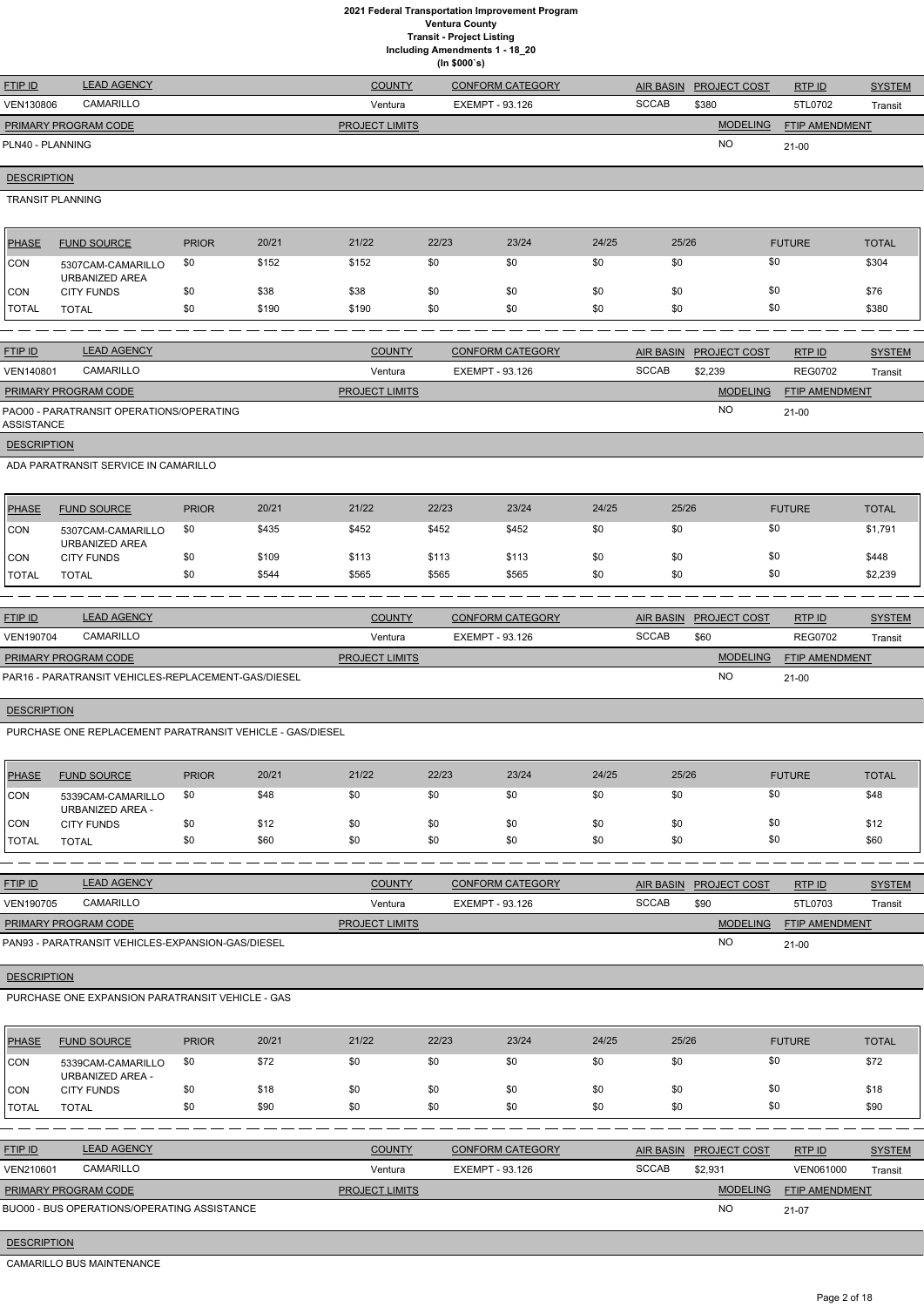| <b>PHASE</b> | <b>FUND SOURCE</b>                  | <b>PRIOR</b> | 20/21 | 21/22 | 22/23 | 23/24 | 24/25 | 25/26 | <b>FUTURE</b> | <b>TOTAL</b> |
|--------------|-------------------------------------|--------------|-------|-------|-------|-------|-------|-------|---------------|--------------|
| <b>CON</b>   | 5307CAM-CAMARILLO<br>URBANIZED AREA | \$0          | \$619 | \$575 | \$575 | \$575 | \$0   | \$0   | \$0           | \$2,344      |
| <b>CON</b>   | <b>CITY FUNDS</b>                   | \$0          | \$155 | \$144 | \$144 | \$144 | \$0   | \$0   | \$0           | \$587        |
| <b>TOTAL</b> | TOTAL                               | \$0          | \$774 | \$719 | \$719 | \$719 | \$0   | \$0   | \$0           | \$2,931      |

| <b>FTIP ID</b>              | <b>LEAD AGENCY</b>                   | <b>COUNTY</b>         | <b>CONFORM CATEGORY</b> |              | AIR BASIN PROJECT COST | RTPID                 | <b>SYSTEM</b> |
|-----------------------------|--------------------------------------|-----------------------|-------------------------|--------------|------------------------|-----------------------|---------------|
| <b>VEN211001</b>            | CAMARILLO                            | Ventura               | EXEMPT - 93.126         | <b>SCCAB</b> | \$150                  |                       | Transit       |
| <b>PRIMARY PROGRAM CODE</b> |                                      | <b>PROJECT LIMITS</b> |                         |              | <b>MODELING</b>        | <b>FTIP AMENDMENT</b> |               |
|                             | BUR16 - BUSES-REPLACEMENT-GAS/DIESEL |                       |                         |              | <b>NC</b>              | $21 - 12$             |               |

**DESCRIPTION** 

PURCHASE ONE (1) REPLACEMENT LARGE CUTAWAY BUS FOR CAMARILLO TRANSIT - GAS

| <b>PHASE</b> | <b>FUND SOURCE</b>                    | <b>PRIOR</b> | 20/21 | 21/22 | 22/23 | 23/24 | 24/25 | 25/26 | <b>FUTURE</b> | <b>TOTAL</b> |
|--------------|---------------------------------------|--------------|-------|-------|-------|-------|-------|-------|---------------|--------------|
| CON          | 5339CAM-CAMARILLO<br>URBANIZED AREA - | \$0          | \$0   | \$120 | \$0   | \$0   | \$0   | \$0   | \$0           | \$120        |
| CON          | <b>CITY FUNDS</b>                     | \$0          | \$0   | \$30  | \$0   | \$0   | \$0   | \$0   | \$0           | \$30         |
| <b>TOTAL</b> | TOTAL                                 | \$0          | \$0   | \$150 | \$0   | \$0   | \$0   | \$0   | \$0           | \$150        |

| <b>FTIP ID</b>                                    | <b>LEAD AGENCY</b>                 | <b>COUNTY</b>         | <b>CONFORM CATEGORY</b> |              | AIR BASIN PROJECT COST | RTPID                 | <b>SYSTEM</b> |
|---------------------------------------------------|------------------------------------|-----------------------|-------------------------|--------------|------------------------|-----------------------|---------------|
| <b>VEN057404</b>                                  | <b>GOLD COAST TRANSIT DISTRICT</b> | Ventura               | EXEMPT - 93.126         | <b>SCCAB</b> | \$1.020                | VEN057404             | Transit       |
| <b>PRIMARY PROGRAM CODE</b>                       |                                    | <b>PROJECT LIMITS</b> |                         |              | <b>MODELING</b>        | <b>FTIP AMENDMENT</b> |               |
| BUN07 - BUS SERVICE EQUIPMENT/OPERATING EQUIPMENT |                                    |                       |                         |              | <b>NC</b>              | $21 - 00$             |               |

**DESCRIPTION** 

PURCHASE OF OFFICE, SHOP, AND OPERATING EQUIPMENT FOR EXISTING FACILITIES - REPLACE MAINTENANCE EQUIPMENT

| <b>PHASE</b> | <b>FUND SOURCE</b>              | <b>PRIOR</b> | 20/21 | 21/22 | 22/23 | 23/24 | 24/25 | 25/26 | <b>FUTURE</b> | <b>TOTAL</b> |
|--------------|---------------------------------|--------------|-------|-------|-------|-------|-------|-------|---------------|--------------|
| <b>CON</b>   | 5307OX-Oxnard<br>Urbanized Area | \$0          | \$104 | \$104 | \$104 | \$104 | \$0   | \$0   | \$0           | \$416        |
| <b>CON</b>   | <b>LOCAL TRANS FUNDS</b>        | \$0          | \$26  | \$26  | \$26  | \$26  | \$0   | \$0   | \$0           | \$104        |
| <b>TOTAL</b> | <b>TOTAL</b>                    | \$0          | \$130 | \$130 | \$130 | \$130 | \$0   | \$0   | \$0           | \$520        |

| <b>FTIP ID</b>              | <b>LEAD AGENCY</b>                 | <b>COUNTY</b>         | <b>CONFORM CATEGORY</b> |              | AIR BASIN PROJECT COST | RTP ID         | <b>SYSTEM</b> |
|-----------------------------|------------------------------------|-----------------------|-------------------------|--------------|------------------------|----------------|---------------|
| VEN131103                   | <b>GOLD COAST TRANSIT DISTRICT</b> | Ventura               | EXEMPT - 93.126         | <b>SCCAB</b> | \$1,200                | 5TL0702        | Transit       |
| <b>PRIMARY PROGRAM CODE</b> |                                    | <b>PROJECT LIMITS</b> |                         |              | <b>MODELING</b>        | FTIP AMENDMENT |               |
| TRR06 - ADMINISTRATIVE      | EQUIPMENT-UPGRADE/REHABILITATE     |                       |                         |              | <b>NO</b>              | $21 - 00$      |               |
| <b>DESCRIPTION</b>          |                                    |                       |                         |              |                        |                |               |

BUSINESS SYSTEMS UPGRADE INCLUDING SOFTWARE AND HARDWARE.

| PHASE         | <b>FUND SOURCE</b>              | <b>PRIOR</b> | 20/21 | 21/22 | 22/23 | 23/24 | 24/25 | 25/26 | <b>FUTURE</b> | <b>TOTAL</b> |
|---------------|---------------------------------|--------------|-------|-------|-------|-------|-------|-------|---------------|--------------|
| <b>CON</b>    | 5307OX-Oxnard<br>Urbanized Area | \$0          | \$80  | \$80  | \$80  | \$80  | \$0   | \$0   | \$0           | \$320        |
| <b>CON</b>    | <b>LOCAL TRANS FUNDS</b>        | \$0          | \$20  | \$20  | \$20  | \$20  | \$0   | \$0   | \$0           | \$80         |
| <b>ITOTAL</b> | <b>TOTAL</b>                    | \$0          | \$100 | \$100 | \$100 | \$100 | \$0   | \$0   | \$0           | \$400        |

| <b>FTIP ID</b>              | <b>LEAD AGENCY</b>                          | <b>COUNTY</b>         | CONFORM CATEGORY | <b>AIR BASIN</b> | <b>PROJECT COST</b> | RTPID                 | <b>SYSTEM</b> |
|-----------------------------|---------------------------------------------|-----------------------|------------------|------------------|---------------------|-----------------------|---------------|
| VEN131104                   | <b>GOLD COAST TRANSIT DISTRICT</b>          | Ventura               | EXEMPT - 93.126  | <b>SCCAB</b>     | \$10,500            | <b>REG0702</b>        | Transit       |
| <b>PRIMARY PROGRAM CODE</b> |                                             | <b>PROJECT LIMITS</b> |                  |                  | <b>MODELING</b>     | <b>FTIP AMENDMENT</b> |               |
|                             | BUO00 - BUS OPERATIONS/OPERATING ASSISTANCE |                       |                  |                  | <b>NO</b>           | $21 - 00$             |               |

## **DESCRIPTION**

## OPERATING ASSISTANCE

| <b>PHASE</b> | <b>FUND SOURCE</b>              | <b>PRIOR</b> | 20/21   | 21/22   | 22/23   | 23/24   | 24/25 | 25/26 | <b>FUTURE</b> | <b>TOTAL</b> |
|--------------|---------------------------------|--------------|---------|---------|---------|---------|-------|-------|---------------|--------------|
| <b>CON</b>   | 5307OX-Oxnard<br>Urbanized Area | \$0          | \$2,100 | \$1,050 | \$1,050 | \$1,050 | \$0   | \$0   | \$0           | \$5,250      |
| <b>CON</b>   | <b>LOCAL TRANS FUNDS</b>        | \$0          | \$2,100 | \$1,050 | \$1,050 | \$1,050 | \$0   | \$0   | \$0           | \$5,250      |
| <b>TOTAL</b> | <b>TOTAL</b>                    |              | \$4,200 | \$2,100 | \$2,100 | \$2,100 | \$0   | \$0   | \$0           | \$10,500     |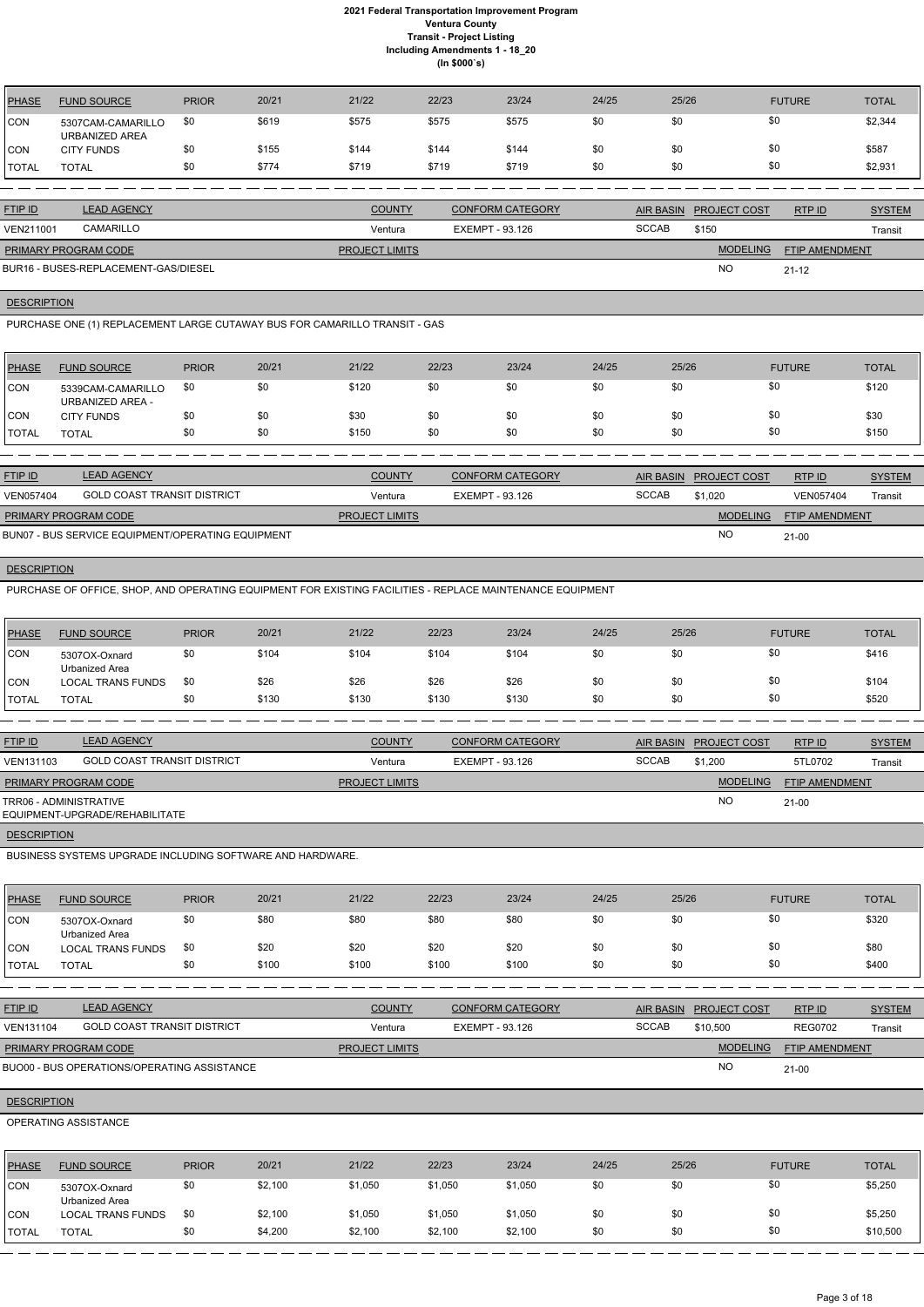**Including Amendments 1 - 18\_20**

| uding Amendments 1 - 18_: |  |  |
|---------------------------|--|--|
| (ln \$000's)              |  |  |

| <b>FTIP ID</b>              | <b>LEAD AGENCY</b>                       | <b>COUNTY</b>         | <b>CONFORM CATEGORY</b> |              | AIR BASIN PROJECT COST | RTPID          | <b>SYSTEM</b> |
|-----------------------------|------------------------------------------|-----------------------|-------------------------|--------------|------------------------|----------------|---------------|
| <b>VEN151101</b>            | <b>GOLD COAST TRANSIT DISTRICT</b>       | Ventura               | EXEMPT - 93.126         | <b>SCCAB</b> | \$6.428                | 5TL0703        | Transit       |
| <b>PRIMARY PROGRAM CODE</b> |                                          | <b>PROJECT LIMITS</b> |                         |              | <b>MODELING</b>        | FTIP AMENDMENT |               |
|                             | BUN94 - BUSES-EXPANSION-ALTERNATIVE FUEL |                       |                         |              | <b>YES</b>             | $21 - 00$      |               |

#### **DESCRIPTION**

PURCHASE 5 BUSES FOR EXPANSION AND OPERATING ASSISTANCE DEMONSTRATION FOR VENTURA ROAD BUS LINE INCLUDING PUBLIC OUTREACH.

| PHASE        | <b>FUND SOURCE</b>                       | <b>PRIOR</b> | 20/21   | 21/22 | 22/23 | 23/24 | 24/25 | 25/26 | <b>FUTURE</b> | <b>TOTAL</b> |
|--------------|------------------------------------------|--------------|---------|-------|-------|-------|-------|-------|---------------|--------------|
| <b>CON</b>   | FTA 5307 (FHWA<br><b>TRANSFER FUNDS)</b> | \$4,472      | \$1,218 | \$0   | \$0   | \$0   | \$0   | \$0   | \$0           | \$5,690      |
| <b>CON</b>   | <b>LOCAL TRANS FUNDS</b>                 | \$580        | \$158   | \$0   | \$0   | \$0   | \$0   | \$0   | \$0           | \$738        |
| <b>TOTAL</b> | <b>TOTAL</b>                             | \$5,052      | \$1,376 | \$0   | \$0   | \$0   | \$0   | \$0   | \$0           | \$6,428      |

| <b>FTIP ID</b>              | <b>LEAD AGENCY</b>                       | <b>COUNTY</b>         | <b>CONFORM CATEGORY</b> |              | AIR BASIN PROJECT COST | RTPID                 | <b>SYSTEM</b> |
|-----------------------------|------------------------------------------|-----------------------|-------------------------|--------------|------------------------|-----------------------|---------------|
| <b>VEN170108</b>            | <b>GOLD COAST TRANSIT DISTRICT</b>       | Ventura               | EXEMPT - 93.126         | <b>SCCAB</b> | \$5.719                | <b>REG0702</b>        | Transit       |
| <b>PRIMARY PROGRAM CODE</b> |                                          | <b>PROJECT LIMITS</b> |                         |              | <b>MODELING</b>        | <b>FTIP AMENDMENT</b> |               |
|                             | NCN86 - MAINTENANCE/STORAGE FACILITY-NEW |                       |                         |              | <b>NO</b>              | $21 - 15$             |               |

## **DESCRIPTION**

PAYMENTS FOR CERTIFICATES OF PARTICIPATION FOR NEW OPERATIONS & MAINTENANCE FACILITY (TDC'S IN THE AMOUNT OF \$448 FOR FY20/21 FTA 5339 funds and FTA 5307 Funds, AND TDC's in the amount of \$127 for FY21/22; and \$224 for FY22/23, and FY23/24 for FTA 5339 AND FTA 5307 FUNDS)

| <b>PHASE</b> | <b>FUND SOURCE</b>                           | <b>PRIOR</b> | 20/21   | 21/22   | 22/23   | 23/24   | 24/25 | 25/26 | <b>FUTURE</b> | <b>TOTAL</b> |
|--------------|----------------------------------------------|--------------|---------|---------|---------|---------|-------|-------|---------------|--------------|
| <b>CON</b>   | 5307OX-Oxnard<br>Urbanized Area              | \$0          | \$640   | \$482   | \$320   | \$320   | \$0   | \$0   | \$0           | \$1,762      |
| <b>CON</b>   | FTA 5339b - Bus and<br><b>Bus Facilities</b> | \$0          | \$1,600 | \$636   | \$800   | \$800   | \$0   | \$0   | \$0           | \$3,836      |
| CON          | <b>LOCAL TRANS FUNDS</b>                     | \$0          | \$0     | \$121   | \$0     | \$0     | \$0   | \$0   | \$0           | \$121        |
| I TOTAL      | <b>TOTAL</b>                                 | \$0          | \$2,240 | \$1,239 | \$1,120 | \$1,120 | \$0   | \$0   | \$0           | \$5,719      |

| <b>FTIP ID</b>       | <b>LEAD AGENCY</b>                                 | <b>COUNTY</b>         | <b>CONFORM CATEGORY</b> | AIR BASIN    | <b>PROJECT COST</b> | RTP ID                | <b>SYSTEM</b> |
|----------------------|----------------------------------------------------|-----------------------|-------------------------|--------------|---------------------|-----------------------|---------------|
| <b>VEN171004</b>     | <b>GOLD COAST TRANSIT DISTRICT</b>                 | Ventura               | EXEMPT - 93.126         | <b>SCCAB</b> | \$2,057             | <b>REG0702</b>        | Transit       |
| PRIMARY PROGRAM CODE |                                                    | <b>PROJECT LIMITS</b> |                         |              | <b>MODELING</b>     | <b>FTIP AMENDMENT</b> |               |
| <b>BUR05 -</b>       | BUSES-REHABILITATION/IMPROVEMENTS-ALTERNATIVE FUEL |                       |                         |              | N <sub>O</sub>      | $21-00$               |               |
|                      |                                                    |                       |                         |              |                     |                       |               |

**DESCRIPTION** 

REBUILD 14 CNG BUSES INCLUDING ENGINE REPLACEMENT

| <b>PHASE</b> | <b>FUND SOURCE</b>                       | <b>PRIOR</b> | 20/21   | 21/22 | 22/23 | 23/24 | 24/25 | 25/26 | <b>FUTURE</b> | <b>TOTAL</b> |
|--------------|------------------------------------------|--------------|---------|-------|-------|-------|-------|-------|---------------|--------------|
| <b>CON</b>   | FTA 5307 (FHWA<br><b>TRANSFER FUNDS)</b> | \$0          | \$1,821 | \$0   | \$0   | \$0   | \$0   | \$0   | \$0           | \$1,821      |
| <b>CON</b>   | <b>LOCAL TRANS FUNDS</b>                 | \$0          | \$236   | \$0   | \$0   | \$0   | \$0   | \$0   | \$0           | \$236        |
| <b>TOTAL</b> | <b>TOTAL</b>                             | \$0          | \$2,057 | \$0   | \$0   | \$0   | \$0   | \$0   | \$0           | \$2,057      |

| <b>FTIP ID</b>              | <b>LEAD AGENCY</b>          | <b>COUNTY</b>         | CONFORM CATEGORY |       | <b>AIR BASIN PROJECT COST</b> | RTPID                 | <b>SYSTEM</b> |
|-----------------------------|-----------------------------|-----------------------|------------------|-------|-------------------------------|-----------------------|---------------|
| VEN200201                   | GOLD COAST TRANSIT DISTRICT | Ventura               | EXEMPT - 93.126  | SCCAB | \$1.756                       | <b>REG0702</b>        | Transit       |
| <b>PRIMARY PROGRAM CODE</b> |                             | <b>PROJECT LIMITS</b> |                  |       | <b>MODELING</b>               | <b>FTIP AMENDMENT</b> |               |
|                             |                             |                       |                  |       |                               |                       |               |

#### **DESCRIPTION**

BUR17 - BUSES-REPLACEMENT-ALTERNATIVE FUEL

GOLD COAST TRANSIT: PURCHASE 3 REPLACEMENT TRANSIT BUSES, CNG USING \$9 IN TDC FOR CMAQ CON MATCH IN FY 20/21.

| <b>PHASE</b> | <b>FUND SOURCE</b>                       | <b>PRIOR</b> | 20/21   | 21/22 | 22/23 | 23/24 | 24/25 | 25/26 | <b>FUTURE</b> | <b>TOTAL</b> |
|--------------|------------------------------------------|--------------|---------|-------|-------|-------|-------|-------|---------------|--------------|
| <b>ICON</b>  | <b>CMAQ</b>                              | \$0          | \$77    | \$0   | \$0   | \$0   | \$0   | \$0   | \$0           | \$77         |
| <b>CON</b>   | FTA 5307 (FHWA<br><b>TRANSFER FUNDS)</b> | \$0          | \$1,480 | \$0   | \$0   | \$0   | \$0   | \$0   | \$0           | \$1,480      |
| CON          | <b>LOCAL TRANS FUNDS</b>                 | \$0          | \$199   | \$0   | \$0   | \$0   | \$0   | \$0   | \$0           | \$199        |
| <b>TOTAL</b> | <b>TOTAL</b>                             | \$0          | \$1,756 | \$0   | \$0   | \$0   | \$0   | \$0   | \$0           | \$1,756      |

| <b>FTIP ID</b>              | <b>LEAD AGENCY</b>                 | <b>COUNTY</b>         | <b>CONFORM CATEGORY</b> |              | AIR BASIN PROJECT COST | RTPID                 | <b>SYSTEM</b> |
|-----------------------------|------------------------------------|-----------------------|-------------------------|--------------|------------------------|-----------------------|---------------|
| VEN201001                   | <b>GOLD COAST TRANSIT DISTRICT</b> | Ventura               | EXEMPT - 93.126         | <b>SCCAB</b> | \$336                  | 500703                | Transit       |
| <b>PRIMARY PROGRAM CODE</b> |                                    | <b>PROJECT LIMITS</b> |                         |              | <b>MODELING</b>        | <b>FTIP AMENDMENT</b> |               |
| PLN40 - PLANNING            |                                    |                       |                         |              | <b>NO</b>              | $21 - 01$             |               |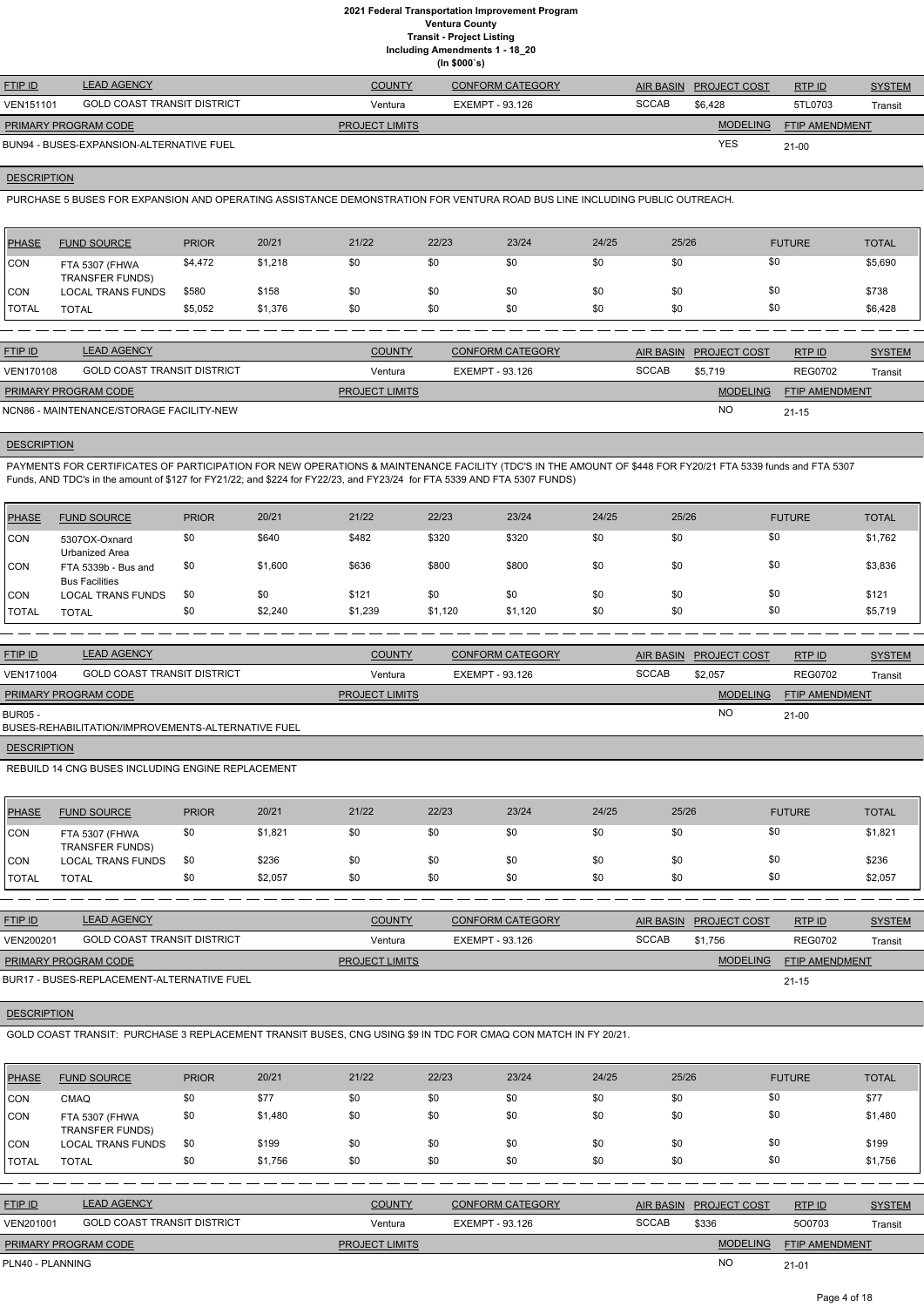# **(In \$000`s)**

## **DESCRIPTION**

Zero Emissions Strategic Transition Plan (ZEST)

| <b>PHASE</b>   | <b>FUND SOURCE</b>              | <b>PRIOR</b> | 20/21 | 21/22 | 22/23 | 23/24 | 24/25 | 25/26 | <b>FUTURE</b> | <b>TOTAL</b> |
|----------------|---------------------------------|--------------|-------|-------|-------|-------|-------|-------|---------------|--------------|
| PE             | 5307OX-Oxnard<br>Urbanized Area | \$0          | \$269 | \$0   | \$0   | \$0   | \$0   | \$0   | \$0           | \$269        |
| <b>IPE</b>     | <b>LOCAL TRANS FUNDS</b>        | \$0          | \$67  | \$0   | \$0   | \$0   | \$0   | \$0   | \$0           | \$67         |
| <b>I</b> TOTAL | TOTAL                           | \$0          | \$336 | \$0   | \$0   | \$0   | \$0   | \$0   | \$0           | \$336        |

| <b>FTIP ID</b>              | <b>LEAD AGENCY</b>          | <b>COUNTY</b>         | <b>CONFORM CATEGORY</b> |              | <b>AIR BASIN PROJECT COST</b> | RTP ID                | <b>SYSTEM</b> |
|-----------------------------|-----------------------------|-----------------------|-------------------------|--------------|-------------------------------|-----------------------|---------------|
| VEN210302                   | GOLD COAST TRANSIT DISTRICT | Ventura               | EXEMPT - 93.126         | <b>SCCAB</b> | \$5.181                       | <b>REG0702</b>        | Transit       |
| <b>PRIMARY PROGRAM CODE</b> |                             | <b>PROJECT LIMITS</b> |                         |              | <b>MODELING</b>               | <b>FTIP AMENDMENT</b> |               |

21-10

BUR17 - BUSES-REPLACEMENT-ALTERNATIVE FUEL

## **DESCRIPTION**

GCTD Replace Nine (9) CNG Buses

| <b>PHASE</b>  | <b>FUND SOURCE</b> | <b>PRIOR</b> | 20/21   | 21/22 | 22/23 | 23/24 | 24/25 | 25/26 | <b>FUTURE</b> | <b>TOTAL</b> |
|---------------|--------------------|--------------|---------|-------|-------|-------|-------|-------|---------------|--------------|
| <b>CON</b>    | <b>AGENCY</b>      | \$0          | \$594   | \$0   | \$0   | \$0   | \$0   | \$0   |               | \$594        |
| CON           | <b>CMAQ</b>        | \$0          | \$4,587 | \$0   | \$0   | \$0   | \$0   | \$0   |               | \$4,587      |
| <b>ITOTAL</b> | <b>TOTAL</b>       | \$0          | \$5,181 | \$0   | \$0   | \$0   | \$0   | \$0   |               | \$5,181      |

| <b>FTIP ID</b>              | <b>LEAD AGENCY</b>                         | <b>COUNTY</b>         | <b>CONFORM CATEGORY</b> |              | AIR BASIN PROJECT COST | RTP ID                | <b>SYSTEM</b> |
|-----------------------------|--------------------------------------------|-----------------------|-------------------------|--------------|------------------------|-----------------------|---------------|
| VEN211201                   | <b>GOLD COAST TRANSIT DISTRICT</b>         | Ventura               | EXEMPT - 93.126         | <b>SCCAB</b> | \$12,285               | <b>REG0702</b>        | Transit       |
| <b>PRIMARY PROGRAM CODE</b> |                                            | <b>PROJECT LIMITS</b> |                         |              | <b>MODELING</b>        | <b>FTIP AMENDMENT</b> |               |
|                             | BUR17 - BUSES-REPLACEMENT-ALTERNATIVE FUEL |                       |                         |              | NC                     | $21 - 18$             |               |

## **DESCRIPTION**

GCTD Replace Seventeen (17) CNG 35' Buses at end of useful life.

| <b>PHASE</b> | <b>FUND SOURCE</b> | <b>PRIOR</b> | 20/21 | 21/22   | 22/23 | 23/24   | 24/25 | 25/26 | <b>FUTURE</b> | <b>TOTAL</b> |
|--------------|--------------------|--------------|-------|---------|-------|---------|-------|-------|---------------|--------------|
| <b>CON</b>   | <b>AGENCY</b>      | \$0          | \$0   | \$735   | \$0   | \$677   | \$0   |       | \$0           | \$1,412      |
| CON          | CMAQ               | \$0          | \$0   | \$5,678 | \$0   | \$5,195 | \$0   |       | \$0           | \$10,873     |
| <b>TOTAL</b> | <b>TOTAL</b>       | \$0          | \$0   | \$6,413 | \$0   | \$5,872 | \$0   |       | \$0           | \$12,285     |

| <b>FTIP ID</b>              | <b>LEAD AGENCY</b>                 | <b>COUNTY</b>         | <b>CONFORM CATEGORY</b> |              | AIR BASIN PROJECT COST | RTPID                 | <b>SYSTEM</b> |
|-----------------------------|------------------------------------|-----------------------|-------------------------|--------------|------------------------|-----------------------|---------------|
| <b>VEN54057</b>             | <b>GOLD COAST TRANSIT DISTRICT</b> | Ventura               | EXEMPT - 93.126         | <b>SCCAB</b> | \$625                  | <b>VEN54057</b>       | Transit       |
| <b>PRIMARY PROGRAM CODE</b> |                                    | <b>PROJECT LIMITS</b> |                         |              | <b>MODELING</b>        | <b>FTIP AMENDMENT</b> |               |
| ADM83 - ADMINISTRATION      |                                    |                       |                         |              | <b>NO</b>              | $21 - 00$             |               |

# **DESCRIPTION**

MARKETING & PASSENGER AWARENESS ACTIVITIES (PLANNING: PROGRAM SUPPORT & ADM)

| 21/22<br>23/24<br>24/25<br>PHASE<br>20/21<br>22/23<br>25/26<br><b>PRIOR</b><br><b>FUTURE</b><br><b>FUND SOURCE</b><br>\$0<br>\$0<br>\$200<br>\$100<br>\$100<br>\$100<br>\$0<br>\$0<br>CON<br>5307OX-Oxnard<br><b>Urbanized Area</b><br>\$0<br>\$25<br>\$0<br>\$50<br>\$25<br>\$25<br>\$0<br>CON<br>\$0<br><b>LOCAL TRANS FUNDS</b><br>\$0<br>\$125<br>\$125<br>\$0<br>\$0<br>\$250<br>\$125<br>\$0<br><b>TOTAL</b><br><b>TOTAL</b><br><b>LEAD AGENCY</b><br><b>COUNTY</b><br><b>CONFORM CATEGORY</b><br><b>AIR BASIN</b><br>PROJECT COST<br>RTP ID<br><b>GOLD COAST TRANSIT DISTRICT</b><br><b>SCCAB</b><br>\$6,000<br><b>EXEMPT - 93.126</b><br><b>VEN54095</b><br>Ventura<br>PRIMARY PROGRAM CODE<br><b>MODELING</b><br><b>PROJECT LIMITS</b><br>FTIP AMENDMENT<br><b>NO</b><br>$21-00$<br><b>DESCRIPTION</b><br>OPERATING ASSISTANCE - ADA PARATRANSIT CAPITAL<br>20/21<br>21/22<br>22/23<br>23/24<br>24/25<br>25/26<br><b>PHASE</b><br><b>PRIOR</b><br><b>FUND SOURCE</b><br><b>FUTURE</b><br>\$0<br>\$0<br>\$0<br>\$960<br>\$960<br>\$0<br>\$1,920<br>\$960<br>CON<br>5307OX-Oxnard<br><b>Urbanized Area</b><br>\$0<br>\$480<br>\$240<br>\$240<br>\$240<br>\$0<br>\$0<br>\$0<br>CON<br><b>LOCAL TRANS FUNDS</b><br>\$0 |              |              |     |         |         |         |         |     |     |               |
|-----------------------------------------------------------------------------------------------------------------------------------------------------------------------------------------------------------------------------------------------------------------------------------------------------------------------------------------------------------------------------------------------------------------------------------------------------------------------------------------------------------------------------------------------------------------------------------------------------------------------------------------------------------------------------------------------------------------------------------------------------------------------------------------------------------------------------------------------------------------------------------------------------------------------------------------------------------------------------------------------------------------------------------------------------------------------------------------------------------------------------------------------------------------------------------------------------------------------------|--------------|--------------|-----|---------|---------|---------|---------|-----|-----|---------------|
|                                                                                                                                                                                                                                                                                                                                                                                                                                                                                                                                                                                                                                                                                                                                                                                                                                                                                                                                                                                                                                                                                                                                                                                                                             |              |              |     |         |         |         |         |     |     | <b>TOTAL</b>  |
|                                                                                                                                                                                                                                                                                                                                                                                                                                                                                                                                                                                                                                                                                                                                                                                                                                                                                                                                                                                                                                                                                                                                                                                                                             |              |              |     |         |         |         |         |     |     | \$500         |
|                                                                                                                                                                                                                                                                                                                                                                                                                                                                                                                                                                                                                                                                                                                                                                                                                                                                                                                                                                                                                                                                                                                                                                                                                             |              |              |     |         |         |         |         |     |     | \$125         |
|                                                                                                                                                                                                                                                                                                                                                                                                                                                                                                                                                                                                                                                                                                                                                                                                                                                                                                                                                                                                                                                                                                                                                                                                                             |              |              |     |         |         |         |         |     |     | \$625         |
| FTIP ID<br><b>VEN54095</b><br>PAO00 - PARATRANSIT OPERATIONS/OPERATING<br>ASSISTANCE                                                                                                                                                                                                                                                                                                                                                                                                                                                                                                                                                                                                                                                                                                                                                                                                                                                                                                                                                                                                                                                                                                                                        |              |              |     |         |         |         |         |     |     |               |
|                                                                                                                                                                                                                                                                                                                                                                                                                                                                                                                                                                                                                                                                                                                                                                                                                                                                                                                                                                                                                                                                                                                                                                                                                             |              |              |     |         |         |         |         |     |     | <b>SYSTEM</b> |
|                                                                                                                                                                                                                                                                                                                                                                                                                                                                                                                                                                                                                                                                                                                                                                                                                                                                                                                                                                                                                                                                                                                                                                                                                             |              |              |     |         |         |         |         |     |     | Transit       |
|                                                                                                                                                                                                                                                                                                                                                                                                                                                                                                                                                                                                                                                                                                                                                                                                                                                                                                                                                                                                                                                                                                                                                                                                                             |              |              |     |         |         |         |         |     |     |               |
|                                                                                                                                                                                                                                                                                                                                                                                                                                                                                                                                                                                                                                                                                                                                                                                                                                                                                                                                                                                                                                                                                                                                                                                                                             |              |              |     |         |         |         |         |     |     |               |
|                                                                                                                                                                                                                                                                                                                                                                                                                                                                                                                                                                                                                                                                                                                                                                                                                                                                                                                                                                                                                                                                                                                                                                                                                             |              |              |     |         |         |         |         |     |     |               |
|                                                                                                                                                                                                                                                                                                                                                                                                                                                                                                                                                                                                                                                                                                                                                                                                                                                                                                                                                                                                                                                                                                                                                                                                                             |              |              |     |         |         |         |         |     |     |               |
|                                                                                                                                                                                                                                                                                                                                                                                                                                                                                                                                                                                                                                                                                                                                                                                                                                                                                                                                                                                                                                                                                                                                                                                                                             |              |              |     |         |         |         |         |     |     | <b>TOTAL</b>  |
|                                                                                                                                                                                                                                                                                                                                                                                                                                                                                                                                                                                                                                                                                                                                                                                                                                                                                                                                                                                                                                                                                                                                                                                                                             |              |              |     |         |         |         |         |     |     | \$4,800       |
|                                                                                                                                                                                                                                                                                                                                                                                                                                                                                                                                                                                                                                                                                                                                                                                                                                                                                                                                                                                                                                                                                                                                                                                                                             |              |              |     |         |         |         |         |     |     | \$1,200       |
|                                                                                                                                                                                                                                                                                                                                                                                                                                                                                                                                                                                                                                                                                                                                                                                                                                                                                                                                                                                                                                                                                                                                                                                                                             | <b>TOTAL</b> | <b>TOTAL</b> | \$0 | \$2,400 | \$1,200 | \$1,200 | \$1,200 | \$0 | \$0 | \$6,000       |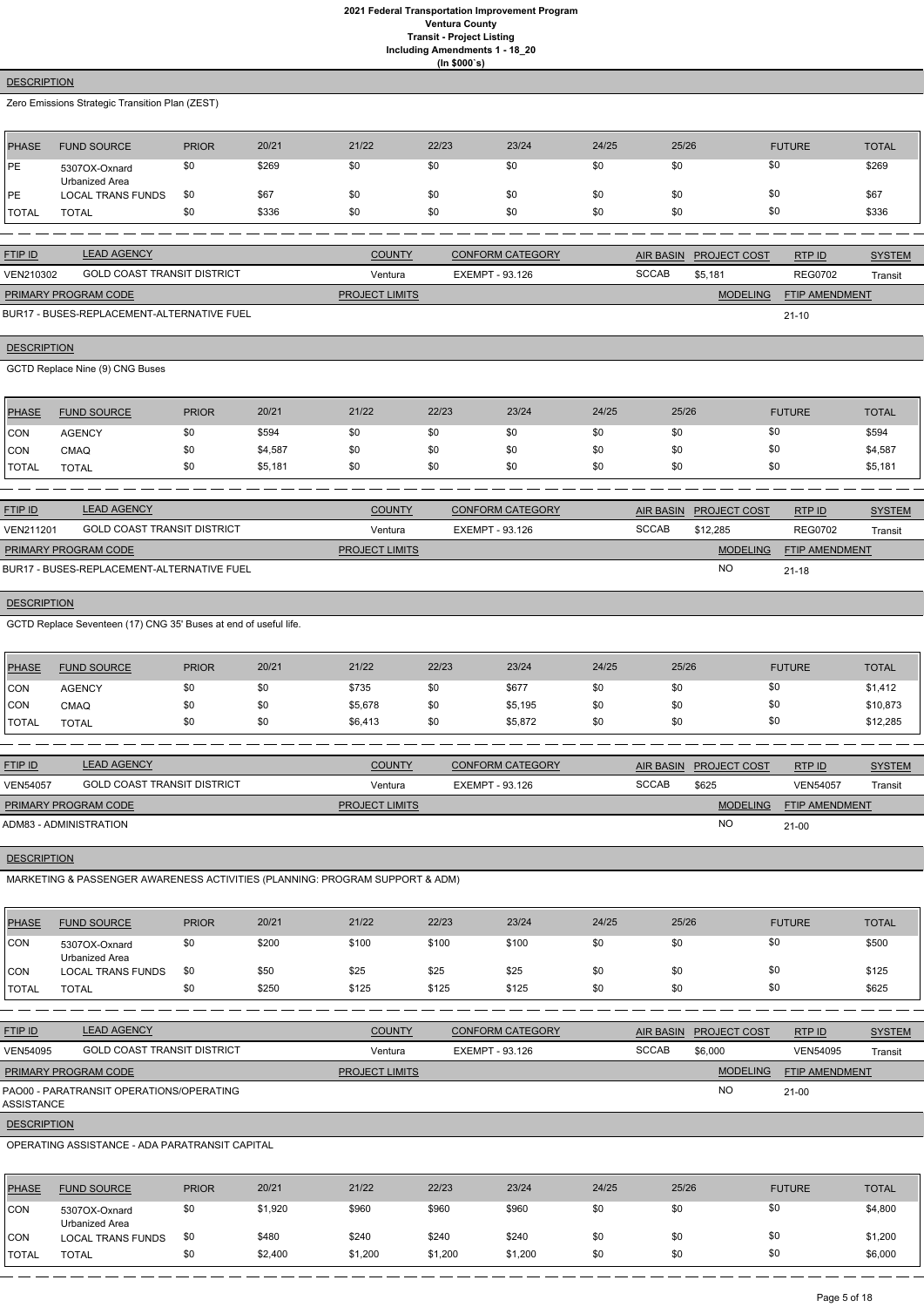**Including Amendments 1 - 18\_20 (In \$000`s)**

|                             |                                             |                       | , <b></b>               |              |                        |                |               |
|-----------------------------|---------------------------------------------|-----------------------|-------------------------|--------------|------------------------|----------------|---------------|
| <b>FTIP ID</b>              | <b>LEAD AGENCY</b>                          | <b>COUNTY</b>         | <b>CONFORM CATEGORY</b> |              | AIR BASIN PROJECT COST | RTP ID         | <b>SYSTEM</b> |
| <b>VEN64003</b>             | <b>GOLD COAST TRANSIT DISTRICT</b>          | Ventura               | EXEMPT - 93.126         | <b>SCCAB</b> | \$10,000               | VEN64003       | Transit       |
| <b>PRIMARY PROGRAM CODE</b> |                                             | <b>PROJECT LIMITS</b> |                         |              | <b>MODELING</b>        | FTIP AMENDMENT |               |
|                             | BUO00 - BUS OPERATIONS/OPERATING ASSISTANCE |                       |                         |              | <b>NC</b>              | $21-00$        |               |

## **DESCRIPTION**

PREVENTIVE MAINTENANCE - FIXED ROUTE & ADA

| <b>PHASE</b> | <b>FUND SOURCE</b>              | <b>PRIOR</b> | 20/21   | 21/22   | 22/23   | 23/24   | 24/25 | 25/26 | <b>FUTURE</b> | <b>TOTAL</b> |
|--------------|---------------------------------|--------------|---------|---------|---------|---------|-------|-------|---------------|--------------|
| <b>CON</b>   | 5307OX-Oxnard<br>Urbanized Area | \$0          | \$3,200 | \$1,600 | \$1,600 | \$1,600 | \$0   | \$0   | \$0           | \$8,000      |
| <b>CON</b>   | LOCAL TRANS FUNDS               | \$0          | \$800   | \$400   | \$400   | \$400   | \$0   | \$0   | \$0           | \$2,000      |
| <b>TOTAL</b> | TOTAL                           | \$0          | \$4,000 | \$2,000 | \$2,000 | \$2,000 | \$0   | \$0   | \$0           | \$10,000     |

| <b>FTIP ID</b>              | <b>LEAD AGENCY</b>          | <b>COUNTY</b>         | CONFORM CATEGORY |              | AIR BASIN PROJECT COST | RTP ID                | <b>SYSTEM</b> |
|-----------------------------|-----------------------------|-----------------------|------------------|--------------|------------------------|-----------------------|---------------|
| VEN990602                   | GOLD COAST TRANSIT DISTRICT | Ventura               | EXEMPT - 93.126  | <b>SCCAB</b> | \$625                  | VEN990602             | Transit       |
| <b>PRIMARY PROGRAM CODE</b> |                             | <b>PROJECT LIMITS</b> |                  |              | <b>MODELING</b>        | <b>FTIP AMENDMENT</b> |               |
| ADM83 - ADMINISTRATION      |                             |                       |                  |              | <b>NC</b>              | $21-00$               |               |

**DESCRIPTION** 

TRANSIT PLANNING & PROGRAMMING (PLANNING: PROGRAM SUPPORT & ADM)

| <b>PHASE</b> | <b>FUND SOURCE</b>              | <b>PRIOR</b> | 20/21 | 21/22 | 22/23 | 23/24 | 24/25 | 25/26 | <b>FUTURE</b> | <b>TOTAL</b> |
|--------------|---------------------------------|--------------|-------|-------|-------|-------|-------|-------|---------------|--------------|
| CON          | 5307OX-Oxnard<br>Urbanized Area | \$0          | \$200 | \$100 | \$100 | \$100 | \$0   | \$0   | \$0           | \$500        |
| <b>ICON</b>  | <b>LOCAL TRANS FUNDS</b>        | \$0          | \$50  | \$25  | \$25  | \$25  | \$0   | \$0   | \$0           | \$125        |
| <b>TOTAL</b> | <b>TOTAL</b>                    | \$0          | \$250 | \$125 | \$125 | \$125 | \$0   | \$0   | \$0           | \$625        |

| <b>FTIP ID</b>              | <b>LEAD AGENCY</b>                          | <b>COUNTY</b>         | <b>CONFORM CATEGORY</b> | AIR BASIN    | <b>PROJECT COST</b> | RTPID                 | <b>SYSTEM</b> |
|-----------------------------|---------------------------------------------|-----------------------|-------------------------|--------------|---------------------|-----------------------|---------------|
| <b>VEN030608</b>            | <b>MOORPARK</b>                             | Ventura               | EXEMPT - 93.126         | <b>SCCAB</b> | \$1.275             | <b>VEN030608</b>      | Transit       |
| <b>PRIMARY PROGRAM CODE</b> |                                             | <b>PROJECT LIMITS</b> |                         |              | <b>MODELING</b>     | <b>FTIP AMENDMENT</b> |               |
|                             | BUO00 - BUS OPERATIONS/OPERATING ASSISTANCE |                       |                         |              | <b>NO</b>           | $21-00$               |               |

## **DESCRIPTION**

CAPITAL MAINTENANCE FOR MOORPARK TRANSIT - BUSES AND TRANSIT CENTER (MOORPARK RAIL STATION)

| <b>PHASE</b> | <b>FUND SOURCE</b>                | <b>PRIOR</b> | 20/21 | 21/22 | 22/23 | 23/24 | 24/25 | 25/26 | <b>FUTURE</b> | <b>TOTAL</b> |
|--------------|-----------------------------------|--------------|-------|-------|-------|-------|-------|-------|---------------|--------------|
| <b>CON</b>   | 5307TO-THOUSAND<br>OAKS URBANIZED | \$0          | \$360 | \$200 | \$220 | \$240 | \$0   | \$0   | \$0           | \$1,020      |
| <b>CON</b>   | <b>CITY FUNDS</b>                 | \$0          | \$90  | \$50  | \$55  | \$60  | \$0   | \$0   | \$0           | \$255        |
| <b>TOTAL</b> | TOTAL                             | \$0          | \$450 | \$250 | \$275 | \$300 | \$0   | \$0   | \$0           | \$1,275      |

| <b>FTIP ID</b>       | <b>LEAD AGENCY</b>                       | <b>COUNTY</b>         | <b>CONFORM CATEGORY</b> | <b>AIR BASIN</b> | <b>PROJECT COST</b> | RTP ID                | <b>SYSTEM</b> |
|----------------------|------------------------------------------|-----------------------|-------------------------|------------------|---------------------|-----------------------|---------------|
| <b>VEN101104</b>     | MOORPARK                                 | Ventura               | EXEMPT - 93.126         | <b>SCCAB</b>     | \$1,600             | <b>REG0702</b>        | Transit       |
| PRIMARY PROGRAM CODE |                                          | <b>PROJECT LIMITS</b> |                         |                  | <b>MODELING</b>     | <b>FTIP AMENDMENT</b> |               |
| ASSISTANCE           | PAO00 - PARATRANSIT OPERATIONS/OPERATING |                       |                         |                  | <b>NO</b>           | $21 - 00$             |               |

**DESCRIPTION** 

#### DIAL-A-RIDE VEHICLE CAPITAL LEASE AND MAINTENANCE

| <b>IPHASE</b> | <b>FUND SOURCE</b>                | <b>PRIOR</b> | 20/21 | 21/22 | 22/23 | 23/24 | 24/25 | 25/26 | <b>FUTURE</b> | <b>TOTAL</b> |
|---------------|-----------------------------------|--------------|-------|-------|-------|-------|-------|-------|---------------|--------------|
| CON           | 5307TO-THOUSAND<br>OAKS URBANIZED | \$0          | \$352 | \$184 | \$100 | \$108 | \$0   | \$0   | \$0           | \$744        |
| <b>CON</b>    | <b>CITY FUNDS</b>                 | \$0          | \$528 | \$276 | \$25  | \$27  | \$0   | \$0   | \$0           | \$856        |
| 'TOTAL        | <b>TOTAL</b>                      | \$0          | \$880 | \$460 | \$125 | \$135 | \$0   | \$0   | \$0           | \$1,600      |

| <b>FTIP ID</b>              | <b>LEAD AGENCY</b>                          | <b>COUNTY</b>         | <b>CONFORM CATEGORY</b> |              | AIR BASIN PROJECT COST | RTP ID                | <b>SYSTEM</b> |
|-----------------------------|---------------------------------------------|-----------------------|-------------------------|--------------|------------------------|-----------------------|---------------|
| VEN121003                   | MOORPARK                                    | Ventura               | EXEMPT - 93.126         | <b>SCCAB</b> | \$2,350                | <b>REG0702</b>        | Transit       |
| <b>PRIMARY PROGRAM CODE</b> |                                             | <b>PROJECT LIMITS</b> |                         |              | <b>MODELING</b>        | <b>FTIP AMENDMENT</b> |               |
|                             | BUO00 - BUS OPERATIONS/OPERATING ASSISTANCE |                       |                         |              | <b>NC</b>              | $21 - 00$             |               |

#### **DESCRIPTION**

OPERATING ASSISTANCE FOR MOORPARK BUSES FIXED ROUTE AND PARATRANSIT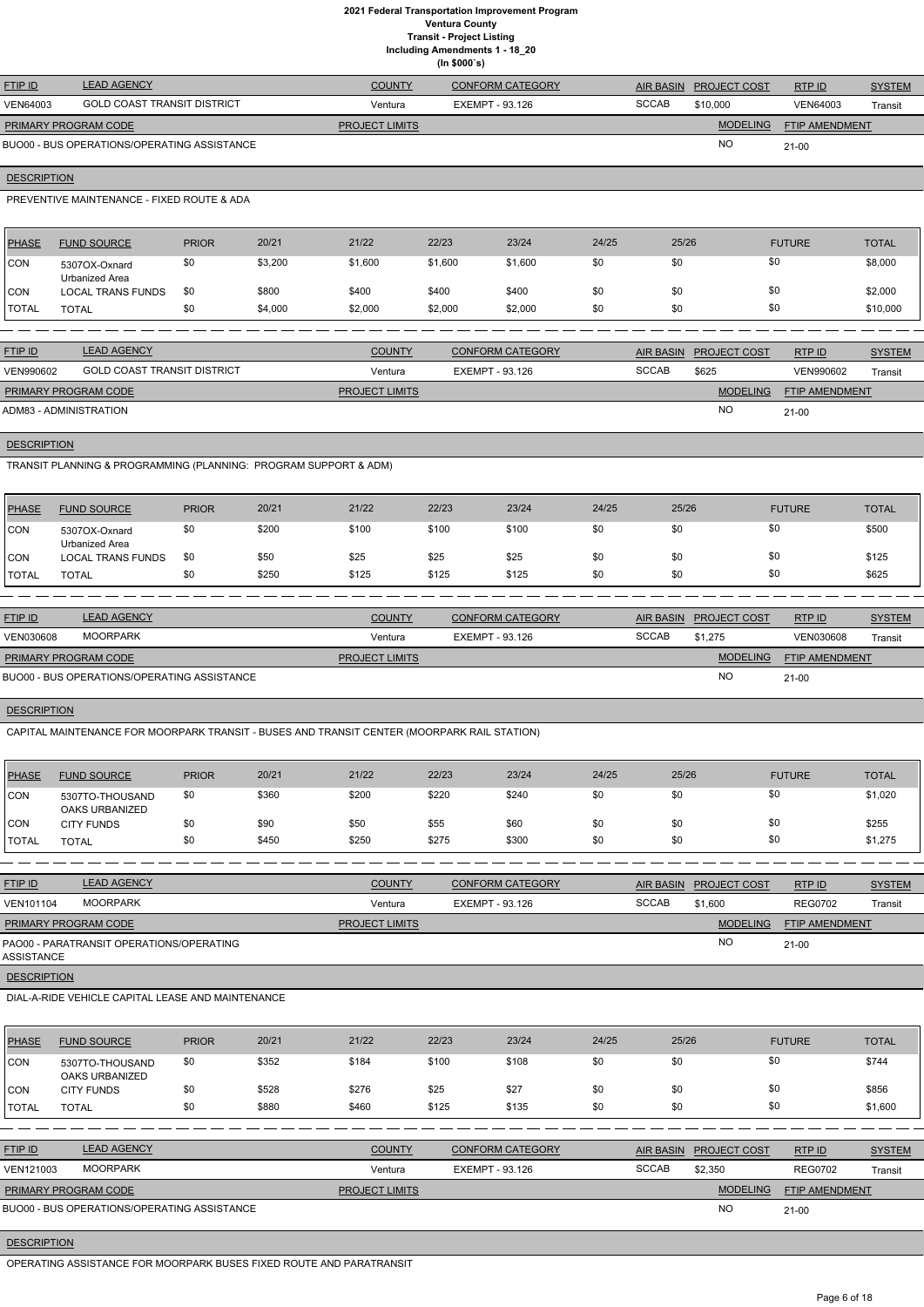| PHASE      | <b>FUND SOURCE</b>                | <b>PRIOR</b> | 20/21 | 21/22 | 22/23 | 23/24 | 24/25 | 25/26 | <b>FUTURE</b> | <b>TOTAL</b> |
|------------|-----------------------------------|--------------|-------|-------|-------|-------|-------|-------|---------------|--------------|
| <b>CON</b> | 5307TO-THOUSAND<br>OAKS URBANIZED | \$0          | \$280 | \$155 | \$170 | \$185 | \$190 | \$195 | \$0           | \$1,175      |
| <b>CON</b> | <b>CITY FUNDS</b>                 | \$0          | \$280 | \$155 | \$170 | \$185 | \$190 | \$195 | \$0           | \$1,175      |
| TOTAL      | <b>TOTAL</b>                      | \$0          | \$560 | \$310 | \$340 | \$370 | \$380 | \$390 | \$0           | \$2,350      |

| <b>FTIP ID</b>              | <b>LEAD AGENCY</b>                     | <b>COUNTY</b>         | <b>CONFORM CATEGORY</b> |              | AIR BASIN PROJECT COST | RTP ID                | <b>SYSTEM</b> |
|-----------------------------|----------------------------------------|-----------------------|-------------------------|--------------|------------------------|-----------------------|---------------|
| VEN121004                   | <b>MOORPARK</b>                        | Ventura               | EXEMPT - 93.127         | <b>SCCAB</b> | \$50                   | 5TL0707               | Transit       |
| <b>PRIMARY PROGRAM CODE</b> |                                        | <b>PROJECT LIMITS</b> |                         |              | <b>MODELING</b>        | <b>FTIP AMENDMENT</b> |               |
| TRRH6 - PASSENGER           | STATIONS/FACILITIES-REHAB/IMPROVEMENTS |                       |                         |              | <b>NO</b>              | $21-00$               |               |
| <b>DESCRIPTION</b>          |                                        |                       |                         |              |                        |                       |               |

## BUS SHELTER LIGHTING

| PHASE        | <b>FUND SOURCE</b>                | <b>PRIOR</b> | 20/21 | 21/22 | 22/23 | 23/24 | 24/25 | 25/26 | <b>FUTURE</b> | <b>TOTAL</b> |
|--------------|-----------------------------------|--------------|-------|-------|-------|-------|-------|-------|---------------|--------------|
| <b>ICON</b>  | 5307TO-THOUSAND<br>OAKS URBANIZED | \$0          | \$40  | \$0   | \$0   | \$0   | \$0   | \$0   | \$0           | \$40         |
| <b>ICON</b>  | <b>CITY FUNDS</b>                 | \$0          | \$10  | \$0   | \$0   | \$0   | \$0   | \$0   | \$0           | \$10         |
| <b>TOTAL</b> | <b>TOTAL</b>                      | \$0          | \$50  | \$0   | \$0   | \$0   | \$0   | \$0   | \$0           | \$50         |

| <b>FTIP ID</b>              | <b>LEAD AGENCY</b>                            | <b>COUNTY</b>         | <b>CONFORM CATEGORY</b> | AIR BASIN    | <b>PROJECT COST</b> | RTPID                 | <b>SYSTEM</b> |
|-----------------------------|-----------------------------------------------|-----------------------|-------------------------|--------------|---------------------|-----------------------|---------------|
| VEN181001                   | <b>MOORPARK</b>                               | Ventura               | <b>TCM Committed</b>    | <b>SCCAB</b> | \$1.227             | 5200T002              | Transit       |
| <b>PRIMARY PROGRAM CODE</b> |                                               | <b>PROJECT LIMITS</b> |                         |              | <b>MODELING</b>     | <b>FTIP AMENDMENT</b> |               |
|                             | TDR64 - PARK & RIDE LOT MODIFICATIONS/UPGRADE |                       |                         |              | <b>YES</b>          | $21 - 00$             |               |

## **DESCRIPTION**

IN MOORPARK, EXPAND NORTH RAIL STATION PARKING BY 30 SPACES

| <b>PHASE</b> | <b>FUND SOURCE</b>                        | <b>PRIOR</b> | 20/21   | 21/22 | 22/23 | 23/24 | 24/25 | 25/26 | <b>FUTURE</b> | <b>TOTAL</b> |
|--------------|-------------------------------------------|--------------|---------|-------|-------|-------|-------|-------|---------------|--------------|
| CON          | <b>CITY FUNDS</b>                         | \$0          | \$109   | \$0   | \$0   | \$0   | \$0   | \$0   | \$0           | \$109        |
| <b>CON</b>   | <b>PUBLIC TRANS</b><br>MODERINAZATION IMP | \$0          | \$1,118 | \$0   | \$0   | \$0   | \$0   | \$0   | \$0           | \$1,118      |
| <b>TOTAL</b> | <b>TOTAL</b>                              | \$0          | \$1,227 | \$0   | \$0   | \$0   | \$0   | \$0   | \$0           | \$1,227      |

| <b>FTIP ID</b>              | <b>LEAD AGENCY</b>                          | <b>COUNTY</b>         | <b>CONFORM CATEGORY</b> |              | AIR BASIN PROJECT COST | <b>RTPID</b>          | <b>SYSTEM</b> |
|-----------------------------|---------------------------------------------|-----------------------|-------------------------|--------------|------------------------|-----------------------|---------------|
| VEN201003                   | MOORPARK                                    | Ventura               | EXEMPT - 93.126         | <b>SCCAB</b> | \$308                  | 500703                | Transit       |
| <b>PRIMARY PROGRAM CODE</b> |                                             | <b>PROJECT LIMITS</b> |                         |              | <b>MODELING</b>        | <b>FTIP AMENDMENT</b> |               |
|                             | BUO00 - BUS OPERATIONS/OPERATING ASSISTANCE |                       |                         |              | <b>NO</b>              | $21 - 12$             |               |

# **DESCRIPTION**

City of Moorpark Pilot On-Demand Rideshare Program

| <b>PHASE</b> | <b>FUND SOURCE</b>                | <b>PRIOR</b> | 20/21 | 21/22 | 22/23 | 23/24 | 24/25 | 25/26 | <b>FUTURE</b> | <b>TOTAL</b> |
|--------------|-----------------------------------|--------------|-------|-------|-------|-------|-------|-------|---------------|--------------|
| <b>CON</b>   | 5307TO-THOUSAND<br>OAKS URBANIZED | \$0          | \$100 | \$54  | \$0   | \$0   | \$0   | \$0   | \$0           | \$154        |
| <b>CON</b>   | <b>CITY FUNDS</b>                 | \$0          | \$0   | \$54  | \$0   | \$0   | \$0   | \$0   | \$0           | \$54         |
| <b>CON</b>   | <b>LOCAL TRANS FUNDS</b>          | \$0          | \$100 | \$0   | \$0   | \$0   | \$0   | \$0   | \$0           | \$100        |
| <b>TOTAL</b> | <b>TOTAL</b>                      | \$0          | \$200 | \$108 | \$0   | \$0   | \$0   | \$0   | \$0           | \$308        |

| FTIP ID                     | <b>LEAD AGENCY</b>                                                         |              |       | <b>COUNTY</b>         |                        | <b>CONFORM CATEGORY</b> |        |              | AIR BASIN PROJECT COST | RTP ID         | <b>SYSTEM</b> |
|-----------------------------|----------------------------------------------------------------------------|--------------|-------|-----------------------|------------------------|-------------------------|--------|--------------|------------------------|----------------|---------------|
| VEN210602                   | <b>OJAI</b>                                                                |              |       | Ventura               | <b>EXEMPT - 93.126</b> |                         |        | <b>SCCAB</b> | \$550                  |                | Transit       |
|                             | PRIMARY PROGRAM CODE                                                       |              |       | <b>PROJECT LIMITS</b> |                        |                         |        |              | <b>MODELING</b>        | FTIP AMENDMENT |               |
|                             | BUR17 - BUSES-REPLACEMENT-ALTERNATIVE FUEL                                 |              |       |                       |                        |                         |        |              | <b>NO</b>              | 21-06          |               |
|                             |                                                                            |              |       |                       |                        |                         |        |              |                        |                |               |
| <b>DESCRIPTION</b>          |                                                                            |              |       |                       |                        |                         |        |              |                        |                |               |
|                             | City of Ojai Purchase One Bus for Replacement With Charging Infrastructure |              |       |                       |                        |                         |        |              |                        |                |               |
|                             |                                                                            |              |       |                       |                        |                         |        |              |                        |                |               |
| <b>PHASE</b>                | <b>FUND SOURCE</b>                                                         | <b>PRIOR</b> | 20/21 | 21/22                 | 22/23                  | 23/24                   | 24/25  | 25/26        |                        | <b>FUTURE</b>  | <b>TOTAL</b>  |
| $\sim$ $\sim$ $\sim$ $\sim$ |                                                                            | $\sim$       | 0.110 | $\sim$                | $\sim$                 | $\sim$                  | $\sim$ | $\sim$       |                        | ሰሰ             | 0.110         |

| <b>PHASE</b> | <b>FUND SOURCE</b>                  | <b>PRIOR</b> | 20/21 | 21/22 | 22/23 | 23/24 | 24/25 | 25/26 | <b>FUTURE</b> | <b>TOTAL</b> |
|--------------|-------------------------------------|--------------|-------|-------|-------|-------|-------|-------|---------------|--------------|
| <b>CON</b>   | 5311 - NONURBANIZED<br>AREA FORMULA | \$0          | \$443 | \$0   | \$0   | \$0   | \$0   | \$0   | \$0           | \$443        |
| <b>CON</b>   | <b>LOCAL TRANS FUNDS</b>            | \$0          | \$107 | \$0   | \$0   | \$0   | \$0   | \$0   | \$0           | \$107        |
| 'TOTAL       | <b>TOTAL</b>                        | \$0          | \$550 | \$0   | \$0   | \$0   | \$0   | \$0   | \$0           | \$550        |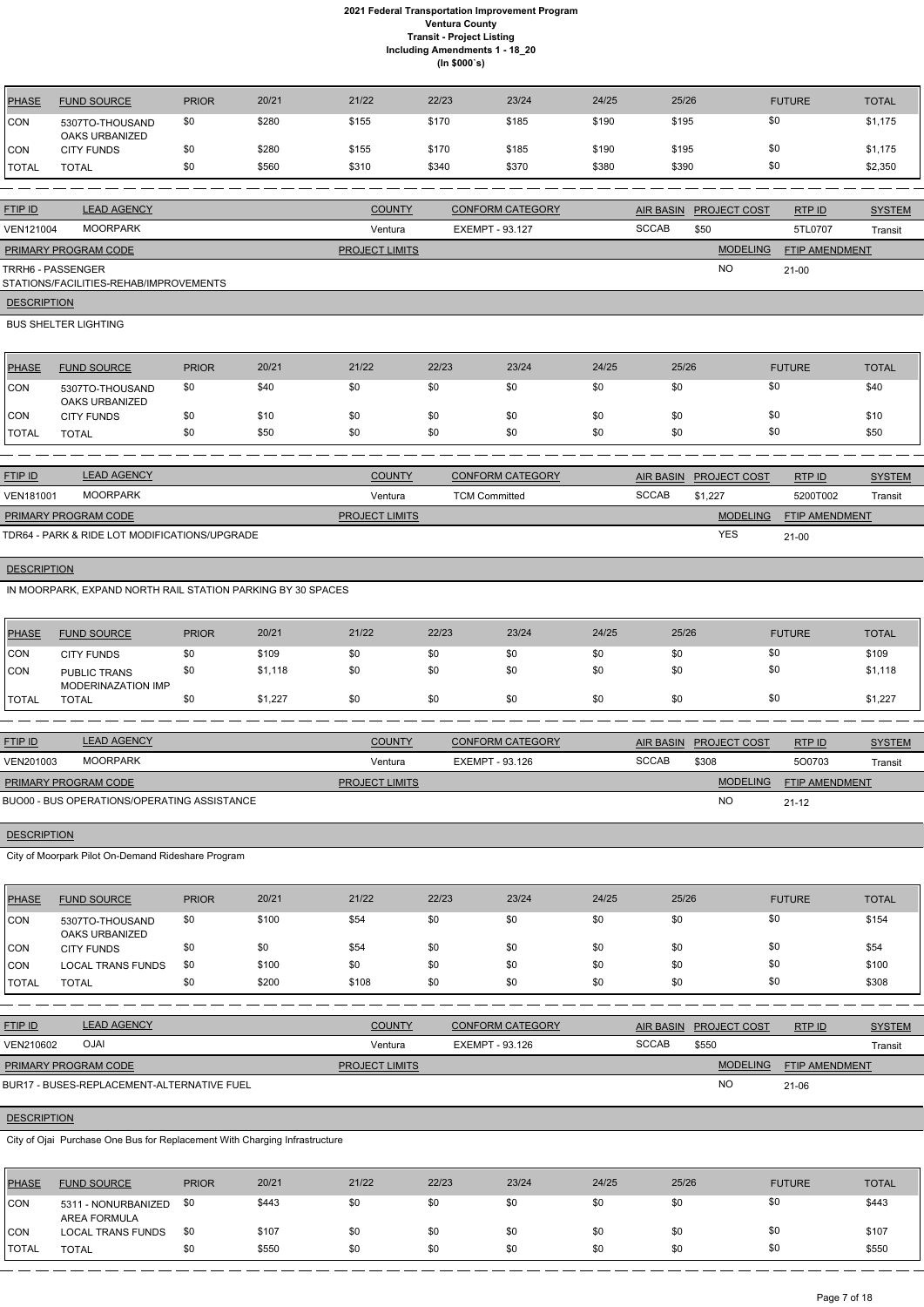**Including Amendments 1 - 18\_20**

**(In \$000`s)**

| <b>FTIP ID</b>              | <b>LEAD AGENCY</b>                          | <b>COUNTY</b>         | <b>CONFORM CATEGORY</b> |              | AIR BASIN PROJECT COST | RTP ID                | <b>SYSTEM</b> |
|-----------------------------|---------------------------------------------|-----------------------|-------------------------|--------------|------------------------|-----------------------|---------------|
| <b>VEN34253</b>             | <b>OJAI</b>                                 | Ventura               | EXEMPT - 93.126         | <b>SCCAB</b> | \$441                  | <b>VEN34253</b>       | Transit       |
| <b>PRIMARY PROGRAM CODE</b> |                                             | <b>PROJECT LIMITS</b> |                         |              | <b>MODELING</b>        | <b>FTIP AMENDMENT</b> |               |
|                             | BUO00 - BUS OPERATIONS/OPERATING ASSISTANCE |                       |                         |              | <b>NC</b>              | 21-07                 |               |
|                             |                                             |                       |                         |              |                        |                       |               |

## **DESCRIPTION**

OPERATING ASSISTANCE - FIXED ROUTE

| <b>PHASE</b>   | <b>FUND SOURCE</b>                         | <b>PRIOR</b> | 20/21 | 21/22 | 22/23 | 23/24 | 24/25 | 25/26 | <b>FUTURE</b> | <b>TOTAL</b> |
|----------------|--------------------------------------------|--------------|-------|-------|-------|-------|-------|-------|---------------|--------------|
| <b>CON</b>     | 5311 - NONURBANIZED<br><b>AREA FORMULA</b> | \$0          | \$0   | \$52  | \$52  | \$52  | \$0   | \$0   | \$0           | \$156        |
| <b>ICON</b>    | <b>FARE REVENUE</b>                        | \$0          | \$0   | \$43  | \$43  | \$43  | \$0   | \$0   | \$0           | \$129        |
| <b>CON</b>     | <b>LOCAL TRANS FUNDS</b>                   | \$0          | \$0   | \$52  | \$52  | \$52  | \$0   | \$0   | \$0           | \$156        |
| <b>I</b> TOTAL | <b>TOTAL</b>                               | \$0          | \$0   | \$147 | \$147 | \$147 | \$0   | \$0   | \$0           | \$441        |

| <b>FTIP ID</b>              | <b>LEAD AGENCY</b> | <b>COUNTY</b>         | <b>CONFORM CATEGORY</b> |              | AIR BASIN PROJECT COST | RTP ID                | <b>SYSTEM</b> |
|-----------------------------|--------------------|-----------------------|-------------------------|--------------|------------------------|-----------------------|---------------|
| VEN150612                   | SIMI VALLEY        | Ventura               | EXEMPT - 93.126         | <b>SCCAB</b> | \$398                  | 5TL0702               | Transit       |
| <b>PRIMARY PROGRAM CODE</b> |                    | <b>PROJECT LIMITS</b> |                         |              | <b>MODELING</b>        | <b>FTIP AMENDMENT</b> |               |
| ADM83 - ADMINISTRATION      |                    |                       |                         |              | <b>NO</b>              | $21-02$               |               |

## **DESCRIPTION**

INTEGRATED TRANSIT MANAGEMENT SYSTEM

| <b>PHASE</b> | <b>FUND SOURCE</b>                       | <b>PRIOR</b> | 20/21 | 21/22 | 22/23 | 23/24 | 24/25 | 25/26 | <b>FUTURE</b> | <b>TOTAL</b> |
|--------------|------------------------------------------|--------------|-------|-------|-------|-------|-------|-------|---------------|--------------|
| <b>CON</b>   | 5307SV-Simi Valley<br>Urbanized Area     | \$0          | \$64  | \$0   | \$0   | \$0   | \$0   | \$0   | \$0           | \$64         |
| <b>CON</b>   | FTA 5307 (FHWA<br><b>TRANSFER FUNDS)</b> | \$292        | \$0   | \$0   | \$0   | \$0   | \$0   | \$0   | \$0           | \$292        |
| <b>ICON</b>  | <b>LOCAL TRANS FUNDS</b>                 | \$34         | \$8   | \$0   | \$0   | \$0   | \$0   | \$0   | \$0           | \$42         |
| <b>TOTAL</b> | <b>TOTAL</b>                             | \$326        | \$72  | \$0   | \$0   | \$0   | \$0   | \$0   | \$0           | \$398        |

| <b>FTIP ID</b>              | <b>LEAD AGENCY</b>                       | <b>COUNTY</b>         | <b>CONFORM CATEGORY</b> | AIR BASIN    | <b>PROJECT COST</b> | RTPID                 | <b>SYSTEM</b> |
|-----------------------------|------------------------------------------|-----------------------|-------------------------|--------------|---------------------|-----------------------|---------------|
| <b>VEN181202</b>            | SIMI VALLEY                              | Ventura               | EXEMPT - 93.126         | <b>SCCAB</b> | \$290               | 5TL0702               | Transit       |
| <b>PRIMARY PROGRAM CODE</b> |                                          | <b>PROJECT LIMITS</b> |                         |              | <b>MODELING</b>     | <b>FTIP AMENDMENT</b> |               |
| ASSISTANCE                  | PAO00 - PARATRANSIT OPERATIONS/OPERATING |                       |                         |              | <b>NO</b>           | $21 - 00$             |               |
| <b>DESCRIPTION</b>          |                                          |                       |                         |              |                     |                       |               |

LEASE PARATRANSIT SCHEDULING/DISPATCHING SOFTWARE

| <b>PHASE</b>  | <b>FUND SOURCE</b>                   | <b>PRIOR</b> | 20/21 | 21/22 | 22/23 | 23/24 | 24/25 | 25/26 | <b>FUTURE</b> | <b>TOTAL</b> |
|---------------|--------------------------------------|--------------|-------|-------|-------|-------|-------|-------|---------------|--------------|
| CON           | 5307SV-Simi Valley<br>Urbanized Area | \$0          | \$88  | \$48  | \$48  | \$48  | \$0   | \$0   | \$0           | \$232        |
| <b>CON</b>    | <b>LOCAL TRANS FUNDS</b>             | -\$0         | \$22  | \$12  | \$12  | \$12  | \$0   | \$0   | \$0           | \$58         |
| <b>ITOTAL</b> | <b>TOTAL</b>                         | \$0          | \$110 | \$60  | \$60  | \$60  | \$0   | \$0   | \$0           | \$290        |

| <b>FTIP ID</b>              | <b>LEAD AGENCY</b>           | <b>COUNTY</b>         | <b>CONFORM CATEGORY</b> |              | AIR BASIN PROJECT COST | RTPID                 | <b>SYSTEM</b> |
|-----------------------------|------------------------------|-----------------------|-------------------------|--------------|------------------------|-----------------------|---------------|
| VEN181203                   | <b>SIMI VALLEY</b>           | Ventura               | EXEMPT - 93.126         | <b>SCCAB</b> | \$1.947                | 5TL0707               | Transit       |
| <b>PRIMARY PROGRAM CODE</b> |                              | <b>PROJECT LIMITS</b> |                         |              | <b>MODELING</b>        | <b>FTIP AMENDMENT</b> |               |
|                             | $F(H, F)$ $F(H, H, G, A, F)$ |                       |                         |              | $\sim$                 |                       |               |

## **DESCRIPTION**

IN SIMI VALLEY CNG FUELING FACILITY UPGRADE. (TDC's in the Amount of \$161 in FY 20/21 for CMAQ)

| PHASE | <b>FUND SOURCE</b>                               | <b>PRIOR</b> | 20/21   | 21/22 | 22/23 | 23/24 | 24/25 | 25/26 | <b>FUTURE</b> | <b>TOTAL</b> |
|-------|--------------------------------------------------|--------------|---------|-------|-------|-------|-------|-------|---------------|--------------|
| PE    | <b>PUBLIC TRANS</b><br><b>MODERINAZATION IMP</b> | \$0          | \$262   | \$0   | \$0   | \$0   | \$0   | \$0   | \$0           | \$262        |
| ICON  | FTA 5307 (FHWA<br><b>TRANSFER FUNDS)</b>         | \$0          | \$1,400 | \$0   | \$0   | \$0   | \$0   | \$0   | \$0           | \$1,400      |
| ICON. | <b>PUBLIC TRANS</b><br>MODERINAZATION IMP        | \$0          | \$285   | \$0   | \$0   | \$0   | \$0   | \$0   | \$0           | \$285        |
| TOTAL | <b>TOTAL</b>                                     | \$0          | \$1,947 | \$0   | \$0   | \$0   | \$0   | \$0   | \$0           | \$1,947      |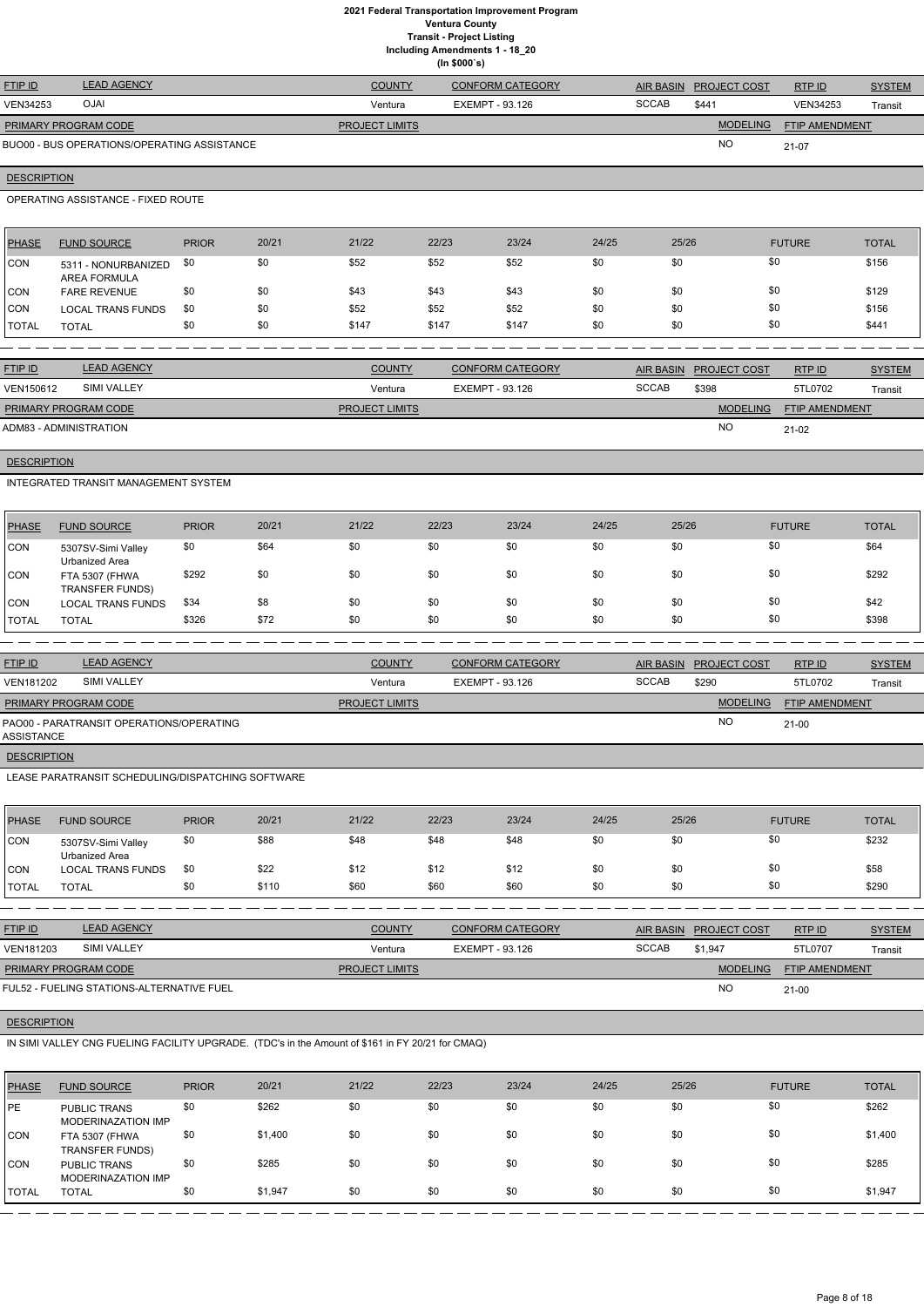**Including Amendments 1 - 18\_20**

|  | (ln \$000's) |  |
|--|--------------|--|
|  |              |  |

| <b>FTIP ID</b>              | <b>LEAD AGENCY</b>                           | <b>COUNTY</b>         | <b>CONFORM CATEGORY</b> | <b>AIR BASIN</b> | <b>PROJECT COST</b> | RTP ID                | <b>SYSTEM</b> |
|-----------------------------|----------------------------------------------|-----------------------|-------------------------|------------------|---------------------|-----------------------|---------------|
| <b>VEN190706</b>            | SIMI VALLEY                                  | Ventura               | EXEMPT - 93.126         | <b>SCCAB</b>     | \$575               | <b>REG0702</b>        | Transit       |
| <b>PRIMARY PROGRAM CODE</b> |                                              | <b>PROJECT LIMITS</b> |                         |                  | <b>MODELING</b>     | <b>FTIP AMENDMENT</b> |               |
|                             | NCR86 - MAINTENANCE/STORAGE FACILITY-UPGRADE |                       |                         |                  | <b>NO</b>           | $21 - 00$             |               |
|                             |                                              |                       |                         |                  |                     |                       |               |
| <b>DESCRIPTION</b>          |                                              |                       |                         |                  |                     |                       |               |

PAVEMENT REHABILITATION AT TRANSIT MAINTENANCE FACILITY

| <b>PHASE</b> | <b>FUND SOURCE</b>                   | <b>PRIOR</b> | 20/21 | 21/22 | 22/23 | 23/24 | 24/25 | 25/26 | <b>FUTURE</b> | <b>TOTAL</b> |
|--------------|--------------------------------------|--------------|-------|-------|-------|-------|-------|-------|---------------|--------------|
| <b>CON</b>   | 5307SV-Simi Valley<br>Urbanized Area | \$0          | \$479 | \$0   | \$0   | \$0   | \$0   | \$0   | \$0           | \$479        |
| CON          | <b>LOCAL TRANS FUNDS</b>             | \$0          | \$96  | \$0   | \$0   | \$0   | \$0   | \$0   | \$0           | \$96         |
| <b>TOTAL</b> | <b>TOTAL</b>                         | \$0          | \$575 | \$0   | \$0   | \$0   | \$0   | \$0   | \$0           | \$575        |

| <b>FTIP ID</b>                                    | <b>LEAD AGENCY</b> | <b>COUNTY</b>         | <b>CONFORM CATEGORY</b> |       | AIR BASIN PROJECT COST | RTPID                 | <b>SYSTEM</b> |
|---------------------------------------------------|--------------------|-----------------------|-------------------------|-------|------------------------|-----------------------|---------------|
| <b>VEN190707</b>                                  | <b>SIMI VALLEY</b> | Ventura               | EXEMPT - 93.126         | SCCAB | \$350                  | <b>REG0702</b>        | Transit       |
| <b>PRIMARY PROGRAM CODE</b>                       |                    | <b>PROJECT LIMITS</b> |                         |       | <b>MODELING</b>        | <b>FTIP AMENDMENT</b> |               |
| BUN07 - BUS SERVICE EQUIPMENT/OPERATING EQUIPMENT |                    |                       |                         |       | <b>NC</b>              | $21 - 1'$             |               |

**DESCRIPTION** 

BUS TECHNOLOGY EQUIPMENT

| <b>PHASE</b> | <b>FUND SOURCE</b>                         | <b>PRIOR</b> | 20/21 | 21/22 | 22/23 | 23/24 | 24/25 | 25/26 | <b>FUTURE</b> | TOTAL |
|--------------|--------------------------------------------|--------------|-------|-------|-------|-------|-------|-------|---------------|-------|
| <b>CON</b>   | 5339SV-Simi Valley<br>Urbanized Area - BFG | \$0          | \$280 | \$0   | \$0   | \$0   | \$0   |       | \$0           | \$280 |
| ICON         | <b>LOCAL TRANS FUNDS</b>                   | \$0          | \$70  | \$0   | \$0   | \$0   | \$0   |       | \$0           | \$70  |
| 'TOTAL       | <b>TOTAL</b>                               | \$0          | \$350 | \$0   | \$0   | \$0   | \$0   | \$0   | \$0           | \$350 |

| <b>FTIP ID</b>              | <b>LEAD AGENCY</b>                     | <b>COUNTY</b>         | <b>CONFORM CATEGORY</b> | AIR BASIN    | <b>PROJECT COST</b> | RTPID                 | <b>SYSTEM</b> |
|-----------------------------|----------------------------------------|-----------------------|-------------------------|--------------|---------------------|-----------------------|---------------|
| <b>VEN191201</b>            | <b>SIMI VALLEY</b>                     | Ventura               | EXEMPT - 93.127         | <b>SCCAB</b> | \$350               | 5TL0706               | Transit       |
| <b>PRIMARY PROGRAM CODE</b> |                                        | <b>PROJECT LIMITS</b> |                         |              | <b>MODELING</b>     | <b>FTIP AMENDMENT</b> |               |
| TRRH6 - PASSENGER           | STATIONS/FACILITIES-REHAB/IMPROVEMENTS |                       |                         |              |                     | 21-00                 |               |

**DESCRIPTION** 

In the City of Simi Valley, rehabiliation and construction of Bus Stops at various locations.

| <b>PHASE</b> | <b>FUND SOURCE</b>                         | <b>PRIOR</b> | 20/21 | 21/22 | 22/23 | 23/24 | 24/25 | 25/26 | <b>FUTURE</b> | <b>TOTAL</b> |
|--------------|--------------------------------------------|--------------|-------|-------|-------|-------|-------|-------|---------------|--------------|
| <b>CON</b>   | 5339SV-Simi Valley<br>Urbanized Area - BFG | \$0          | \$0   | \$292 | \$0   | \$0   | \$0   | \$0   | \$0           | \$292        |
| <b>CON</b>   | <b>LOCAL TRANS FUNDS</b>                   | \$0          | \$0   | \$58  | \$0   | \$0   | \$0   | \$0   | \$0           | \$58         |
| TOTAL        | TOTAL                                      | \$0          | \$0   | \$350 | \$0   | \$0   | \$0   | \$0   | \$0           | \$350        |

| <b>FTIP ID</b>              | <b>LEAD AGENCY</b>                                  | <b>COUNTY</b>         | <b>CONFORM CATEGORY</b> |       | AIR BASIN PROJECT COST | RTP ID                | <b>SYSTEM</b> |
|-----------------------------|-----------------------------------------------------|-----------------------|-------------------------|-------|------------------------|-----------------------|---------------|
| <b>VEN191202</b>            | <b>SIMI VALLEY</b>                                  | Ventura               | EXEMPT - 93.126         | SCCAB | \$350                  | <b>REG0702</b>        | Transit       |
| <b>PRIMARY PROGRAM CODE</b> |                                                     | <b>PROJECT LIMITS</b> |                         |       | <b>MODELING</b>        | <b>FTIP AMENDMENT</b> |               |
|                             | PAR16 - PARATRANSIT VEHICLES-REPLACEMENT-GAS/DIESEL |                       |                         |       |                        | $21-00$               |               |

## IN THE CITY OF SIMI VALLEY, PURCHASE OF REPLACEMENT PARATRANSIT VANS OR BUSES

| <b>PHASE</b> | <b>FUND SOURCE</b>                         | <b>PRIOR</b> | 20/21 | 21/22 | 22/23 | 23/24 | 24/25 | 25/26 | <b>FUTURE</b> | <b>TOTAL</b> |
|--------------|--------------------------------------------|--------------|-------|-------|-------|-------|-------|-------|---------------|--------------|
| <b>CON</b>   | 5339SV-Simi Valley<br>Urbanized Area - BFG | \$0          | \$0   | \$0   | \$292 | \$0   | \$0   | \$0   |               | \$292        |
| <b>CON</b>   | <b>LOCAL TRANS FUNDS</b>                   | \$0          | \$0   | \$0   | \$58  | \$0   | \$0   | \$0   |               | \$58         |
| 'TOTAL       | <b>TOTAL</b>                               | \$0          | \$0   | \$0   | \$350 | \$0   | \$0   | \$0   | \$0           | \$350        |

| <b>FTIP ID</b>              | <b>LEAD AGENCY</b>                         | <b>COUNTY</b>         | <b>CONFORM CATEGORY</b> |              | AIR BASIN PROJECT COST | RTPID                 | <b>SYSTEM</b> |
|-----------------------------|--------------------------------------------|-----------------------|-------------------------|--------------|------------------------|-----------------------|---------------|
| VEN210301                   | SIMI VALLEY                                | Ventura               | EXEMPT - 93.126         | <b>SCCAB</b> | \$2.762                | <b>REG0702</b>        | Transit       |
| <b>PRIMARY PROGRAM CODE</b> |                                            | <b>PROJECT LIMITS</b> |                         |              | <b>MODELING</b>        | <b>FTIP AMENDMENT</b> |               |
|                             | BUR17 - BUSES-REPLACEMENT-ALTERNATIVE FUEL |                       |                         |              |                        | 21-08                 |               |

#### **DESCRIPTION**

SIMI VALLEY REPLACE TWELVE (12) CNG PARATRANSIT VEHICLES.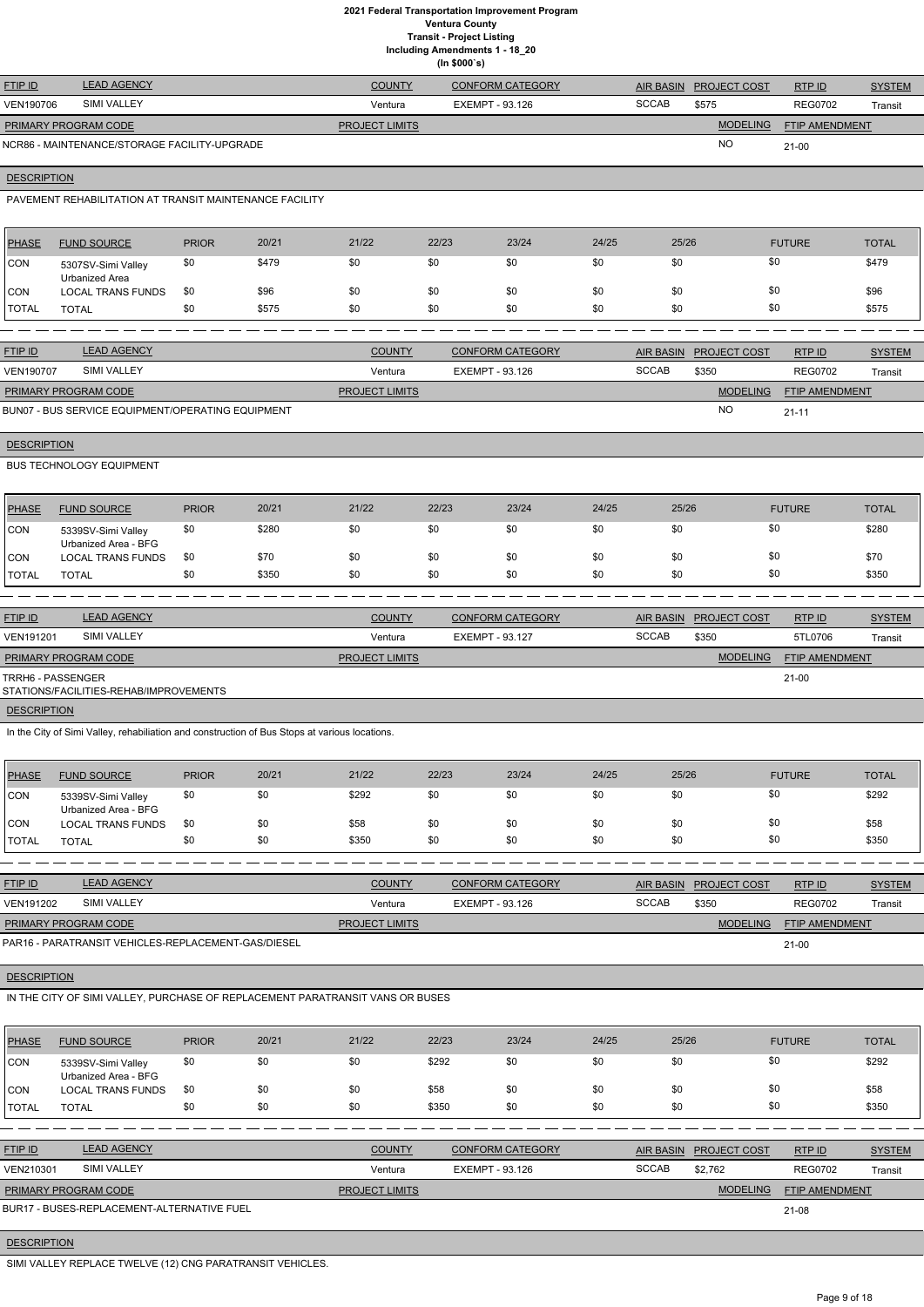| <b>PHASE</b> | <b>FUND SOURCE</b> | <b>PRIOR</b> | 20/21   | 21/22 | 22/23 | 23/24 | 24/25 | 25/26 | <b>FUTURE</b> | <b>TOTAL</b> |
|--------------|--------------------|--------------|---------|-------|-------|-------|-------|-------|---------------|--------------|
| <b>CON</b>   | <b>CMAQ</b>        | \$0          | \$2,445 | \$0   | \$0   | \$0   | \$0   | \$0   | \$0           | \$2,445      |
| <b>CON</b>   | TDA ARTICLE #4     | \$0          | \$317   | \$0   | \$0   | \$0   | \$0   | \$0   | \$0           | \$317        |
| `TOTAL       | <b>TOTAL</b>       | \$0          | \$2,762 | \$0   | \$0   | \$0   | \$0   | \$0   | \$0           | \$2,762      |
|              |                    |              |         |       |       |       |       |       |               |              |

| <b>FTIP ID</b>       | <b>LEAD AGENCY</b>                       | <b>COUNTY</b>         | <b>CONFORM CATEGORY</b> | <b>AIR BASIN</b> | <b>PROJECT COST</b> | <b>RTPID</b>          | <b>SYSTEM</b> |
|----------------------|------------------------------------------|-----------------------|-------------------------|------------------|---------------------|-----------------------|---------------|
| VEN211002            | <b>SIMI VALLEY</b>                       | Ventura               | EXEMPT - 93.126         | <b>SCCAB</b>     | \$450               | 5TL0703               | Transit       |
| PRIMARY PROGRAM CODE |                                          | <b>PROJECT LIMITS</b> |                         |                  | <b>MODELING</b>     | <b>FTIP AMENDMENT</b> |               |
|                      | BUN94 - BUSES-EXPANSION-ALTERNATIVE FUEL |                       |                         |                  | NO                  | $21 - 12$             |               |

## **DESCRIPTION**

PURCHASE OF TWO (2) NEW ELECTRIC VANS AND INFRASTRUCTURE TO PROVIDE GENERAL PUBLIC PILOT COMMUNITY SERVICE ROUTES.

| <b>PHASE</b> | <b>FUND SOURCE</b>                         | <b>PRIOR</b> | 20/21 | 21/22 | 22/23 | 23/24 | 24/25 | 25/26 | <b>FUTURE</b> | <b>TOTAL</b> |
|--------------|--------------------------------------------|--------------|-------|-------|-------|-------|-------|-------|---------------|--------------|
| CON          | 5339SV-Simi Valley<br>Urbanized Area - BFG | \$0          | \$0   | \$360 | \$0   | \$0   | \$0   | \$0   | \$0           | \$360        |
| CON          | <b>CITY FUNDS</b>                          | \$0          | \$0   | \$90  | \$0   | \$0   | \$0   | \$0   | \$0           | \$90         |
| <b>TOTAL</b> | <b>TOTAL</b>                               | \$0          | \$0   | \$450 | \$0   | \$0   | \$0   | \$0   | \$0           | \$450        |

| <b>FTIP ID</b>         | <b>LEAD AGENCY</b>                  | <b>COUNTY</b>         | CONFORM CATEGORY | <b>AIR BASIN</b> | <b>PROJECT COST</b> | RTPID                 | <b>SYSTEM</b> |
|------------------------|-------------------------------------|-----------------------|------------------|------------------|---------------------|-----------------------|---------------|
| VEN211003              | <b>SIMI VALLEY</b>                  | Ventura               | EXEMPT - 93.126  | <b>SCCAB</b>     | \$273               | 5TL0706               | Transit       |
| PRIMARY PROGRAM CODE   |                                     | <b>PROJECT LIMITS</b> |                  |                  | <b>MODELING</b>     | <b>FTIP AMENDMENT</b> |               |
| ADR55 - ADMINISTRATIVE | OFFICE(S)/FACILITY-REHAB/IMPROVEMNT |                       |                  |                  | <b>NO</b>           | $21 - 12$             |               |

## **DESCRIPTION**

REPLACEMENT OF EXISTING HEATING, VENTILATION, AND AIR CONDITIONING (HVAC) SYSTEM SERVING THE TRANSIT MAINTENANCE BUILDING.

| <b>PHASE</b> | <b>FUND SOURCE</b>                         | <b>PRIOR</b> | 20/21 | 21/22 | 22/23 | 23/24 | 24/25 | 25/26 | <b>FUTURE</b> | <b>TOTAL</b> |
|--------------|--------------------------------------------|--------------|-------|-------|-------|-------|-------|-------|---------------|--------------|
| <b>CON</b>   | 5339SV-Simi Valley<br>Urbanized Area - BFG | \$0          | \$0   | \$220 | \$0   | \$0   | \$0   | \$0   | \$0           | \$220        |
| CON          | <b>CITY FUNDS</b>                          | \$0          | \$0   | \$53  | \$0   | \$0   | \$0   | \$0   | \$0           | \$53         |
| <b>TOTAL</b> | TOTAL                                      | \$0          | \$0   | \$273 | \$0   | \$0   | \$0   | \$0   | \$0           | \$273        |

| <b>FTIP ID</b>                              | <b>LEAD AGENCY</b> | <b>COUNTY</b>         | <b>CONFORM CATEGORY</b> | AIR BASIN    | <b>PROJECT COST</b> | RTP ID                | <b>SYSTEM</b> |
|---------------------------------------------|--------------------|-----------------------|-------------------------|--------------|---------------------|-----------------------|---------------|
| <b>VEN34206</b>                             | <b>SIMI VALLEY</b> | Ventura               | EXEMPT - 93.126         | <b>SCCAB</b> | \$32.927            | <b>VEN34206</b>       | Transit       |
| <b>PRIMARY PROGRAM CODE</b>                 |                    | <b>PROJECT LIMITS</b> |                         |              | <b>MODELING</b>     | <b>FTIP AMENDMENT</b> |               |
| BUO00 - BUS OPERATIONS/OPERATING ASSISTANCE |                    |                       |                         |              | N <sub>O</sub>      | $21 - 11$             |               |

## **DESCRIPTION**

OPERATING ASSISTANCE - FIXED ROUTE

| PHASE          | <b>FUND SOURCE</b>                   | <b>PRIOR</b> | 20/21    | 21/22   | 22/23   | 23/24   | 24/25 | 25/26 | <b>FUTURE</b> | <b>TOTAL</b> |
|----------------|--------------------------------------|--------------|----------|---------|---------|---------|-------|-------|---------------|--------------|
| CON            | 5307SV-Simi Valley<br>Urbanized Area | \$0          | \$7,980  | \$2,151 | \$2,200 | \$2,200 | \$0   | \$0   | \$0           | \$14,531     |
| ICON           | <b>CITY FUNDS</b>                    | \$0          | \$10,215 | \$2,151 | \$2,200 | \$2,200 | \$0   | \$0   | \$0           | \$16,766     |
| ICON           | <b>FARE REVENUE</b>                  | \$0          | \$295    | \$405   | \$465   | \$465   | \$0   | \$0   | \$0           | \$1,630      |
| <b>I</b> TOTAL | <b>TOTAL</b>                         | \$0          | \$18,490 | \$4,707 | \$4,865 | \$4,865 | \$0   | \$0   | \$0           | \$32,927     |

| <b>FTIP ID</b>              | <b>LEAD AGENCY</b>                       | <b>COUNTY</b>         | <b>CONFORM CATEGORY</b> |              | <b>AIR BASIN PROJECT COST</b> | RTP ID           | <b>SYSTEM</b> |
|-----------------------------|------------------------------------------|-----------------------|-------------------------|--------------|-------------------------------|------------------|---------------|
| <b>VEN981107</b>            | SIMI VALLEY                              | Ventura               | EXEMPT - 93.126         | <b>SCCAB</b> | \$2.471                       | <b>VEN981107</b> | Transit       |
| <b>PRIMARY PROGRAM CODE</b> |                                          | <b>PROJECT LIMITS</b> |                         |              | <b>MODELING</b>               | FTIP AMENDMENT   |               |
| ASSISTANCE                  | PAO00 - PARATRANSIT OPERATIONS/OPERATING |                       |                         |              | <b>NO</b>                     | $21-02$          |               |
| <b>DESCRIPTION</b>          |                                          |                       |                         |              |                               |                  |               |
|                             | ADA SERVICE - PARATRANSIT CAPITAL        |                       |                         |              |                               |                  |               |

| PHASE        | <b>FUND SOURCE</b>                   | <b>PRIOR</b> | 20/21   | 21/22 | 22/23 | 23/24 | 24/25 | 25/26 | <b>FUTURE</b> | <b>TOTAL</b> |
|--------------|--------------------------------------|--------------|---------|-------|-------|-------|-------|-------|---------------|--------------|
| <b>CON</b>   | 5307SV-Simi Valley<br>Urbanized Area | \$0          | \$1,101 | \$292 | \$292 | \$292 | \$0   |       | \$0           | \$1,977      |
| CON          | <b>CITY FUNDS</b>                    | \$0          | \$275   | \$73  | \$73  | \$73  | \$0   |       | \$0           | \$494        |
| <b>TOTAL</b> | <b>TOTAL</b>                         | \$0          | \$1,376 | \$365 | \$365 | \$365 | \$0   |       | \$0           | \$2,471      |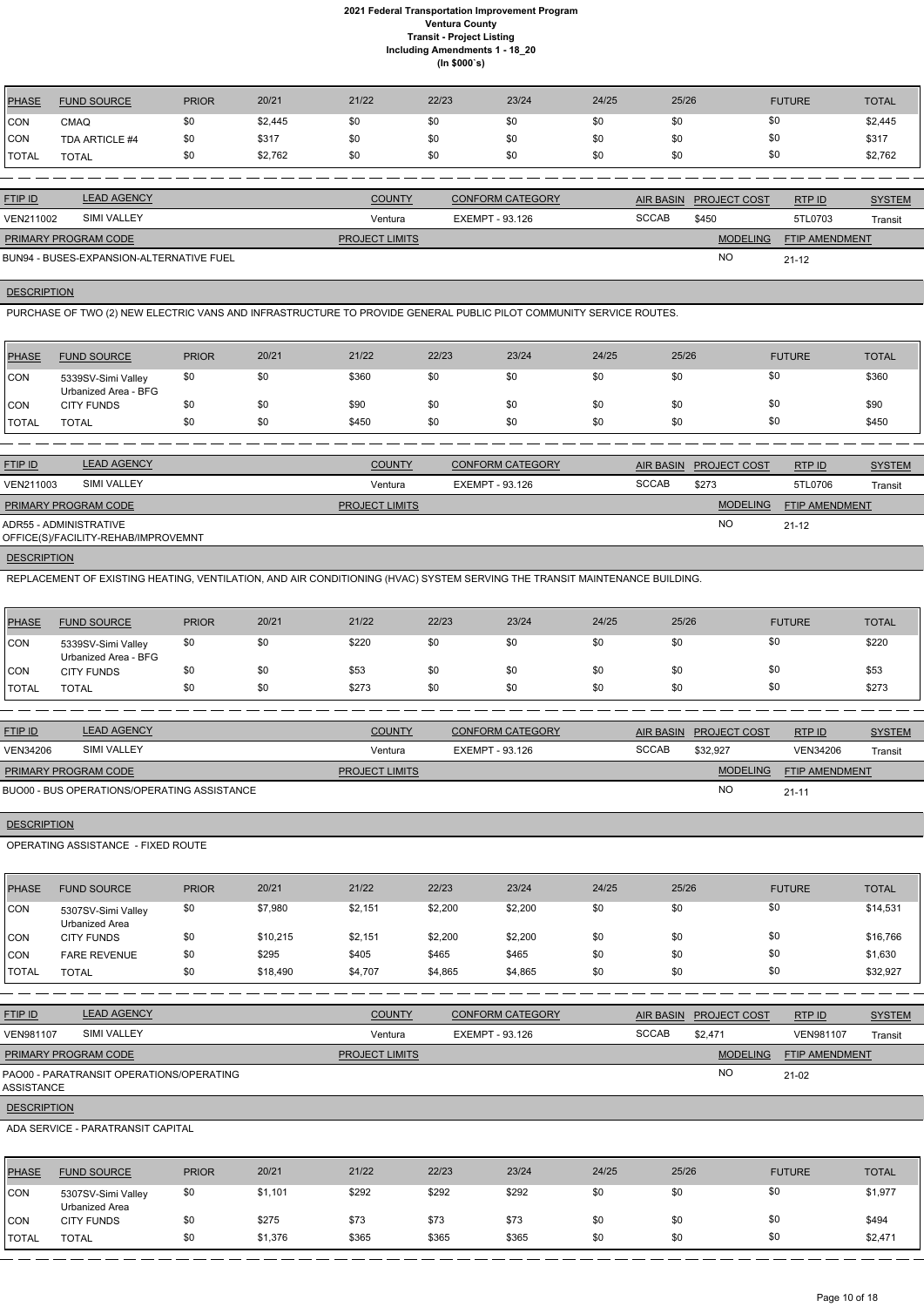**Including Amendments 1 - 18\_20**

|  | ,            |  |
|--|--------------|--|
|  | (ln \$000's) |  |

| <b>FTIP ID</b>              | <b>LEAD AGENCY</b>                          | <b>COUNTY</b>         | <b>CONFORM CATEGORY</b> |              | AIR BASIN PROJECT COST | RTPID                 | <b>SYSTEM</b> |
|-----------------------------|---------------------------------------------|-----------------------|-------------------------|--------------|------------------------|-----------------------|---------------|
| <b>VEN981118</b>            | <b>SIMI VALLEY</b>                          | Ventura               | EXEMPT - 93.126         | <b>SCCAB</b> | \$1.869                | <b>VEN981118</b>      | Transit       |
| <b>PRIMARY PROGRAM CODE</b> |                                             | <b>PROJECT LIMITS</b> |                         |              | <b>MODELING</b>        | <b>FTIP AMENDMENT</b> |               |
|                             | BUO00 - BUS OPERATIONS/OPERATING ASSISTANCE |                       |                         |              | <b>NO</b>              | $21 - 11$             |               |

## **DESCRIPTION**

PREVENTIVE MAINTENANCE

| PHASE        | <b>FUND SOURCE</b>                   | <b>PRIOR</b> | 20/21   | 21/22 | 22/23 | 23/24 | 24/25 | 25/26 | <b>FUTURE</b> | <b>TOTAL</b> |
|--------------|--------------------------------------|--------------|---------|-------|-------|-------|-------|-------|---------------|--------------|
| CON          | 5307SV-Simi Valley<br>Urbanized Area | \$0          | \$518   | \$220 | \$220 | \$220 | \$0   | \$0   | \$0           | \$1,178      |
| <b>CON</b>   | <b>LOCAL TRANS FUNDS</b>             | \$0          | \$526   | \$55  | \$55  | \$55  | \$0   | \$0   |               | \$691        |
| <b>TOTAL</b> | <b>TOTAL</b>                         | \$0          | \$1,044 | \$275 | \$275 | \$275 | \$0   | \$0   | \$0           | \$1,869      |

| <b>FTIP ID</b>              | <b>LEAD AGENCY</b>                                | <b>COUNTY</b>         | CONFORM CATEGORY |              | AIR BASIN PROJECT COST | RTPID                 | <b>SYSTEM</b> |
|-----------------------------|---------------------------------------------------|-----------------------|------------------|--------------|------------------------|-----------------------|---------------|
| <b>VEN171001</b>            | SOUTHERN CALIF REGIONAL RAIL AUTHORITY            | Ventura               | EXEMPT - 93.126  | <b>SCCAB</b> | \$30.725               | <b>REG0702</b>        | Transit       |
| <b>PRIMARY PROGRAM CODE</b> |                                                   | <b>PROJECT LIMITS</b> |                  |              | <b>MODELING</b>        | <b>FTIP AMENDMENT</b> |               |
|                             | CON07 - COMMUTER RAIL SERVICE/OPERATING EQUIPMENT |                       |                  |              | <b>NC</b>              | $21-00$               |               |

#### **DESCRIPTION**

SYSTEMWIDE PREVENTIVE MAINTENANCE FOR METROLINK COMMUTER RAIL. (TDC's of \$2,458 in 20/21, \$1,229 in years 21/22, 22/23 & 23/24)

| PHASE        | <b>FUND SOURCE</b>                    | <b>PRIOR</b> | 20/21    | 21/22   | 22/23   | 23/24   | 24/25 | 25/26 | <b>FUTURE</b> | <b>TOTAL</b> |
|--------------|---------------------------------------|--------------|----------|---------|---------|---------|-------|-------|---------------|--------------|
| CON          | 5307OX-Oxnard<br>Urbanized Area       | \$0          | \$3,816  | \$1,908 | \$1,908 | \$1,908 | \$0   | \$0   | \$0           | \$9,540      |
| <b>CON</b>   | 5307TO-THOUSAND<br>OAKS URBANIZED     | \$0          | \$1,516  | \$758   | \$758   | \$0     | \$0   | \$0   | \$0           | \$3,032      |
| <b>CON</b>   | 5337OX-Oxnard<br>Urbanized Area - SGR | \$0          | \$4,132  | \$2,066 | \$2,066 | \$2,066 | \$0   | \$0   | \$0           | \$10,330     |
| <b>ICON</b>  | 5337TO-THOUSAND<br>OAKS URBANIZED     | \$0          | \$2,826  | \$1,413 | \$1,413 | \$2,171 | \$0   | \$0   | \$0           | \$7,823      |
| <b>TOTAL</b> | <b>TOTAL</b>                          | \$0          | \$12,290 | \$6,145 | \$6,145 | \$6,145 | \$0   | \$0   | \$0           | \$30,725     |

| <b>FTIP ID</b>              | <b>LEAD AGENCY</b>                       | <b>COUNTY</b>         | CONFORM CATEGORY |              | AIR BASIN PROJECT COST | RTPID                 | <b>SYSTEM</b> |
|-----------------------------|------------------------------------------|-----------------------|------------------|--------------|------------------------|-----------------------|---------------|
| <b>VEN990609</b>            | SOUTHERN CALIF REGIONAL RAIL AUTHORITY   | Ventura               | EXEMPT - 93.126  | <b>SCCAB</b> | \$19.811               | VEN990609             | Transit       |
| <b>PRIMARY PROGRAM CODE</b> |                                          | <b>PROJECT LIMITS</b> |                  |              | <b>MODELING</b>        | <b>FTIP AMENDMENT</b> |               |
|                             | TRR15 - TRACK REPLACEMENT/REHABILITATION |                       |                  |              | <b>NO</b>              | $21 - 00$             |               |

## **DESCRIPTION**

SYSTEMWIDE REHABILITATION AND RENOVATION INCLUDING THE PURCHASE OF REPLACEMENT LOCOMOTIVES WITH TIER-4 TECHNOLOGY, TRACK, SIGNALS, PLATFORMS, POWER SYSTEMS, FACILITIES, ROLLING STOCK, EQUIPMENT, SIGNAGE (Project will use TDC's FOR MATCH OF \$1,862 for CON in FY 20/21 for 5337, and \$700 EACH YEAR FOR FY 21/22, 22/23, 23/24 FOR CON FOR 5337)

| <b>PHASE</b>  | <b>FUND SOURCE</b>                    | <b>PRIOR</b> | 20/21   | 21/22   | 22/23   | 23/24   | 24/25 | 25/26 | <b>FUTURE</b> | <b>TOTAL</b> |
|---------------|---------------------------------------|--------------|---------|---------|---------|---------|-------|-------|---------------|--------------|
| <b>CON</b>    | 5337OX-Oxnard<br>Urbanized Area - SGR | \$0          | \$5,451 | \$2,000 | \$2,000 | \$2,000 | \$0   | \$0   | \$0           | \$11,451     |
| <b>CON</b>    | 5337TO-THOUSAND<br>OAKS URBANIZED     | \$0          | \$3,860 | \$1,500 | \$1,500 | \$1,500 | \$0   | \$0   | \$0           | \$8,360      |
| <b>ITOTAL</b> | TOTAL                                 | \$0          | \$9,311 | \$3,500 | \$3,500 | \$3,500 | \$0   | \$0   | \$0           | \$19,811     |

| <b>FTIP ID</b> | <b>LEAD AG</b> |
|----------------|----------------|

| <b>FTIP ID</b>              | <b>LEAD AGENCY</b>                          | <b>COUNTY</b>         | <b>CONFORM CATEGORY</b> | <b>AIR BASIN</b> | <b>PROJECT COST</b> | RTP ID                | <b>SYSTEM</b> |
|-----------------------------|---------------------------------------------|-----------------------|-------------------------|------------------|---------------------|-----------------------|---------------|
| VEN030611                   | THOUSAND OAKS                               | Ventura               | EXEMPT - 93.126         | <b>SCCAB</b>     | \$3.750             | VEN030611             | Transit       |
| <b>PRIMARY PROGRAM CODE</b> |                                             | <b>PROJECT LIMITS</b> |                         |                  | <b>MODELING</b>     | <b>FTIP AMENDMENT</b> |               |
|                             | BUO00 - BUS OPERATIONS/OPERATING ASSISTANCE |                       |                         |                  | <b>NO</b>           | $21 - 00$             |               |

#### **DESCRIPTION**

PREVENTIVE MAINTENANCE - THOUSAND OAKS TRANSIT FIXED-ROUTE AND DIAL-A-RIDE VEHICLES AND FACILITIES INCLUDING TRANSIT CENTER AND BUS STOPS

| PHASE        | <b>FUND SOURCE</b>                       | <b>PRIOR</b> | 20/21   | 21/22 | 22/23 | 23/24 | 24/25 | 25/26 | <b>FUTURE</b> | <b>TOTAL</b> |
|--------------|------------------------------------------|--------------|---------|-------|-------|-------|-------|-------|---------------|--------------|
| <b>CON</b>   | 5307TO-THOUSAND<br><b>OAKS URBANIZED</b> | \$0          | \$1,200 | \$600 | \$600 | \$600 | \$0   |       | \$0           | \$3,000      |
| <b>CON</b>   | <b>CITY FUNDS</b>                        | \$0          | \$300   | \$150 | \$150 | \$150 | \$0   |       | \$0           | \$750        |
| <b>TOTAL</b> | TOTAL                                    | \$0          | \$1,500 | \$750 | \$750 | \$750 | \$0   | \$0   | \$0           | \$3,750      |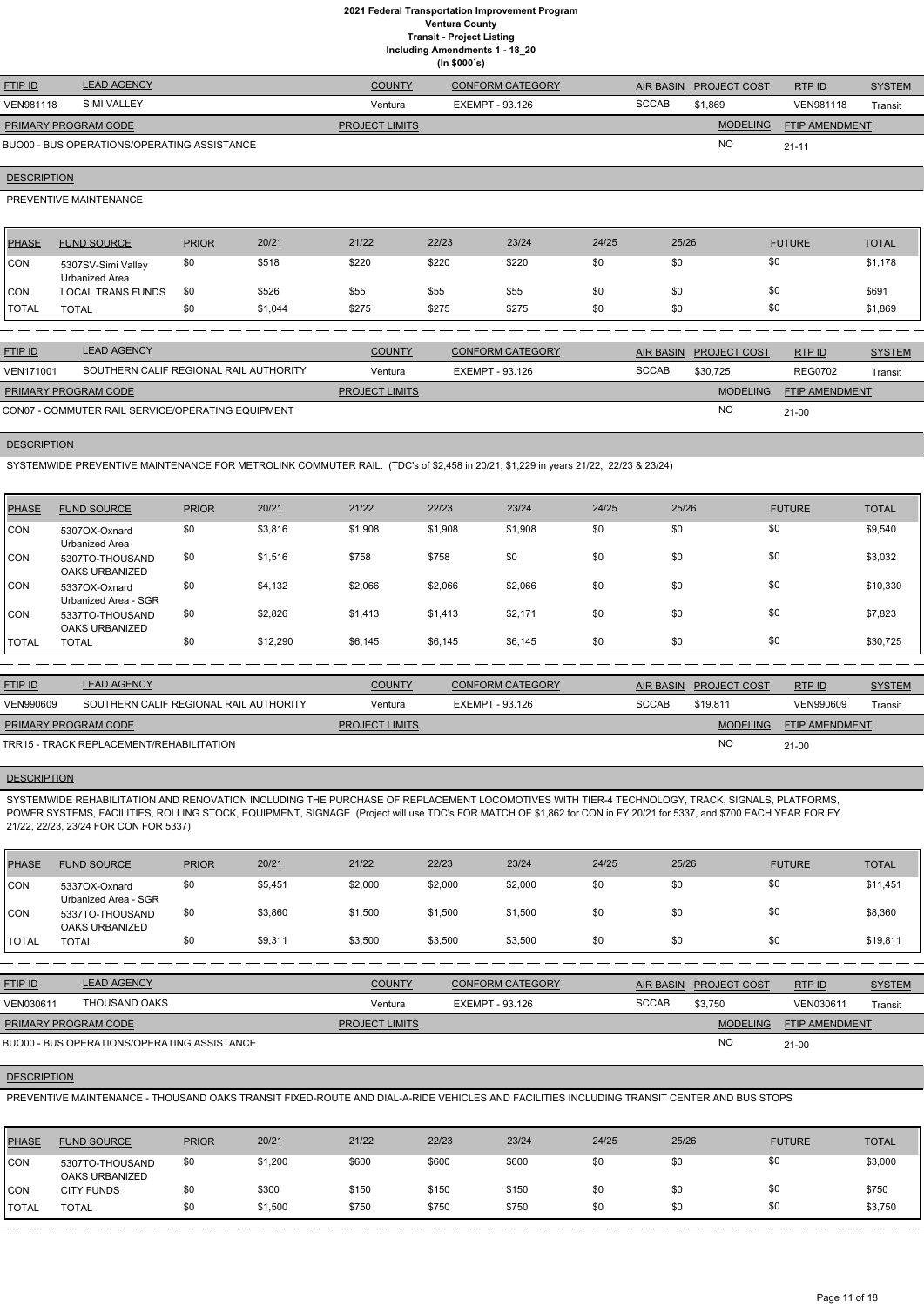**Including Amendments 1 - 18\_20**

|                      | Including Amendments 1 - 18_20<br>(ln \$000's)      |              |       |                          |       |                         |       |                  |                     |                 |               |
|----------------------|-----------------------------------------------------|--------------|-------|--------------------------|-------|-------------------------|-------|------------------|---------------------|-----------------|---------------|
| <b>FTIP ID</b>       | <b>LEAD AGENCY</b>                                  |              |       | <b>COUNTY</b>            |       | <b>CONFORM CATEGORY</b> |       | <b>AIR BASIN</b> | <b>PROJECT COST</b> | RTP ID          | <b>SYSTEM</b> |
| VEN030612            | <b>THOUSAND OAKS</b>                                |              |       | Ventura                  |       | <b>EXEMPT - 93.126</b>  |       | <b>SCCAB</b>     | \$900               | VEN030612       | Transit       |
| PRIMARY PROGRAM CODE |                                                     |              |       | PROJECT LIMITS           |       |                         |       |                  | <b>MODELING</b>     | FTIP AMENDMENT  |               |
|                      | <b>BUO01 - BUS-CAPITAL LEASE</b>                    |              |       |                          |       |                         |       |                  | NO.                 | $21-00$         |               |
|                      | <b>DESCRIPTION</b>                                  |              |       |                          |       |                         |       |                  |                     |                 |               |
|                      | DIAL-A-RIDE AND FIXED-ROUTE SERVICE - CAPITAL LEASE |              |       |                          |       |                         |       |                  |                     |                 |               |
| <b>PHASE</b>         | <b>FUND SOURCE</b>                                  | <b>PRIOR</b> | 20/21 | 21/22                    | 22/23 | 23/24                   | 24/25 | 25/26            |                     | <b>FUTURE</b>   | <b>TOTAL</b>  |
| <b>CON</b>           | 5307TO-THOUSAND<br><b>OAKS URBANIZED</b>            | \$0          | \$240 | \$120                    | \$120 | \$120                   | \$120 | \$0              | \$0                 |                 | \$720         |
| CON                  | <b>CITY FUNDS</b>                                   | \$0          | \$60  | \$30                     | \$30  | \$30                    | \$30  | \$0              | \$0                 |                 | \$180         |
| <b>TOTAL</b>         | <b>TOTAL</b>                                        | \$0          | \$300 | \$150                    | \$150 | \$150                   | \$150 | \$0              | \$0                 |                 | \$900         |
|                      |                                                     |              |       |                          |       |                         |       |                  |                     |                 |               |
| FTIP ID              | <b>LEAD AGENCY</b>                                  |              |       | <b>COUNTY</b>            |       | <b>CONFORM CATEGORY</b> |       | <b>AIR BASIN</b> | <b>PROJECT COST</b> | RTP ID          | <b>SYSTEM</b> |
| VENIAA101            | <b>THOLISAND OAKS</b>                               |              |       | $\lambda$ / $\sim$ nturo |       | $EVALUATE$ 02.127       |       | SCOAR            | 0.10C               | <b>ETI 070G</b> | $T = -11$     |

| <b>VEN101101</b>            | THOUSAND OAKS                          | Ventura               | EXEMPT - 93.127 | <b>SCCAB</b> | \$126           | 5TL0706               | Transit |
|-----------------------------|----------------------------------------|-----------------------|-----------------|--------------|-----------------|-----------------------|---------|
| <b>PRIMARY PROGRAM CODE</b> |                                        | <b>PROJECT LIMITS</b> |                 |              | <b>MODELING</b> | <b>FTIP AMENDMENT</b> |         |
| TRRH6 - PASSENGER           | STATIONS/FACILITIES-REHAB/IMPROVEMENTS |                       |                 |              | NO              | 21-00                 |         |
| <b>DESCRIPTION</b>          |                                        |                       |                 |              |                 |                       |         |

BUS STOP ENHANCEMENTS FOR THOUSAND OAKS TRANSIT.

| <b>PHASE</b> | <b>FUND SOURCE</b>                | <b>PRIOR</b> | 20/21 | 21/22 | 22/23 | 23/24 | 24/25 | 25/26 | <b>FUTURE</b> | <b>TOTAL</b> |
|--------------|-----------------------------------|--------------|-------|-------|-------|-------|-------|-------|---------------|--------------|
| CON          | 5307TO-THOUSAND<br>OAKS URBANIZED | \$0          | \$50  | \$50  | \$0   | \$0   | \$0   | \$0   | \$0           | \$100        |
| CON          | <b>CITY FUNDS</b>                 | \$0          | \$13  | \$13  | \$0   | \$0   | \$0   | \$0   | \$0           | \$26         |
| TOTAL        | <b>TOTAL</b>                      | \$0          | \$63  | \$63  | \$0   | \$0   | \$0   | \$0   | \$0           | \$126        |

| <b>FTIP ID</b>              | <b>LEAD AGENCY</b> | <b>COUNTY</b>         | CONFORM CATEGORY | <b>AIR BASIN</b> | <b>PROJECT COST</b> | RTP ID                | <b>SYSTEM</b> |
|-----------------------------|--------------------|-----------------------|------------------|------------------|---------------------|-----------------------|---------------|
| VEN110602                   | THOUSAND OAKS      | Ventura               | EXEMPT - 93.126  | <b>SCCAB</b>     | \$1.124             | 5TL0702               | Transit       |
| <b>PRIMARY PROGRAM CODE</b> |                    | <b>PROJECT LIMITS</b> |                  |                  | <b>MODELING</b>     | <b>FTIP AMENDMENT</b> |               |
| PLN40 - PLANNING            |                    |                       |                  |                  | <b>NO</b>           | $21-00$               |               |

#### **DESCRIPTION**

TRANSIT PLANNING AND OUTREACH EDUCATION FOR THOUSAND OAKS TRANSIT

| PHASE         | <b>FUND SOURCE</b>                | <b>PRIOR</b> | 20/21 | 21/22 | 22/23 | 23/24 | 24/25 | 25/26 | <b>FUTURE</b> | <b>TOTAL</b> |
|---------------|-----------------------------------|--------------|-------|-------|-------|-------|-------|-------|---------------|--------------|
| <b>CON</b>    | 5307TO-THOUSAND<br>OAKS URBANIZED | \$0          | \$225 | \$225 | \$225 | \$225 | \$0   | \$0   | \$0           | \$900        |
| <b>CON</b>    | <b>CITY FUNDS</b>                 | \$0          | \$56  | \$56  | \$56  | \$56  | \$0   | \$0   | \$0           | \$224        |
| <b>ITOTAL</b> | <b>TOTAL</b>                      | \$0          | \$281 | \$281 | \$281 | \$281 | \$0   | \$0   | \$0           | \$1,124      |

| <b>FTIP ID</b>              | <b>LEAD AGENCY</b>              | <b>COUNTY</b>         | <b>CONFORM CATEGORY</b> | <b>AIR BASIN</b> | <b>PROJECT COST</b> | RTP ID                | <b>SYSTEM</b> |
|-----------------------------|---------------------------------|-----------------------|-------------------------|------------------|---------------------|-----------------------|---------------|
| VEN120420                   | THOUSAND OAKS                   | Ventura               | EXEMPT - 93.126         | <b>SCCAB</b>     | \$2,700             | 5TL0706               | Transit       |
| <b>PRIMARY PROGRAM CODE</b> |                                 | <b>PROJECT LIMITS</b> |                         |                  | <b>MODELING</b>     | <b>FTIP AMENDMENT</b> |               |
|                             | NCR28 - PASSENGER LOADING AREAS |                       |                         |                  | <b>NO</b>           | 21-03                 |               |

TRANSPORTATION CENTER FACILITY IMPROVEMENTS. EXPAND BUS BOARDING AREA, CONSTRUCT ADA ACCESSIBLE SIDEWALK AND PEDESTRIAN PATHWAY IMPROVEMENTS, CONSTRUCT EV CHARGING INFRASTRUCTURE. (TDC's OF \$12 IN 20/21 FOR ENG AND TDC's OF \$84 IN 20/21 FOR CON)

| <b>PHASE</b> | <b>FUND SOURCE</b>                       | <b>PRIOR</b> | 20/21 | 21/22 | 22/23 | 23/24 | 24/25 | 25/26 | <b>FUTURE</b> | <b>TOTAL</b> |
|--------------|------------------------------------------|--------------|-------|-------|-------|-------|-------|-------|---------------|--------------|
| <b>PE</b>    | FTA 5307 (FHWA<br><b>TRANSFER FUNDS)</b> | \$100        | \$100 | \$0   | \$0   | \$0   | \$0   | \$0   | \$0           | \$200        |
| <b>IPE</b>   | <b>LOCAL TRANS FUNDS</b>                 | \$25         | \$0   | \$0   | \$0   | \$0   | \$0   | \$0   | \$0           | \$25         |
| <b>CON</b>   | FTA 5307 (FHWA<br><b>TRANSFER FUNDS)</b> | \$1,400      | \$725 | \$0   | \$0   | \$0   | \$0   | \$0   | \$0           | \$2,125      |
| CON          | <b>LOCAL TRANS FUNDS</b>                 | \$350        | \$0   | \$0   | \$0   | \$0   | \$0   | \$0   | \$0           | \$350        |
| TOTAL        | <b>TOTAL</b>                             | \$1,875      | \$825 | \$0   | \$0   | \$0   | \$0   | \$0   | \$0           | \$2,700      |

| <b>FTIP ID</b>              | <b>LEAD AGENCY</b>                       | <b>COUNTY</b>         | <b>CONFORM CATEGORY</b> | <b>AIR BASIN</b> | <b>PROJECT COST</b> | RTP ID                | <b>SYSTEM</b> |
|-----------------------------|------------------------------------------|-----------------------|-------------------------|------------------|---------------------|-----------------------|---------------|
| VEN150603                   | THOUSAND OAKS                            | Ventura               | EXEMPT - 93.126         | <b>SCCAB</b>     | \$588               | <b>REG0702</b>        | Transit       |
| <b>PRIMARY PROGRAM CODE</b> |                                          | <b>PROJECT LIMITS</b> |                         |                  | <b>MODELING</b>     | <b>FTIP AMENDMENT</b> |               |
| ASSISTANCE                  | PAO00 - PARATRANSIT OPERATIONS/OPERATING |                       |                         |                  | NO                  | $21 - 15$             |               |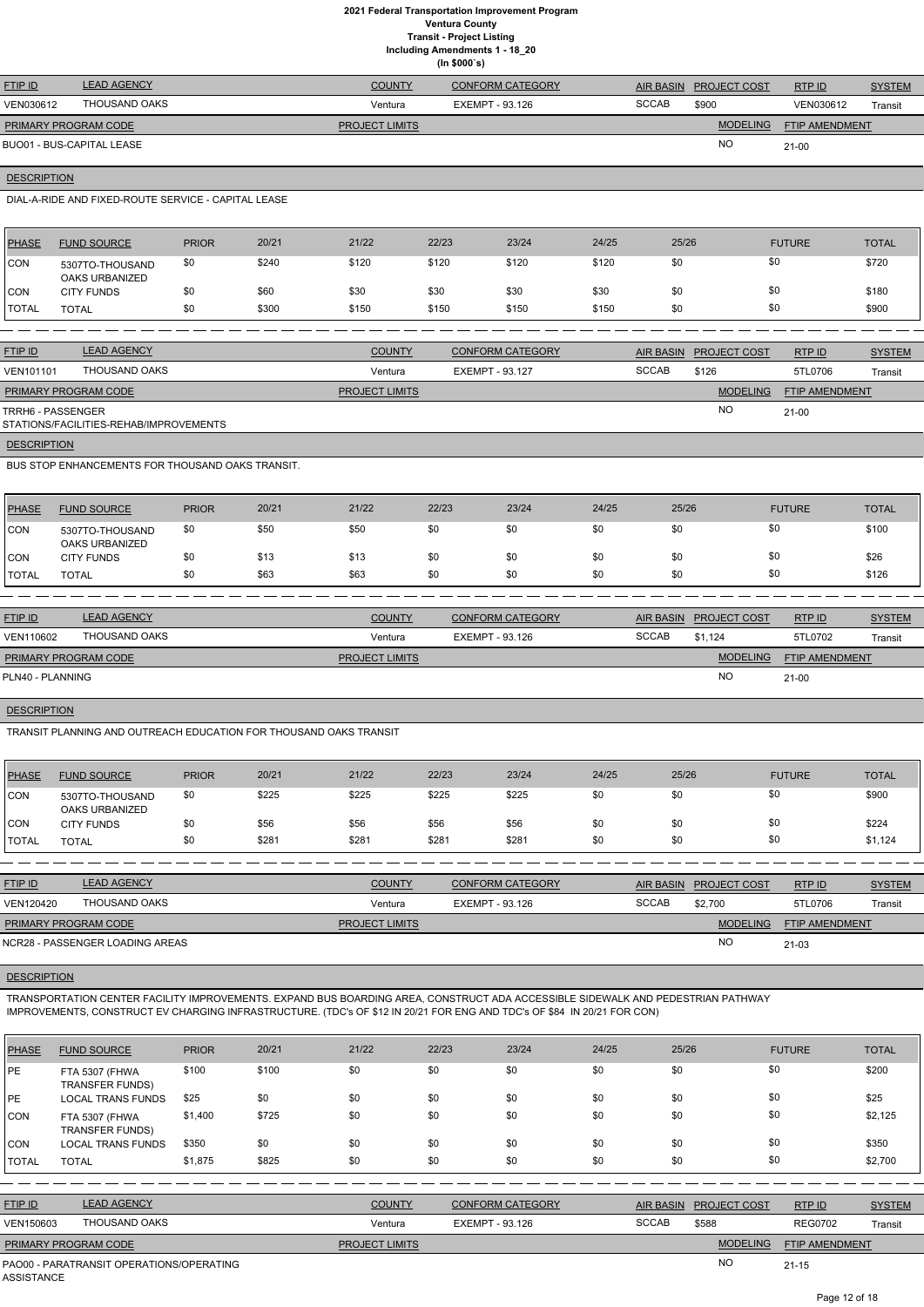## **DESCRIPTION**

ADA SERVICE - PARATRANSIT CAPITAL

| PHASE        | <b>FUND SOURCE</b>                | <b>PRIOR</b> | 20/21 | 21/22 | 22/23 | 23/24 | 24/25 | 25/26 | <b>FUTURE</b> | TOTAL |
|--------------|-----------------------------------|--------------|-------|-------|-------|-------|-------|-------|---------------|-------|
| <b>CON</b>   | 5307TO-THOUSAND<br>OAKS URBANIZED | \$0          | \$100 | \$150 | \$50  | \$50  | \$0   | \$0   | \$0           | \$350 |
| <b>CON</b>   | <b>LOCAL TRANS FUNDS</b>          | \$0          | \$100 | \$38  | \$50  | \$50  | \$0   | \$0   | \$0           | \$238 |
| <b>TOTAL</b> | <b>TOTAL</b>                      | \$0          | \$200 | \$188 | \$100 | \$100 | \$0   | \$0   | \$0           | \$588 |

| <b>FTIP ID</b>              | <b>LEAD AGENCY</b>                          | <b>COUNTY</b>         | <b>CONFORM CATEGORY</b> |              | AIR BASIN PROJECT COST | RTPID                 | <b>SYSTEM</b> |
|-----------------------------|---------------------------------------------|-----------------------|-------------------------|--------------|------------------------|-----------------------|---------------|
| VEN150623                   | THOUSAND OAKS                               | Ventura               | EXEMPT - 93.126         | <b>SCCAB</b> | \$486                  | 5OM0702               | Transit       |
| <b>PRIMARY PROGRAM CODE</b> |                                             | <b>PROJECT LIMITS</b> |                         |              | <b>MODELING</b>        | <b>FTIP AMENDMENT</b> |               |
|                             | BUO00 - BUS OPERATIONS/OPERATING ASSISTANCE |                       |                         |              | <b>NO</b>              | $21-00$               |               |

## BUO00 - BUS OPERATIONS/OPERATING ASSISTANCE

#### **DESCRIPTION**

OPERATING ASSISTANCE - THOUSAND OAKS TRANSIT BEACH BUS SERVICE (TDC'S =\$38 IN EACH OF FY 19/20, 20/21, AND 21/22.

| <b>PHASE</b> | <b>FUND SOURCE</b>                       | <b>PRIOR</b> | 20/21 | 21/22 | 22/23 | 23/24 | 24/25 | 25/26 | <b>FUTURE</b> | <b>TOTAL</b> |
|--------------|------------------------------------------|--------------|-------|-------|-------|-------|-------|-------|---------------|--------------|
| CON          | 5307TO-THOUSAND<br><b>OAKS URBANIZED</b> | \$200        | \$50  | \$50  | \$0   | \$0   | \$0   | \$0   | \$0           | \$300        |
| <b>ICON</b>  | <b>LOCAL TRANS FUNDS</b>                 | \$162        | \$12  | \$12  | \$0   | \$0   | \$0   | \$0   | \$0           | \$186        |
| TOTAL        | <b>TOTAL</b>                             | \$362        | \$62  | \$62  | \$0   | \$0   | \$0   | \$0   | \$0           | \$486        |

| <b>FTIP ID</b>              | <b>LEAD AGENCY</b>                                | <b>COUNTY</b>         | <b>CONFORM CATEGORY</b> | AIR BASIN    | <b>PROJECT COST</b> | RTP ID                | <b>SYSTEM</b> |
|-----------------------------|---------------------------------------------------|-----------------------|-------------------------|--------------|---------------------|-----------------------|---------------|
| <b>VEN170111</b>            | THOUSAND OAKS                                     | Ventura               | EXEMPT - 93.126         | <b>SCCAB</b> | \$752               | 5TL0706               | Transit       |
| <b>PRIMARY PROGRAM CODE</b> |                                                   | <b>PROJECT LIMITS</b> |                         |              | <b>MODELING</b>     | <b>FTIP AMENDMENT</b> |               |
|                             | BUN07 - BUS SERVICE EQUIPMENT/OPERATING EQUIPMENT |                       |                         |              | <b>NC</b>           | $21 - 00$             |               |

## **DESCRIPTION**

New Transit technologies including new electronic dispatch, Automated Stop Annunciators, transit reporting software, and projects to be determined.

| PHASE         | <b>FUND SOURCE</b>                       | <b>PRIOR</b> | 20/21 | 21/22 | 22/23 | 23/24 | 24/25 | 25/26 | <b>FUTURE</b> | <b>TOTAL</b> |
|---------------|------------------------------------------|--------------|-------|-------|-------|-------|-------|-------|---------------|--------------|
| CON           | 5307TO-THOUSAND<br><b>OAKS URBANIZED</b> | \$0          | \$150 | \$150 | \$150 | \$150 | \$0   | \$0   | \$0           | \$600        |
| CON           | <b>CITY FUNDS</b>                        | \$0          | \$38  | \$38  | \$38  | \$38  | \$0   | \$0   | \$0           | \$152        |
| <b>ITOTAL</b> | <b>TOTAL</b>                             | \$0          | \$188 | \$188 | \$188 | \$188 | \$0   | \$0   | \$0           | \$752        |

| <b>FTIP ID</b>              | <b>LEAD AGENCY</b>                         | <b>COUNTY</b>         | <b>CONFORM CATEGORY</b> |              | AIR BASIN PROJECT COST | RTPID                 | <b>SYSTEM</b> |
|-----------------------------|--------------------------------------------|-----------------------|-------------------------|--------------|------------------------|-----------------------|---------------|
| VEN170702                   | THOUSAND OAKS                              | Ventura               | EXEMPT - 93.126         | <b>SCCAB</b> | \$1.186                | <b>REG0702</b>        | Transit       |
| <b>PRIMARY PROGRAM CODE</b> |                                            | <b>PROJECT LIMITS</b> |                         |              | <b>MODELING</b>        | <b>FTIP AMENDMENT</b> |               |
|                             | BUR17 - BUSES-REPLACEMENT-ALTERNATIVE FUEL |                       |                         |              | <b>NC</b>              | $21 - 00$             |               |

## **DESCRIPTION**

PURCHASE 2 REPLACEMENT EV BUSES

| <b>PHASE</b> | <b>FUND SOURCE</b> | <b>PRIOR</b> | 20/21   | 21/22 | 22/23 | 23/24 | 24/25 | 25/26 | <b>FUTURE</b> | <b>TOTAL</b> |
|--------------|--------------------|--------------|---------|-------|-------|-------|-------|-------|---------------|--------------|
| <b>CON</b>   | CMAQ               | \$0          | \$1,050 | \$0   | \$0   |       |       |       |               | \$1,050      |
| CON          | LOCAL TRANS FUNDS  | \$0          | \$136   | \$0   | \$0   | \$0   |       |       |               | \$136        |

| <b>TOTAL</b>     | <b>TOTAL</b>                               | \$0 | \$1,186 | \$0                   | \$0 | \$0                     | \$0 | \$0              | \$0                 |                | \$1,186       |
|------------------|--------------------------------------------|-----|---------|-----------------------|-----|-------------------------|-----|------------------|---------------------|----------------|---------------|
|                  |                                            |     |         |                       |     |                         |     |                  |                     |                |               |
| <b>FTIP ID</b>   | <b>LEAD AGENCY</b>                         |     |         | <b>COUNTY</b>         |     | <b>CONFORM CATEGORY</b> |     | <b>AIR BASIN</b> | <b>PROJECT COST</b> | RTP ID         | <b>SYSTEM</b> |
| <b>VEN191101</b> | <b>THOUSAND OAKS</b>                       |     |         | Ventura               |     | EXEMPT - 93.126         |     | <b>SCCAB</b>     | \$1,500             | <b>REG0702</b> | Transit       |
|                  | PRIMARY PROGRAM CODE                       |     |         | <b>PROJECT LIMITS</b> |     |                         |     |                  | <b>MODELING</b>     | FTIP AMENDMENT |               |
|                  | BUR17 - BUSES-REPLACEMENT-ALTERNATIVE FUEL |     |         |                       |     |                         |     |                  |                     | $21-00$        |               |

## **DESCRIPTION**

IN THE CITY OF THOUSAND OAKS, ELECTRIC VEHICLE TRANSIT BUS PURCHASE. THE NEW EV BUSES WILL REPLACE EXISTING TRANSIT BUSES.

| <b>PHASE</b> | <b>FUND SOURCE</b> | <b>PRIOR</b> | 20/21   | 21/22 | 22/23 | 23/24 | 24/25 | 25/26 | <b>FUTURE</b> | <b>TOTAL</b> |
|--------------|--------------------|--------------|---------|-------|-------|-------|-------|-------|---------------|--------------|
| <b>CON</b>   | <b>CITY FUNDS</b>  |              | \$1,500 | \$0   | \$0   | \$Ο   | \$0   | \$0   | \$0           | \$1,500      |
| <b>TOTAL</b> | <b>TOTAL</b>       |              | \$1,500 | \$0   | \$0   | \$0   | \$0   | \$0   | \$0           | \$1,500      |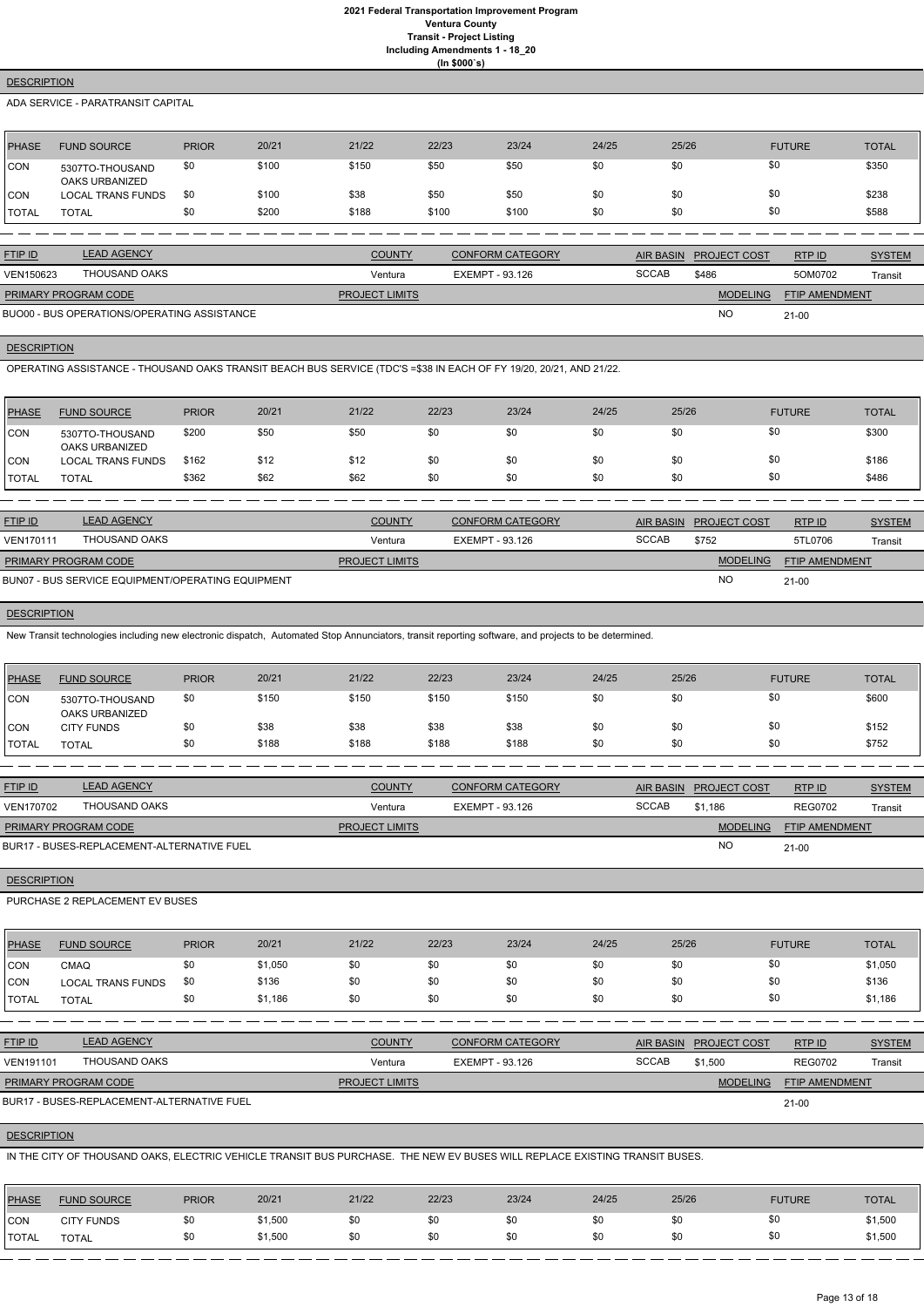**Including Amendments 1 - 18\_20**

|  | g ,          |  |
|--|--------------|--|
|  | (ln \$000's) |  |

| <b>FTIP ID</b>              | <b>LEAD AGENCY</b>                                | <b>COUNTY</b>         | <b>CONFORM CATEGORY</b> | AIR BASIN    | <b>PROJECT COST</b> | RTP ID                | <b>SYSTEM</b> |
|-----------------------------|---------------------------------------------------|-----------------------|-------------------------|--------------|---------------------|-----------------------|---------------|
| <b>VEN191102</b>            | THOUSAND OAKS                                     | Ventura               | EXEMPT - 93.126         | <b>SCCAB</b> | \$302               | 5TL0706               | Transit       |
| <b>PRIMARY PROGRAM CODE</b> |                                                   | <b>PROJECT LIMITS</b> |                         |              | <b>MODELING</b>     | <b>FTIP AMENDMENT</b> |               |
|                             | BUN07 - BUS SERVICE EQUIPMENT/OPERATING EQUIPMENT |                       |                         |              |                     | $21 - 00$             |               |

#### **DESCRIPTION**

IN CITY OF THOUSAND OAKS, AT MUNICIPAL SERVICE CENTER, UPGRADE FUELING STATION TO ADD NEW DISPENSERS, FUEL CONTROL SYSTEM, AND LIGHT EMITTING DIODE LIGHTING.

| <b>PHASE</b> | <b>FUND SOURCE</b>                    | <b>PRIOR</b> | 20/21 | 21/22 | 22/23 | 23/24 | 24/25 | 25/26 | <b>FUTURE</b> | <b>TOTAL</b> |
|--------------|---------------------------------------|--------------|-------|-------|-------|-------|-------|-------|---------------|--------------|
| <b>IPE</b>   | <b>CITY FUNDS</b>                     | \$12         | \$0   | \$0   | \$0   | \$0   | \$0   | \$0   | \$0           | \$12         |
| <b>CON</b>   | <b>CITY FUNDS</b>                     | \$90         | \$0   | \$0   | \$0   | \$0   | \$0   | \$0   | \$0           | \$90         |
| CON          | <b>LOCAL TRANS FUNDS</b>              | \$0          | \$152 | \$0   | \$0   | \$0   | \$0   | \$0   | \$0           | \$152        |
| <b>CON</b>   | SB1 STATE OF GOOD<br><b>REPAIR</b>    | \$0          | \$13  | \$0   | \$0   | \$0   | \$0   | \$0   | \$0           | \$13         |
| <b>ICON</b>  | <b>STATE TRANSIT</b><br><b>ASSIST</b> | \$0          | \$35  | \$0   | \$0   | \$0   | \$0   | \$0   | \$0           | \$35         |
| <b>TOTAL</b> | <b>TOTAL</b>                          | \$102        | \$200 | \$0   | \$0   | \$0   | \$0   | \$0   | \$0           | \$302        |

| <b>FTIP ID</b>              | <b>LEAD AGENCY</b>                                | <b>COUNTY</b>         | <b>CONFORM CATEGORY</b> |              | AIR BASIN PROJECT COST | RTPID                 | <b>SYSTEM</b> |
|-----------------------------|---------------------------------------------------|-----------------------|-------------------------|--------------|------------------------|-----------------------|---------------|
| VEN191103                   | THOUSAND OAKS                                     | Ventura               | EXEMPT - 93.126         | <b>SCCAB</b> | \$2,000                | 5TL0706               | Transit       |
| <b>PRIMARY PROGRAM CODE</b> |                                                   | <b>PROJECT LIMITS</b> |                         |              | <b>MODELING</b>        | <b>FTIP AMENDMENT</b> |               |
|                             | BUN07 - BUS SERVICE EQUIPMENT/OPERATING EQUIPMENT |                       |                         |              |                        | $21 - 16$             |               |

#### **DESCRIPTION**

IN THOUSAND OAKS AT THE TRANSPORTATION CENTER ON RANCHO ROAD AND AT THE MUNICIPAL SERVICE CENTER ON RANCHO CONEJO BOULEVARD, CONSTRUCTION OF EV CHARGING INFRASTRUCTURE

| <b>PHASE</b> | <b>FUND SOURCE</b>                           | <b>PRIOR</b> | 20/21 | 21/22   | 22/23 | 23/24 | 24/25 | 25/26 | <b>FUTURE</b> | <b>TOTAL</b> |
|--------------|----------------------------------------------|--------------|-------|---------|-------|-------|-------|-------|---------------|--------------|
| PE           | <b>CITY FUNDS</b>                            | \$0          | \$0   | \$100   | \$0   | \$0   | \$0   | \$0   | \$0           | \$100        |
| CON          | 5307TO-THOUSAND<br>OAKS URBANIZED            | \$0          | \$0   | \$240   | \$0   | \$0   | \$0   | \$0   | \$0           | \$240        |
| <b>CON</b>   | 5339CAM-CAMARILLO<br><b>URBANIZED AREA -</b> | \$0          | \$0   | \$60    | \$0   | \$0   | \$0   | \$0   | \$0           | \$60         |
| CON          | 5339TO-THOUSAND<br>OAKS URBANIZED            | \$0          | \$0   | \$100   | \$0   | \$0   | \$0   | \$0   | \$0           | \$100        |
| CON          | <b>CITY FUNDS</b>                            | \$0          | \$0   | \$1,500 | \$0   | \$0   | \$0   | \$0   | \$0           | \$1,500      |
| <b>TOTAL</b> | <b>TOTAL</b>                                 | \$0          | \$0   | \$2,000 | \$0   | \$0   | \$0   | \$0   | \$0           | \$2,000      |

| <b>FTIP ID</b>       | <b>LEAD AGENCY</b>                            | <b>COUNTY</b>         | <b>CONFORM CATEGORY</b> |              | AIR BASIN PROJECT COST | RTPID                 | <b>SYSTEM</b> |
|----------------------|-----------------------------------------------|-----------------------|-------------------------|--------------|------------------------|-----------------------|---------------|
| VEN191205            | THOUSAND OAKS                                 | Ventura               | TCM                     | <b>SCCAB</b> | \$200                  | 5TL0706               | Transit       |
| PRIMARY PROGRAM CODE |                                               | <b>PROJECT LIMITS</b> |                         |              | <b>MODELING</b>        | <b>FTIP AMENDMENT</b> |               |
|                      | TDR64 - PARK & RIDE LOT MODIFICATIONS/UPGRADE |                       |                         |              |                        | $21 - 00$             |               |

#### **DESCRIPTION**

IN THE CITY OF THOUSAND OAKS AT JANSS ROAD PARK AND RIDE, NEW LIGHT POLES AND LED FIXTURES, NEW VINYL FENCING, ASPHALT GRIND AND OVERLAY, NEW STRIPING, AND INSTALLATION OF ADDITIONAL EV CHARGER.

| <b>PHASE</b>       | <b>FUND SOURCE</b>                                 | <b>PRIOR</b> | 20/21 | 21/22                 | 22/23           | 23/24                   | 24/25            | 25/26               | <b>FUTURE</b>  | <b>TOTAL</b>  |
|--------------------|----------------------------------------------------|--------------|-------|-----------------------|-----------------|-------------------------|------------------|---------------------|----------------|---------------|
| <b>IPE</b>         | <b>STATE TRANSIT</b><br><b>ASSIST</b>              | \$0          | \$10  | \$0                   | \$0             | \$0                     | \$0              | \$0                 | \$0            | \$10          |
| CON                | <b>STATE TRANSIT</b><br><b>ASSIST</b>              | \$0          | \$190 | \$0                   | \$0             | \$0                     | \$0              | \$0                 | \$0            | \$190         |
| <b>TOTAL</b>       | <b>TOTAL</b>                                       | \$0          | \$200 | \$0                   | \$0             | \$0                     | \$0              | \$0                 | \$0            | \$200         |
|                    |                                                    |              |       |                       |                 |                         |                  |                     |                |               |
| FTIP ID            | <b>LEAD AGENCY</b>                                 |              |       | <b>COUNTY</b>         |                 | <b>CONFORM CATEGORY</b> | <b>AIR BASIN</b> | <b>PROJECT COST</b> | RTP ID         | <b>SYSTEM</b> |
| VEN201002          | <b>THOUSAND OAKS</b>                               |              |       | Ventura               | EXEMPT - 93.126 |                         | <b>SCCAB</b>     | \$2,966             | 500703         | Transit       |
|                    | PRIMARY PROGRAM CODE                               |              |       | <b>PROJECT LIMITS</b> |                 |                         |                  | <b>MODELING</b>     | FTIP AMENDMENT |               |
|                    | <b>BUO00 - BUS OPERATIONS/OPERATING ASSISTANCE</b> |              |       |                       |                 |                         |                  | <b>NO</b>           | 21-07          |               |
| <b>DESCRIPTION</b> |                                                    |              |       |                       |                 |                         |                  |                     |                |               |

City of Thousand Oaks Operating Assistance (FY20/21)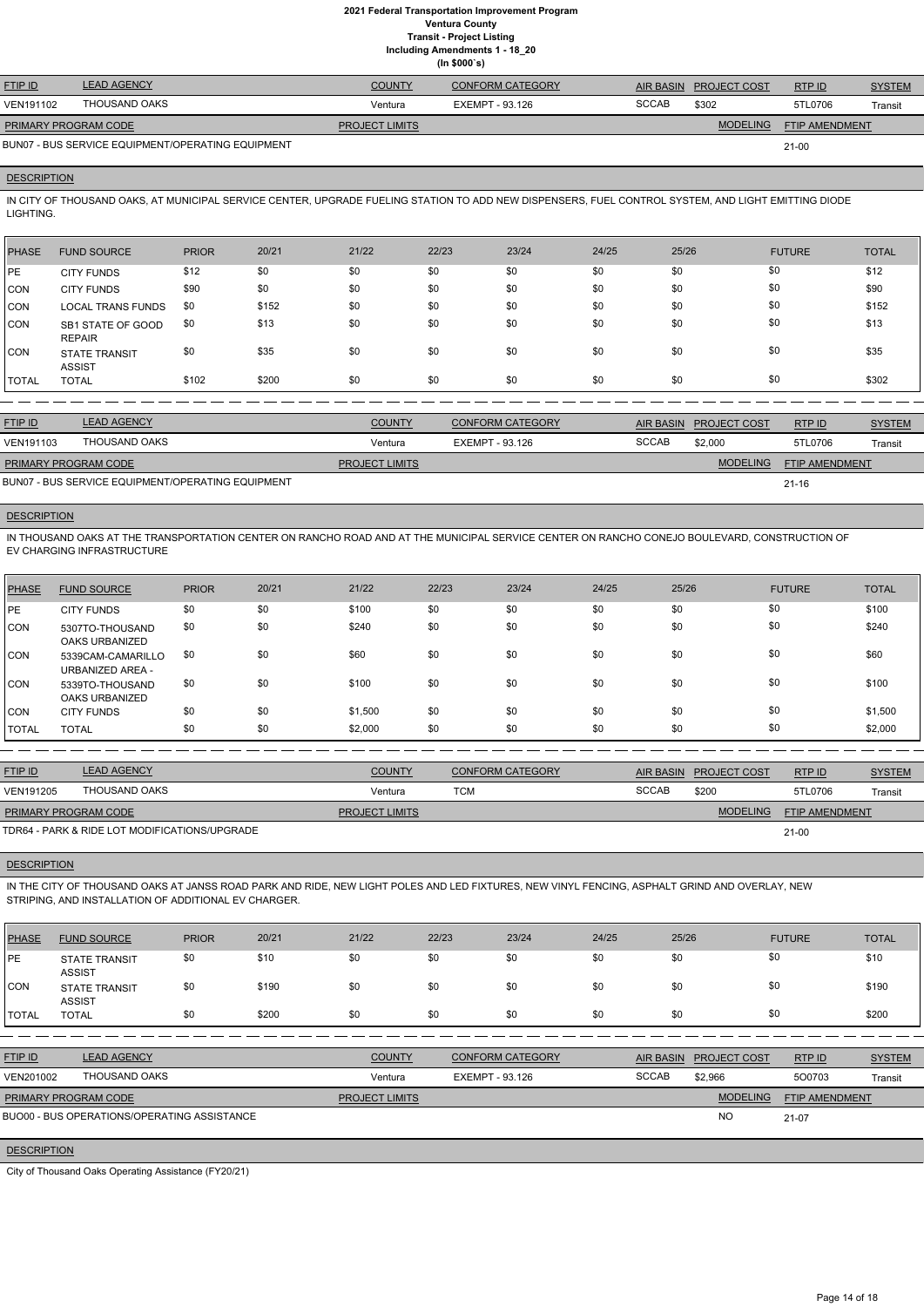**Including Amendments 1 - 18\_20**

|              | $\tilde{\phantom{a}}$<br>$\overline{\phantom{0}}$<br>(ln \$000's) |              |         |       |       |       |       |       |               |              |
|--------------|-------------------------------------------------------------------|--------------|---------|-------|-------|-------|-------|-------|---------------|--------------|
| <b>PHASE</b> | <b>FUND SOURCE</b>                                                | <b>PRIOR</b> | 20/21   | 21/22 | 22/23 | 23/24 | 24/25 | 25/26 | <b>FUTURE</b> | <b>TOTAL</b> |
| CON          | 5307TO-THOUSAND<br>OAKS URBANIZED                                 | \$0          | \$1,483 | \$0   | \$0   | \$0   | \$0   | \$0   | \$0           | \$1,483      |
| CON          | LOCAL TRANS FUNDS                                                 | \$0          | \$1,483 | \$0   | \$0   | \$0   | \$0   | \$0   | \$0           | \$1,483      |
| TOTAL        | <b>TOTAL</b>                                                      | \$0          | \$2,966 | \$0   | \$0   | \$0   | \$0   | \$0   | \$0           | \$2,966      |

| <b>FTIP ID</b>              | <b>LEAD AGENCY</b>                                | <b>COUNTY</b>         | <b>CONFORM CATEGORY</b> |              | AIR BASIN PROJECT COST | RTPID                 | <b>SYSTEM</b> |
|-----------------------------|---------------------------------------------------|-----------------------|-------------------------|--------------|------------------------|-----------------------|---------------|
| VEN211004                   | THOUSAND OAKS                                     | Ventura               | EXEMPT - 93.126         | <b>SCCAB</b> | \$421                  | 5TL0706               | Transit       |
| <b>PRIMARY PROGRAM CODE</b> |                                                   | <b>PROJECT LIMITS</b> |                         |              | <b>MODELING</b>        | <b>FTIP AMENDMENT</b> |               |
|                             | BUN07 - BUS SERVICE EQUIPMENT/OPERATING EQUIPMENT |                       |                         |              | <b>NO</b>              | $21 - 12$             |               |

#### **DESCRIPTION**

REPLACEMENT BUS WASH FOR THOUSAND OAKS TRANSIT

| PHASE         | <b>FUND SOURCE</b>                       | <b>PRIOR</b> | 20/21 | 21/22 | 22/23 | 23/24 | 24/25 | 25/26 | <b>FUTURE</b> | <b>TOTAL</b> |
|---------------|------------------------------------------|--------------|-------|-------|-------|-------|-------|-------|---------------|--------------|
| <b>CON</b>    | 5307TO-THOUSAND<br><b>OAKS URBANIZED</b> | \$0          | \$0   | \$0   | \$126 | \$0   | \$0   | \$0   | \$0           | \$126        |
| <b>CON</b>    | 5339TO-THOUSAND<br><b>OAKS URBANIZED</b> | \$0          | \$0   | \$0   | \$210 | \$0   | \$0   | \$0   | \$0           | \$210        |
| <b>CON</b>    | <b>CITY FUNDS</b>                        | \$0          | \$0   | \$0   | \$85  | \$0   | \$0   | \$0   | \$0           | \$85         |
| <b>ITOTAL</b> | TOTAL                                    | \$0          | \$0   | \$0   | \$421 | \$0   | \$0   | \$0   | \$0           | \$421        |

| <b>FTIP ID</b>              | <b>LEAD AGENCY</b>                       | <b>COUNTY</b>         | <b>CONFORM CATEGORY</b> | AIR BASIN    | <b>PROJECT COST</b> | RTP ID                | <b>SYSTEM</b> |
|-----------------------------|------------------------------------------|-----------------------|-------------------------|--------------|---------------------|-----------------------|---------------|
| <b>VEN051005</b>            | <b>VARIOUS AGENCIES</b>                  | Ventura               | EXEMPT - 93.126         | <b>SCCAB</b> | \$2.534             | VEN051005             | Transit       |
| <b>PRIMARY PROGRAM CODE</b> |                                          | <b>PROJECT LIMITS</b> |                         |              | <b>MODELING</b>     | <b>FTIP AMENDMENT</b> |               |
| ASSISTANCE                  | PAO00 - PARATRANSIT OPERATIONS/OPERATING |                       |                         |              | <b>NO</b>           | 21-02                 |               |

#### **DESCRIPTION**

GROUPED PROJECTS FOR OPER ASST, PLNG, PUR OF REPL VEH OR MIN EXP - ELDERLY & DISABLED NEW FREEDOMS INITIATIVE (PROJECTS ARE CONSISTENT WITH 40 CFR PART 93.126, 127,128,EXEMPT TABLES 2&3- PURCHASE OF NEW BUSES TO REPLACE EXIST VEH OR MINOR EXP; OPER ASST TO TRANSIT AGENCIES; PLNG ACT PURS TITLS 23&49 USC). (TDC = \$75 IN 20/21, \$152 IN FY 21/22, \$125 in 22/23 & \$127 in 23/24 FOR 5310OX, 5310TO, 5307CAM & 5307 SV FUNDS.)

| <b>PHASE</b> | <b>FUND SOURCE</b>                       | <b>PRIOR</b> | 20/21 | 21/22 | 22/23 | 23/24 | 24/25 | 25/26 | <b>FUTURE</b> | <b>TOTAL</b> |
|--------------|------------------------------------------|--------------|-------|-------|-------|-------|-------|-------|---------------|--------------|
| CON          | 5307CAM-CAMARILLO<br>URBANIZED AREA      | \$0          | \$0   | \$0   | \$34  | \$35  | \$0   | \$0   | \$0           | \$69         |
| CON          | 5307SV-Simi Valley<br>Urbanized Area     | \$0          | \$0   | \$0   | \$50  | \$52  | \$0   | \$0   | \$0           | \$102        |
| CON          | 5307TO-THOUSAND<br><b>OAKS URBANIZED</b> | \$0          | \$40  | \$56  | \$0   | \$0   | \$0   | \$0   | \$0           | \$96         |
| CON          | 5310OX-Oxnard<br>Urbanized Area - EM     | \$0          | \$208 | \$316 | \$251 | \$258 | \$0   | \$0   | \$0           | \$1,033      |
| CON          | 5310TO-THOUSAND<br><b>OAKS URBANIZED</b> | \$0          | \$260 | \$257 | \$208 | \$213 | \$0   | \$0   | \$0           | \$938        |
| <b>CON</b>   | <b>LOCAL TRANS FUNDS</b>                 | \$0          | \$95  | \$94  | \$53  | \$54  | \$0   | \$0   | \$0           | \$296        |
| <b>TOTAL</b> | <b>TOTAL</b>                             | \$0          | \$603 | \$723 | \$596 | \$612 | \$0   | \$0   | \$0           | \$2,534      |

| <b>FTIP ID</b>              | <b>LEAD AGENCY</b>                          | <b>COUNTY</b>         | <b>CONFORM CATEGORY</b> |       | AIR BASIN PROJECT COST | RTP ID                | <b>SYSTEM</b> |
|-----------------------------|---------------------------------------------|-----------------------|-------------------------|-------|------------------------|-----------------------|---------------|
| <b>VEN070202</b>            | VARIOUS AGENCIES                            | Ventura               | EXEMPT - 93.126         | SCCAB | \$745                  | 5TL04                 | Transit       |
| <b>PRIMARY PROGRAM CODE</b> |                                             | <b>PROJECT LIMITS</b> |                         |       | <b>MODELING</b>        | <b>FTIP AMENDMENT</b> |               |
|                             | BUO00 - BUS OPERATIONS/OPERATING ASSISTANCE |                       |                         |       | <b>NC</b>              | $21 - 08$             |               |

GROUPED PROJECTS FOR OPER ASST, PLNG, PUR OF REPL VEH OR MIN EXP - JOBS ACCESS REVERSE COMMUTE PROJECTS (PROJECTS ARE CONSISTENT WITH 40 CFR PART 93.126, 127,128,EXEMPT TABLES 2&3- PURCHASE OF NEW BUSES TO REPLACE EXIST VEH OR MINOR EXP; OPER ASST TO TRANSIT AGENCIES; PLNG ACT PURS TITLS 23&49 USC) 20/21 TDC = \$113, 21/22 = \$25 and 22/23, 23/24 TDC = \$32 EACH YEAR.

| <b>PHASE</b> | <b>FUND SOURCE</b>                       | <b>PRIOR</b> | 20/21 | 21/22 | 22/23 | 23/24 | 24/25 | 25/26 | <b>FUTURE</b> | <b>TOTAL</b> |
|--------------|------------------------------------------|--------------|-------|-------|-------|-------|-------|-------|---------------|--------------|
| CON          | 5307OX-Oxnard<br>Urbanized Area          | \$0          | \$298 | \$62  | \$34  | \$34  | \$0   | \$0   | \$0           | \$428        |
| <b>ICON</b>  | 5307TO-THOUSAND<br><b>OAKS URBANIZED</b> | \$0          | \$0   | \$35  | \$59  | \$69  | \$0   | \$0   | \$0           | \$163        |
| <b>ICON</b>  | <b>LOCAL TRANS FUNDS</b>                 | \$0          | \$74  | \$48  | \$16  | \$16  | \$0   | \$0   | \$0           | \$154        |
| TOTAL        | <b>TOTAL</b>                             | \$0          | \$372 | \$145 | \$109 | \$119 | \$0   | \$0   | \$0           | \$745        |

| <b>FTIP ID</b>              | <b>LEAD AGENCY</b>                     | <b>COUNTY</b>         | <b>CONFORM CATEGORY</b> |              | AIR BASIN PROJECT COST | RTP ID                | <b>SYSTEM</b> |
|-----------------------------|----------------------------------------|-----------------------|-------------------------|--------------|------------------------|-----------------------|---------------|
| <b>VEN121001</b>            | VENTURA COUNTY TRANS COMMISSION (VCTC) | Ventura               | EXEMPT - 93.126         | <b>SCCAB</b> | \$1.957                | VEN010406             | Transit       |
| <b>PRIMARY PROGRAM CODE</b> |                                        | <b>PROJECT LIMITS</b> |                         |              | <b>MODELING</b>        | <b>FTIP AMENDMENT</b> |               |
| ADM83 - ADMINISTRATION      |                                        |                       |                         |              | <b>NC</b>              | $21-00$               |               |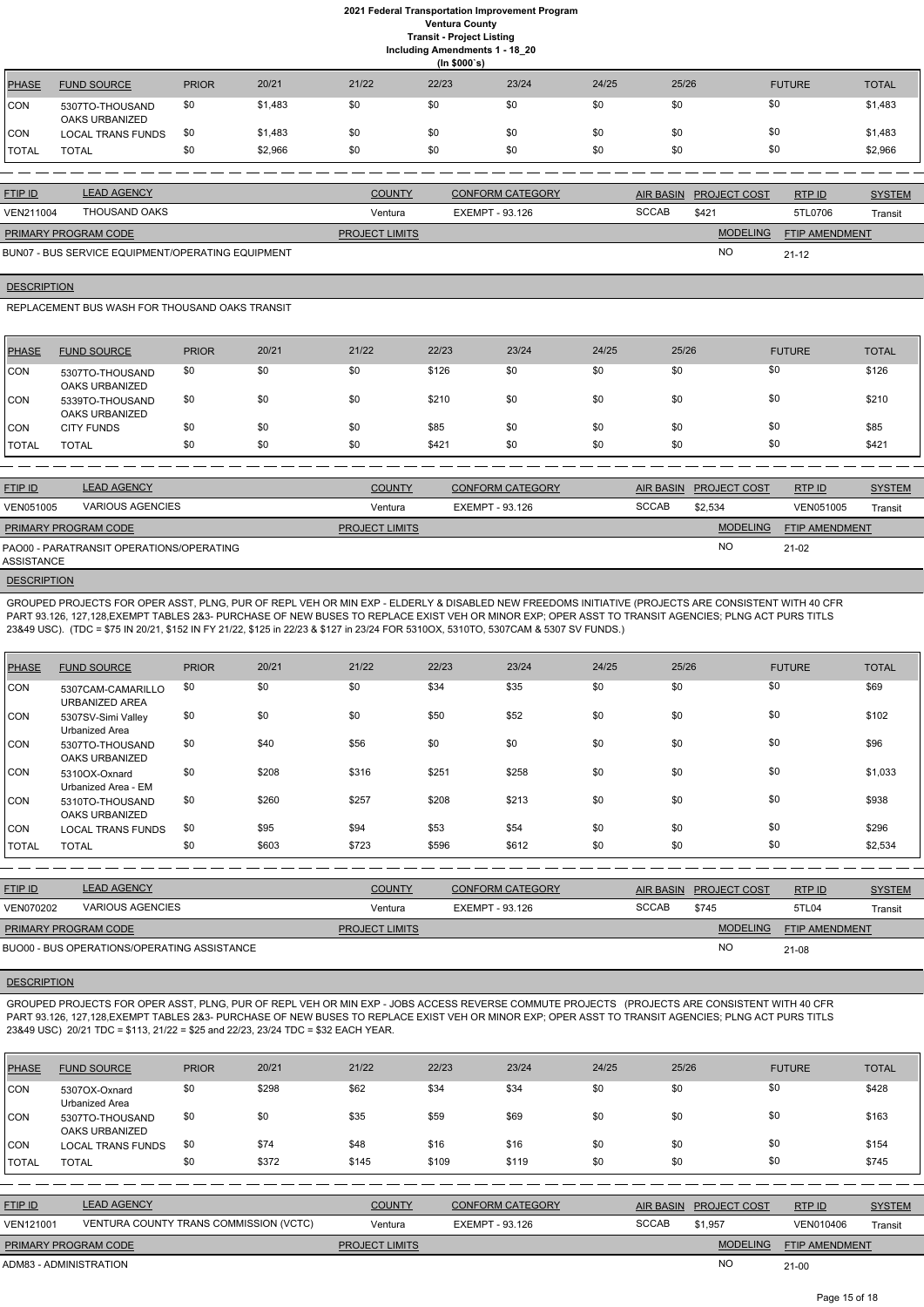## **DESCRIPTION**

FARE COLLECTION PASSENGER COUNTING, AUTOMATIC VEHICLE LOCATOR DATA MANAGEMENT

| PHASE        | <b>FUND SOURCE</b>              | <b>PRIOR</b> | 20/21 | 21/22 | 22/23 | 23/24 | 24/25 | 25/26 | <b>FUTURE</b> | <b>TOTAL</b> |
|--------------|---------------------------------|--------------|-------|-------|-------|-------|-------|-------|---------------|--------------|
| <b>CON</b>   | 5307OX-Oxnard<br>Urbanized Area | \$0          | \$599 | \$313 | \$322 | \$332 | \$0   | \$0   | \$0           | \$1,566      |
| <b>CON</b>   | <b>LOCAL TRANS FUNDS</b>        | \$0          | \$150 | \$78  | \$80  | \$83  | \$0   | \$0   | \$0           | \$391        |
| <b>TOTAL</b> | <b>TOTAL</b>                    | \$0          | \$749 | \$391 | \$402 | \$415 | \$0   | \$0   | \$0           | \$1,957      |

| <b>FTIP ID</b>              | <b>LEAD AGENCY</b>                     | <b>COUNTY</b>         | <b>CONFORM CATEGORY</b> |              | AIR BASIN PROJECT COST | RTPID                 | <b>SYSTEM</b> |
|-----------------------------|----------------------------------------|-----------------------|-------------------------|--------------|------------------------|-----------------------|---------------|
| VEN121002                   | VENTURA COUNTY TRANS COMMISSION (VCTC) | Ventura               | EXEMPT - 93.126         | <b>SCCAB</b> | \$1.313                | VEN059401             | Transit       |
| <b>PRIMARY PROGRAM CODE</b> |                                        | <b>PROJECT LIMITS</b> |                         |              | <b>MODELING</b>        | <b>FTIP AMENDMENT</b> |               |
|                             | ITS03 - SMART FARE CARD AND EQUIPMENT  |                       |                         |              | <b>NO</b>              | $21 - 15$             |               |

## **DESCRIPTION**

FARE COLLECTION AND RIDERSHIP MONITORING AND AUTOMOTIC VEHICLE LOCATOR EQUIPMENT AND MAINTENANCE (TDC CREDITS IN FY 20/21 IN THE AMOUNT OF \$29 for 5339 funds match.)

| PHASE        | <b>FUND SOURCE</b>                       | <b>PRIOR</b> | 20/21 | 21/22 | 22/23 | 23/24 | 24/25 | 25/26 | <b>FUTURE</b> | <b>TOTAL</b> |
|--------------|------------------------------------------|--------------|-------|-------|-------|-------|-------|-------|---------------|--------------|
| <b>CON</b>   | 5307OX-Oxnard<br>Urbanized Area          | \$0          | \$190 | \$430 | \$95  | \$95  | \$0   | \$0   | \$0           | \$810        |
| CON          | 5307TO-THOUSAND<br><b>OAKS URBANIZED</b> | \$0          | \$62  | \$0   | \$31  | \$31  | \$0   | \$0   | \$0           | \$124        |
| CON          | 5339OX-Oxnard<br>Urbanized Area - BFG    | \$0          | \$58  | \$0   | \$0   | \$0   | \$0   | \$0   | \$0           | \$58         |
| CON          | 5339TO-THOUSAND<br><b>OAKS URBANIZED</b> | \$0          | \$85  | \$0   | \$0   | \$0   | \$0   | \$0   | \$0           | \$85         |
| <b>CON</b>   | <b>LOCAL TRANS FUNDS</b>                 | \$0          | \$64  | \$108 | \$32  | \$32  | \$0   | \$0   | \$0           | \$236        |
| <b>TOTAL</b> | <b>TOTAL</b>                             | \$0          | \$459 | \$538 | \$158 | \$158 | \$0   | \$0   | \$0           | \$1,313      |

| <b>FTIP ID</b>              | <b>LEAD AGENCY</b>                          | <b>COUNTY</b>         | <b>CONFORM CATEGORY</b> | AIR BASIN    | <b>PROJECT COST</b> | RTP ID                | <b>SYSTEM</b> |
|-----------------------------|---------------------------------------------|-----------------------|-------------------------|--------------|---------------------|-----------------------|---------------|
| VEN130803                   | VENTURA COUNTY TRANS COMMISSION (VCTC)      | Ventura               | EXEMPT - 93.126         | <b>SCCAB</b> | \$7.430             | <b>REG0702</b>        | Transit       |
| <b>PRIMARY PROGRAM CODE</b> |                                             | <b>PROJECT LIMITS</b> |                         |              | <b>MODELING</b>     | <b>FTIP AMENDMENT</b> |               |
|                             | BUO00 - BUS OPERATIONS/OPERATING ASSISTANCE |                       |                         |              | NO                  | $21 - 00$             |               |

#### **DESCRIPTION**

OPERATING ASSISTANCE FOR HERITAGE VALLEY EXPRESS TRANSIT SERVICE

| <b>PHASE</b> | <b>FUND SOURCE</b>              | <b>PRIOR</b> | 20/21   | 21/22   | 22/23   | 23/24   | 24/25 | 25/26 | <b>FUTURE</b> | <b>TOTAL</b> |
|--------------|---------------------------------|--------------|---------|---------|---------|---------|-------|-------|---------------|--------------|
| <b>CON</b>   | 5307OX-Oxnard<br>Urbanized Area | \$0          | \$1,348 | \$704   | \$726   | \$747   | \$0   | \$0   | \$0           | \$3,525      |
| <b>CON</b>   | <b>FARE REVENUE</b>             | \$0          | \$95    | \$95    | \$95    | \$95    | \$0   | \$0   | \$0           | \$380        |
| <b>CON</b>   | <b>LOCAL TRANS FUNDS</b>        | \$0          | \$1,348 | \$704   | \$726   | \$747   | \$0   | \$0   | \$0           | \$3,525      |
| <b>TOTAL</b> | <b>TOTAL</b>                    | \$0          | \$2,791 | \$1,503 | \$1,547 | \$1,589 | \$0   | \$0   | \$0           | \$7,430      |

| <b>FTIP ID</b>              | <b>LEAD AGENCY</b>                          | <b>COUNTY</b>         | <b>CONFORM CATEGORY</b> |              | AIR BASIN PROJECT COST | RTPID                 | <b>SYSTEM</b> |
|-----------------------------|---------------------------------------------|-----------------------|-------------------------|--------------|------------------------|-----------------------|---------------|
| VEN150602                   | VENTURA COUNTY TRANS COMMISSION (VCTC)      | Ventura               | EXEMPT - 93.126         | <b>SCCAB</b> | \$18,985               | <b>REG0702</b>        | Transit       |
| <b>PRIMARY PROGRAM CODE</b> |                                             | <b>PROJECT LIMITS</b> |                         |              | <b>MODELING</b>        | <b>FTIP AMENDMENT</b> |               |
|                             | BUO00 - BUS OPERATIONS/OPERATING ASSISTANCE |                       |                         |              | <b>NC</b>              | $21 - 15$             |               |

#### **DESCRIPTION**

#### OPERATING ASSISTANCE - VCTC

| PHASE        | <b>FUND SOURCE</b>                    | <b>PRIOR</b> | 20/21   | 21/22   | 22/23   | 23/24   | 24/25 | 25/26 | <b>FUTURE</b> | <b>TOTAL</b> |
|--------------|---------------------------------------|--------------|---------|---------|---------|---------|-------|-------|---------------|--------------|
| <b>CON</b>   | 5307OX-Oxnard<br>Urbanized Area       | \$0          | \$2,442 | \$1,267 | \$1,315 | \$1,354 | \$0   | \$0   | \$0           | \$6,378      |
| CON          | 5311 - NONURBANIZED<br>AREA FORMULA   | \$0          | \$0     | \$391   | \$391   | \$391   | \$0   | \$0   | \$0           | \$1,173      |
| <b>CON</b>   | <b>FARE REVENUE</b>                   | \$0          | \$1,000 | \$1,000 | \$1,000 | \$1,000 | \$0   | \$0   | \$0           | \$4,000      |
| <b>CON</b>   | <b>STATE TRANSIT</b><br><b>ASSIST</b> | \$0          | \$2,442 | \$1,658 | \$1,667 | \$1,667 | \$0   | \$0   | \$0           | \$7,434      |
| <b>TOTAL</b> | <b>TOTAL</b>                          | \$0          | \$5,884 | \$4,316 | \$4,373 | \$4,412 | \$0   | \$0   | \$0           | \$18,985     |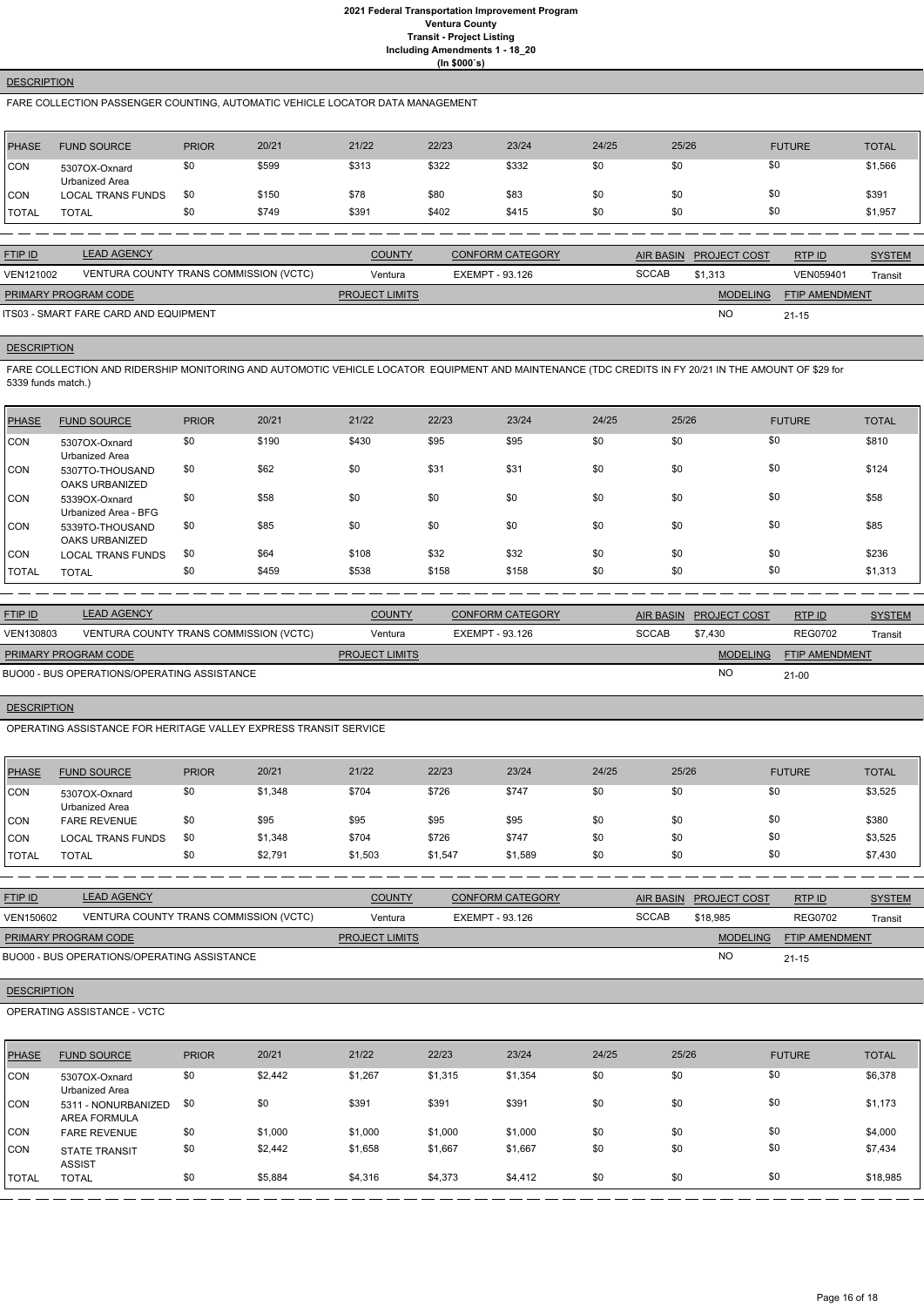**Including Amendments 1 - 18\_20 (In \$000`s)**

| <b>LEAD AGENCY</b>                     | <b>COUNTY</b>         | <b>CONFORM CATEGORY</b> |                                |                 | RTP ID                 | <b>SYSTEM</b>  |
|----------------------------------------|-----------------------|-------------------------|--------------------------------|-----------------|------------------------|----------------|
| VENTURA COUNTY TRANS COMMISSION (VCTC) | Ventura               | EXEMPT - 93.126         | <b>SCCAB</b>                   | \$4,861         | <b>VEN34348</b>        | Transit        |
| <b>PRIMARY PROGRAM CODE</b>            | <b>PROJECT LIMITS</b> |                         |                                | <b>MODELING</b> |                        |                |
| PLN40 - PLANNING                       |                       |                         |                                | <b>NO</b>       | $21 - 15$              |                |
|                                        |                       |                         | $\cdots$ , $\cdots$ , $\cdots$ |                 | AIR BASIN PROJECT COST | FTIP AMENDMENT |

#### **DESCRIPTION**

TRANSIT PLANNING AND PROJECT PRIORITIZATION/EVALUATION

| <b>PHASE</b> | <b>FUND SOURCE</b>                        | <b>PRIOR</b> | 20/21   | 21/22 | 22/23   | 23/24   | 24/25 | 25/26 | <b>FUTURE</b> | <b>TOTAL</b> |
|--------------|-------------------------------------------|--------------|---------|-------|---------|---------|-------|-------|---------------|--------------|
| <b>CON</b>   | 5307CAM-CAMARILLO<br>URBANIZED AREA       | \$0          | \$463   | \$182 | \$250   | \$257   | \$0   | \$0   | \$0           | \$1,152      |
| CON          | 5307OX-Oxnard<br>Urbanized Area           | \$0          | \$154   | \$241 | \$84    | \$88    | \$0   | \$0   | \$0           | \$567        |
| CON          | 5307SV-Simi Valley<br>Urbanized Area      | \$0          | \$662   | \$273 | \$356   | \$0     | \$0   | \$0   | \$0           | \$1,291      |
| <b>CON</b>   | 5307TO-THOUSAND<br>OAKS URBANIZED         | \$0          | \$233   | \$14  | \$129   | \$136   | \$0   | \$0   | \$0           | \$512        |
| <b>CON</b>   | 5310SV-Simi Valley<br>Urbanized Area - EM | \$0          | \$0     | \$0   | \$0     | \$366   | \$0   | \$0   | \$0           | \$366        |
| CON          | <b>LOCAL TRANS FUNDS</b>                  | \$0          | \$378   | \$178 | \$205   | \$212   | \$0   | \$0   | \$0           | \$973        |
| <b>TOTAL</b> | <b>TOTAL</b>                              | \$0          | \$1,890 | \$888 | \$1,024 | \$1,059 | \$0   | \$0   | \$0           | \$4,861      |

| <b>FTIP ID</b>            | <b>LEAD AGENCY</b>                     | <b>COUNTY</b>         | <b>CONFORM CATEGORY</b> |              | AIR BASIN PROJECT COST | <b>RTP ID</b>         | <b>SYSTEM</b> |
|---------------------------|----------------------------------------|-----------------------|-------------------------|--------------|------------------------|-----------------------|---------------|
| <b>VEN54036</b>           | VENTURA COUNTY TRANS COMMISSION (VCTC) | Ventura               | EXEMPT - 93.126         | <b>SCCAB</b> | \$4.822                | VEN54036              | Transit       |
| PRIMARY PROGRAM CODE      |                                        | <b>PROJECT LIMITS</b> |                         |              | <b>MODELING</b>        | <b>FTIP AMENDMENT</b> |               |
| BUO01 - BUS-CAPITAL LEASE |                                        |                       |                         |              | <b>NO</b>              | 21-06                 |               |

## **DESCRIPTION**

IN VENTURA COUNTY VCTC INTERCITY AND VALLEY EXPRESS CAPITAL LEASE/MAINTENANCE CONTRACT - TDC OF \$85 IN 20/21, AND \$35 IN FY 21/22, 22/23 & 23/24

| PHASE      | <b>FUND SOURCE</b>                    | <b>PRIOR</b> | 20/21   | 21/22 | 22/23 | 23/24 | 24/25 | 25/26 | <b>FUTURE</b> | <b>TOTAL</b> |
|------------|---------------------------------------|--------------|---------|-------|-------|-------|-------|-------|---------------|--------------|
| <b>CON</b> | 5307OX-Oxnard<br>Urbanized Area       | \$0          | \$631   | \$198 | \$198 | \$198 | \$0   | \$0   | \$0           | \$1,225      |
| ICON       | 5307TO-THOUSAND<br>OAKS URBANIZED     | \$0          | \$611   | \$423 | \$423 | \$0   | \$0   | \$0   | \$0           | \$1,457      |
| ICON.      | 5339OX-Oxnard<br>Urbanized Area - BFG | \$0          | \$346   | \$173 | \$173 | \$173 | \$0   | \$0   | \$0           | \$865        |
| ICON.      | 5339TO-THOUSAND<br>OAKS URBANIZED     | \$0          | \$77    | \$0   | \$0   | \$423 | \$0   | \$0   | \$0           | \$500        |
| <b>CON</b> | LOCAL TRANS FUNDS                     | \$0          | \$310   | \$155 | \$155 | \$155 | \$0   | \$0   | \$0           | \$775        |
| TOTAL      | <b>TOTAL</b>                          | \$0          | \$1,975 | \$949 | \$949 | \$949 | \$0   | \$0   | \$0           | \$4,822      |

| <b>FTIP ID</b>              | <b>LEAD AGENCY</b>                     | <b>COUNTY</b>         | <b>CONFORM CATEGORY</b> | <b>AIR BASIN</b> | <b>PROJECT COST</b> | RTPID                 | <b>SYSTEM</b> |
|-----------------------------|----------------------------------------|-----------------------|-------------------------|------------------|---------------------|-----------------------|---------------|
| <b>VEN54069</b>             | VENTURA COUNTY TRANS COMMISSION (VCTC) | Ventura               | EXEMPT - 93.126         | <b>SCCAB</b>     | \$1.558             | <b>VEN54069</b>       | Transit       |
| <b>PRIMARY PROGRAM CODE</b> |                                        | <b>PROJECT LIMITS</b> |                         |                  | <b>MODELING</b>     | <b>FTIP AMENDMENT</b> |               |
| ADM83 - ADMINISTRATION      |                                        |                       |                         |                  | <b>NO</b>           | 21-00                 |               |
|                             |                                        |                       |                         |                  |                     |                       |               |
| <b>DESCRIPTION</b>          |                                        |                       |                         |                  |                     |                       |               |

TRANSIT MOBILITY MANAGEMENT INFORMATION CENTER

| PHASE | <b>FUND SOURCE</b> | <b>PRIOR</b> | 20/21 | 21/22 | 22/23 | 23/24 | 24/25 | 25/26 | FUTURE | <b>TOTAL</b> |
|-------|--------------------|--------------|-------|-------|-------|-------|-------|-------|--------|--------------|
|       |                    |              |       |       |       |       |       |       |        |              |

| <b>CON</b>      | 5307OX-Oxnard<br>Urbanized Area        | \$0 | \$477 | \$249                 | \$257 | \$0                     | \$0 | \$0              | \$0                 |                 | \$983         |
|-----------------|----------------------------------------|-----|-------|-----------------------|-------|-------------------------|-----|------------------|---------------------|-----------------|---------------|
| <b>CON</b>      | 5310OX-Oxnard<br>Urbanized Area - EM   | \$0 | \$0   | \$0                   | \$0   | \$264                   | \$0 | \$0              | \$0                 |                 | \$264         |
| ICON            | <b>LOCAL TRANS FUNDS</b>               | \$0 | \$119 | \$62                  | \$64  | \$66                    | \$0 | \$0              | \$0                 |                 | \$311         |
| <b>TOTAL</b>    | <b>TOTAL</b>                           | \$0 | \$596 | \$311                 | \$321 | \$330                   | \$0 | \$0              | \$0                 |                 | \$1,558       |
|                 |                                        |     |       |                       |       |                         |     |                  |                     |                 |               |
| <b>FTIP ID</b>  | <b>LEAD AGENCY</b>                     |     |       | <b>COUNTY</b>         |       | <b>CONFORM CATEGORY</b> |     | <b>AIR BASIN</b> | <b>PROJECT COST</b> | RTP ID          | <b>SYSTEM</b> |
| <b>VEN54070</b> | VENTURA COUNTY TRANS COMMISSION (VCTC) |     |       | Ventura               |       | EXEMPT - 93.126         |     | <b>SCCAB</b>     | \$3,000             | <b>VEN54070</b> | Transit       |
|                 | PRIMARY PROGRAM CODE                   |     |       | <b>PROJECT LIMITS</b> |       |                         |     |                  | <b>MODELING</b>     | FTIP AMENDMENT  |               |
|                 | ADM83 - ADMINISTRATION                 |     |       |                       |       |                         |     |                  | <b>NO</b>           | $21 - 00$       |               |
|                 |                                        |     |       |                       |       |                         |     |                  |                     |                 |               |

# **DESCRIPTION**

TRANSIT OUTREACH ACTIVITIES (TRANSP DEVEL CREDITS OF \$138 IN FY 20/21 AND \$69 IN FY 21/22, 22/23, & 23/24)